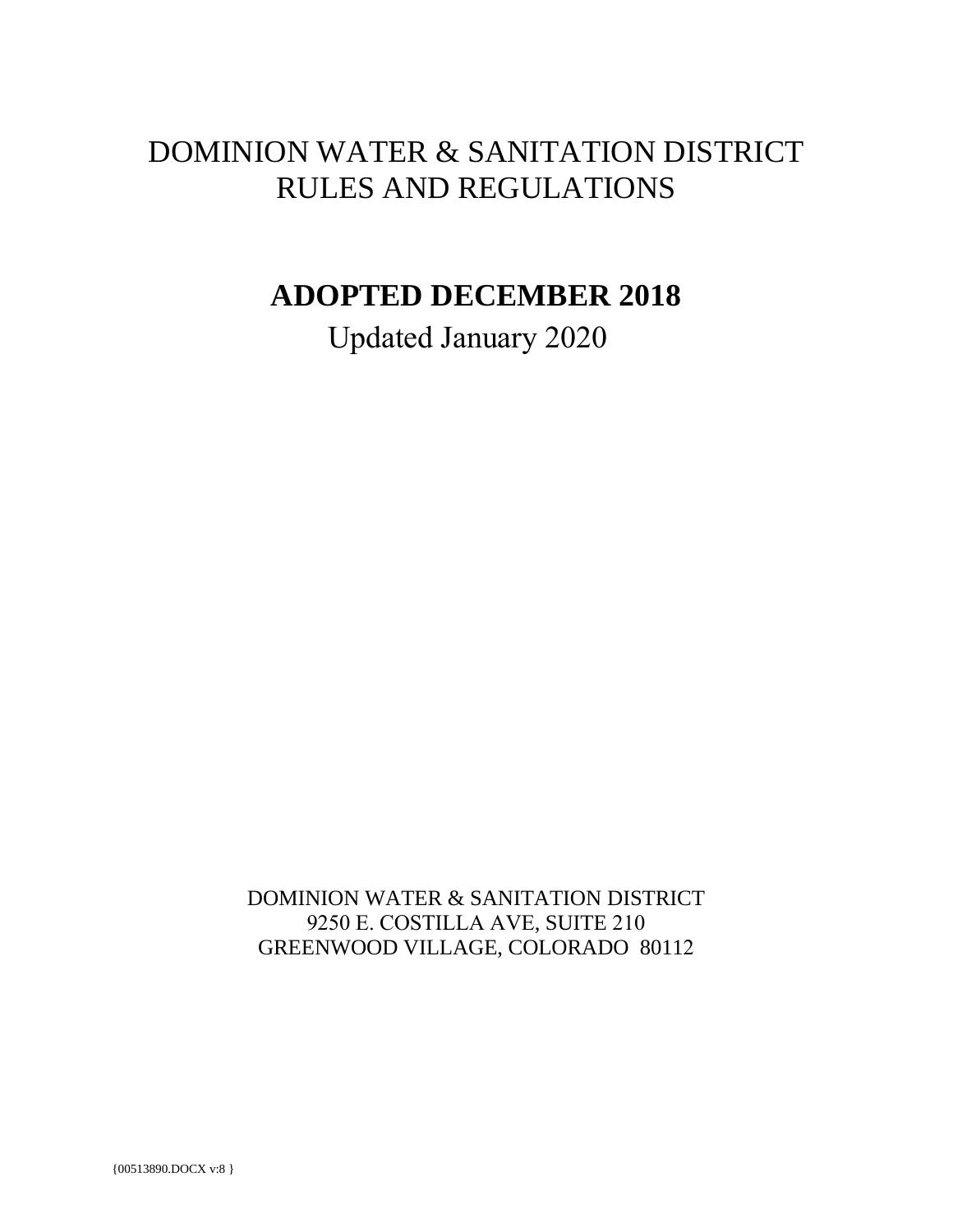# **Table of Contents**

| Section 1.1  |                                                                  |  |
|--------------|------------------------------------------------------------------|--|
| Section 1.2  |                                                                  |  |
| Section 1.3  |                                                                  |  |
| Section 1.4  |                                                                  |  |
| Section 1.5  |                                                                  |  |
| Section 1.6  | Compliance with Plumbing, Building Requirements or Regulations 1 |  |
| Section 1.7  |                                                                  |  |
| Section 1.8  |                                                                  |  |
| Section 1.9  |                                                                  |  |
| Section 1.10 |                                                                  |  |
| Section 1.11 |                                                                  |  |
| Section 1.12 |                                                                  |  |
|              |                                                                  |  |
| Section 2.1  |                                                                  |  |
|              |                                                                  |  |
| Section 3.1  |                                                                  |  |
| Section 3.2  |                                                                  |  |
| Section 3.3  |                                                                  |  |
| Section 3.4  |                                                                  |  |
| Section 3.5  |                                                                  |  |
| Section 3.6  |                                                                  |  |
| Section 3.7  |                                                                  |  |
| Section 3.8  |                                                                  |  |
| Section 3.9  |                                                                  |  |
| Section 3.10 |                                                                  |  |
| Section 3.11 |                                                                  |  |
| Section 3.12 |                                                                  |  |
| Section 3.13 |                                                                  |  |
| Section 3.14 |                                                                  |  |
| Section 3.15 |                                                                  |  |
| Section 3.16 |                                                                  |  |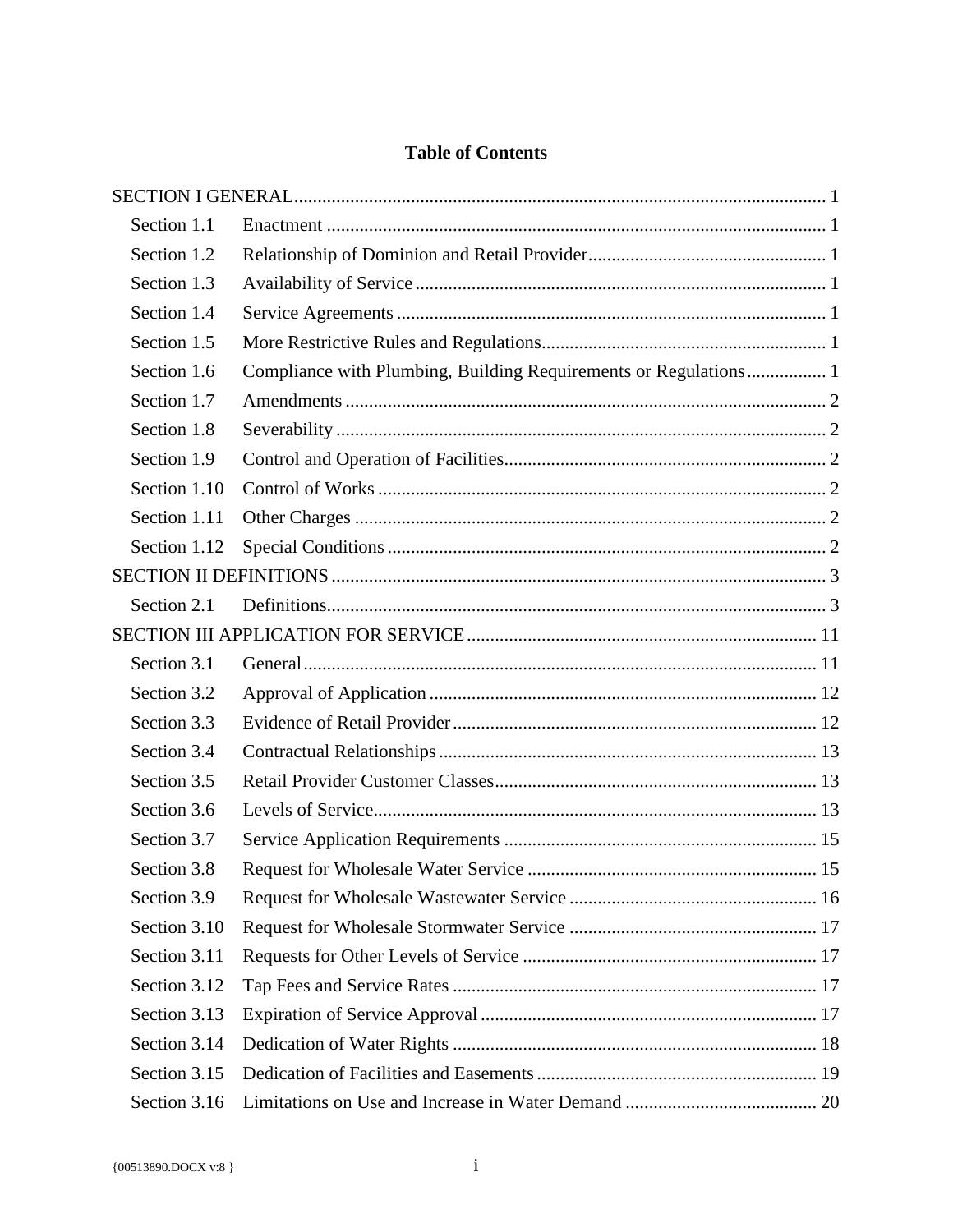| SECTION IV CONSTRUCTION OF WATER DISTRIBUTION AND SANITARY SEWER |  |
|------------------------------------------------------------------|--|
|                                                                  |  |
|                                                                  |  |
|                                                                  |  |
|                                                                  |  |
|                                                                  |  |
|                                                                  |  |
|                                                                  |  |
|                                                                  |  |
|                                                                  |  |
|                                                                  |  |
|                                                                  |  |
|                                                                  |  |
|                                                                  |  |
|                                                                  |  |
|                                                                  |  |
|                                                                  |  |
|                                                                  |  |
|                                                                  |  |
|                                                                  |  |
|                                                                  |  |
|                                                                  |  |
|                                                                  |  |
|                                                                  |  |
|                                                                  |  |
|                                                                  |  |
|                                                                  |  |
|                                                                  |  |
|                                                                  |  |
|                                                                  |  |
|                                                                  |  |
|                                                                  |  |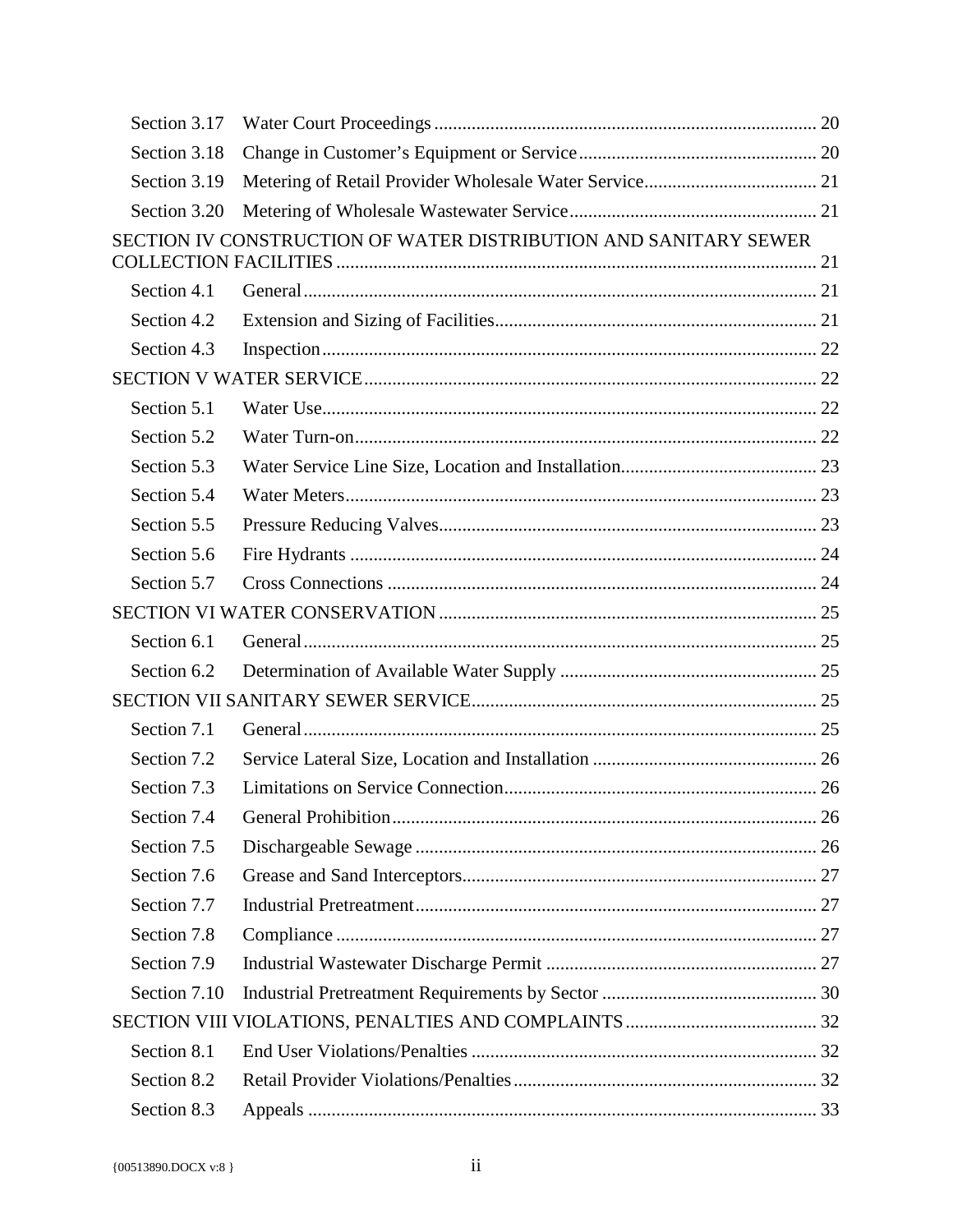**ATTACHMENT A ATTACHMENT B ATTACHMENT C ATTACHMENT D ATTACHMENT E ATTACHMENT F ATTACHMENT G ATTACHMENT H**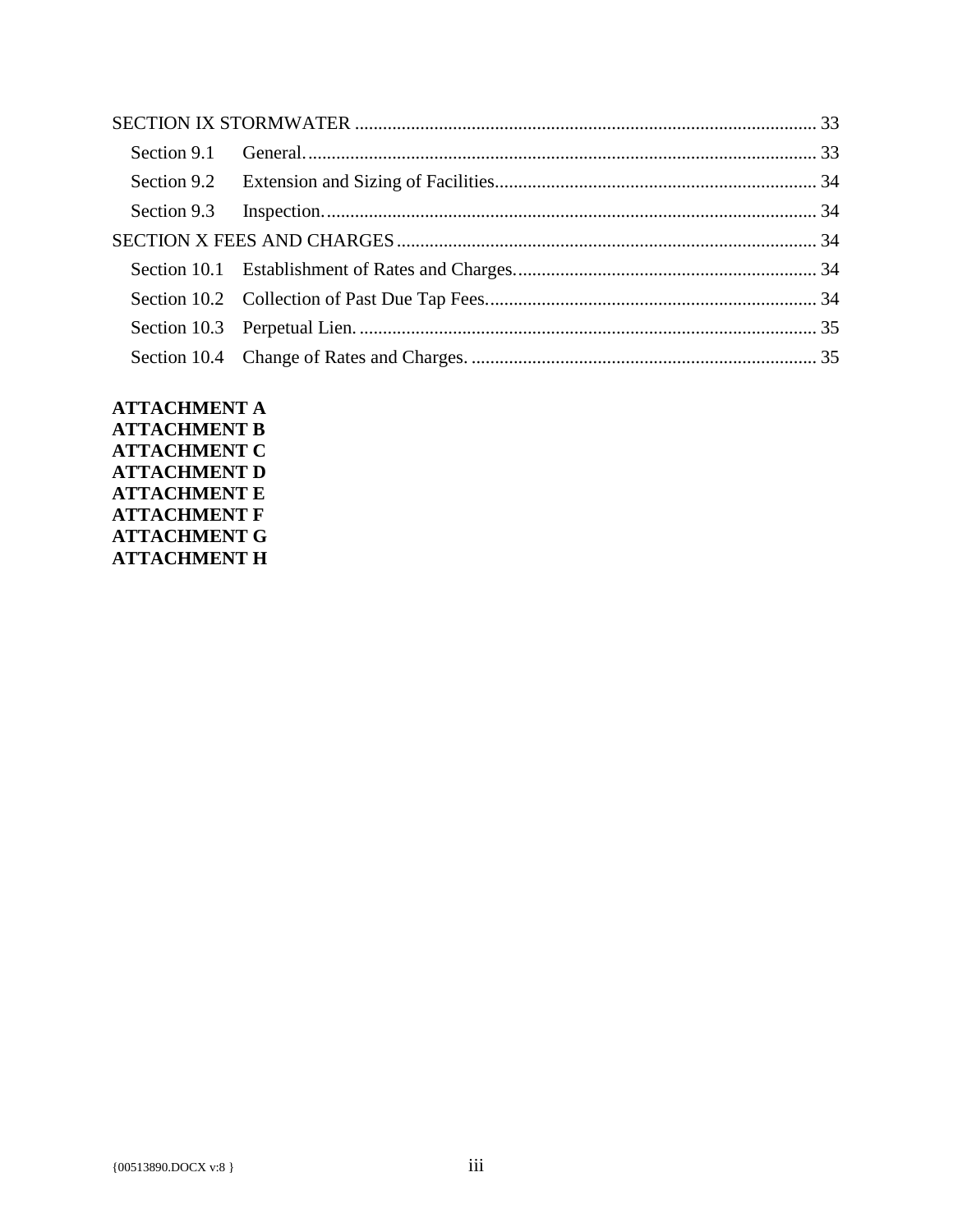# **SECTION I GENERAL**

#### <span id="page-4-0"></span>Section 1.1 Enactment

<span id="page-4-1"></span>These Rules and Regulations are adopted by the Dominion Water & Sanitation District in accordance with the authority contained in Title 32, Article I, Part 10, C.R.S., as may be amended.

#### Section 1.2 Relationship of Dominion and Retail Provider

<span id="page-4-2"></span>Dominion is a provider of Wholesale Water Services, Wholesale Wastewater Services, and Wholesale Stormwater Services. Dominion does not provide service to End Users and hereby expressly disclaims any responsibility to oversee the activities of any End User as contemplated in these Rules and Regulations and in the Rules and Regulations of any Retail Provider. The Retail Provider shall enforce requirements of End Users as established herein in cooperation with Dominion. Notwithstanding the foregoing, Dominion maintains overall authority to implement fully and completely the wastewater pretreatment program.

#### Section 1.3 Availability of Service

<span id="page-4-3"></span>Wholesale Water Services, Wholesale Wastewater Services and Wholesale Stormwater Services shall be available in accordance with these Rules and Regulations and on the basis of the charges established therefore and subject to all penalties and charges for violation thereof, or any statutes applicable and subject to the availability and capacity of Wholesale Facilities.

#### Section 1.4 Service Agreements

<span id="page-4-4"></span>Dominion provides Wholesale Water Services, Wholesale Stormwater Services and Wholesale Wastewater Services to Retail Providers pursuant to the Current Service Agreements. All Retail Providers shall comply with the Rules and Regulations unless there are provisions in that Retail Provider's Service Agreement that specifically sets forth the intention of Dominion to agree to the terms of such Service Agreement superseding the Rules and Regulations.

#### Section 1.5 More Restrictive Rules and Regulations

<span id="page-4-5"></span>Notwithstanding any other provision of these Rules and Regulations, to the extent Dominion adopts any more restrictive terms or conditions affecting the subject of these Rules and Regulations, the more restrictive item or condition shall apply. In the event there is a conflict between a Retail Provider Rules and Regulations and these Rules and Regulations, these Rules and Regulations shall apply unless otherwise provided in a Service Agreement.

#### Section 1.6 Compliance with Plumbing, Building Requirements or Regulations

<span id="page-4-6"></span>Nothing herein provided shall be deemed to relieve any Person from compliance with the plumbing code or building code of Douglas County or any other state or local plumbing or building requirements. Nothing herein shall be deemed to relieve any Person from compliance with any other county, State of Federal regulation or requirement that would apply to the Wholesale Facilities or the Retail Facilities.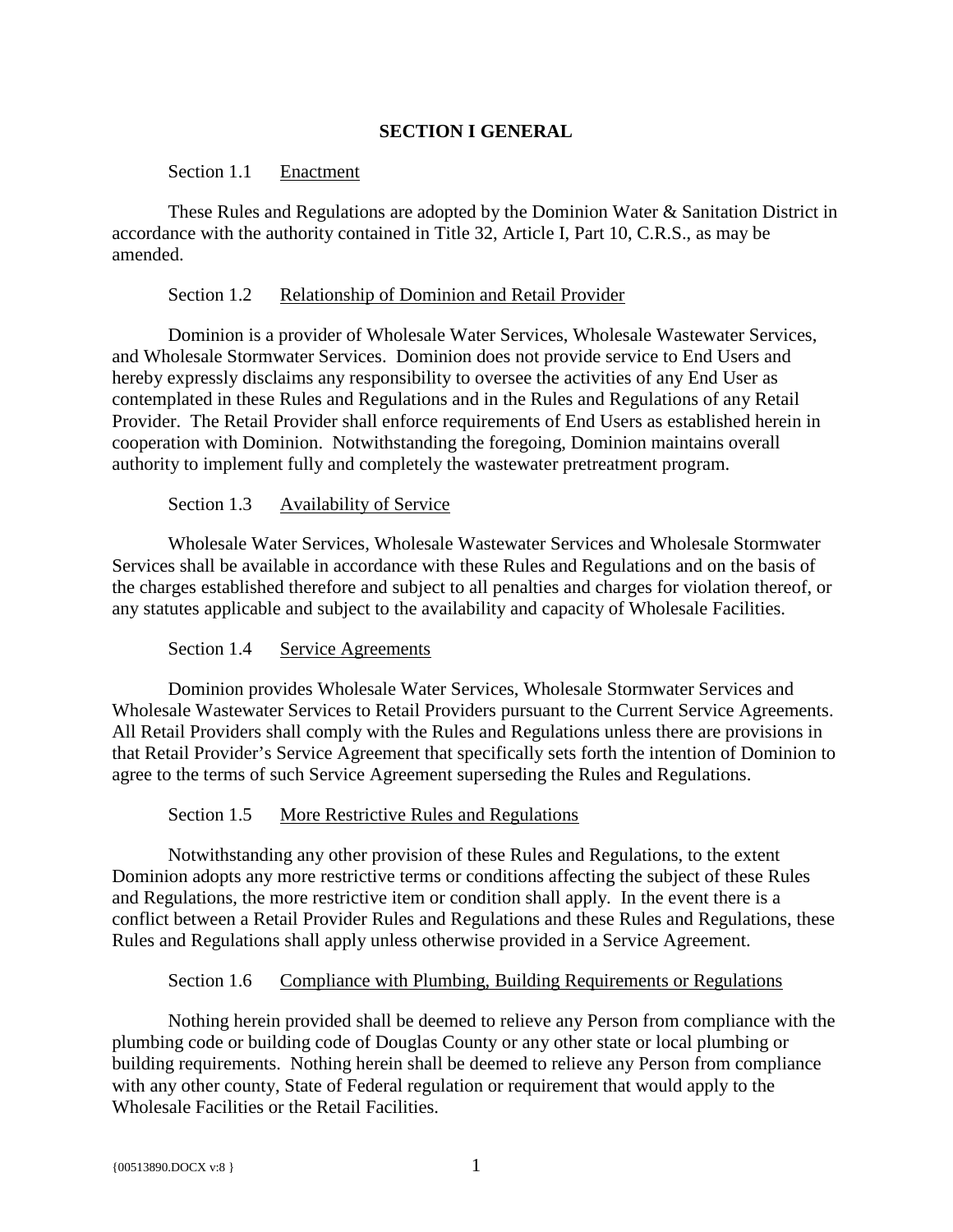Section 1.7 Amendments

<span id="page-5-0"></span>These Rules and Regulations may be amended by Dominion from time to time in the same manner as the Rules and Regulations herein were adopted.

Section 1.8 Severability

<span id="page-5-1"></span>If any section, subsection, sentence, clause or phrase of these Rules and Regulations is for any reason held to be invalid or unconstitutional, such provision shall not affect the remaining portions of these Rules and Regulations.

#### Section 1.9 Control and Operation of Facilities

<span id="page-5-2"></span>All Wholesale Facilities shall be under the management of the Utility Director and the control of Dominion; provided however, that management and administration of Dominion facilities may be provided by a Contractor.

No other Person shall have any right to enter upon, inspect, operate, adjust, change, alter, move or relocate any portion of the Wholesale Facilities without Dominion's written consent.

#### Section 1.10 Control of Works

<span id="page-5-3"></span>If, for any reason, Dominion deems it necessary to delay or stop work on any Retail Facilities to be connected to the Wholesale Facilities, a stop order by the Utility Director shall be issued and delivered to the Retail Provider with oversight of such Retail Facilities. Work shall cease in an orderly manner with proper safety measures and protection for materials, equipment, property, and other phases of the job. Work shall not be resumed until issuance of a proceed order by Dominion. Such decision shall not be the basis of any claim by the Retail Provider or concern for direct, indirect, consequential or other damage by reason of any such action, but may be appealed to the Dominion Board for review.

Section 1.11 Other Charges

<span id="page-5-4"></span>Whenever any Retail Provider fails to perform any act required by these Rules and Regulations, performs any such act in a negligent manner or performs any act prohibited by these Rules and Regulations, Dominion may, at its discretion, correct any problem created thereby. In such event, all costs incurred by Dominion shall be charged and paid pursuant to Section VIII thereof.

Except in cases of an emergency, notice shall be given pursuant to Section VIII and the Retail Provider may appeal the necessity for the charge and the amount therefore pursuant to Sections VIII 8.1, 8.2 and 8.3.

#### Section 1.12 Special Conditions

<span id="page-5-5"></span>Any presently installed Retail Facility which does not meet the requirements of these Rules and Regulations or the Technical Specifications, but was in compliance with the Rules and Regulations and Technical Specifications at the time of installation and which has been properly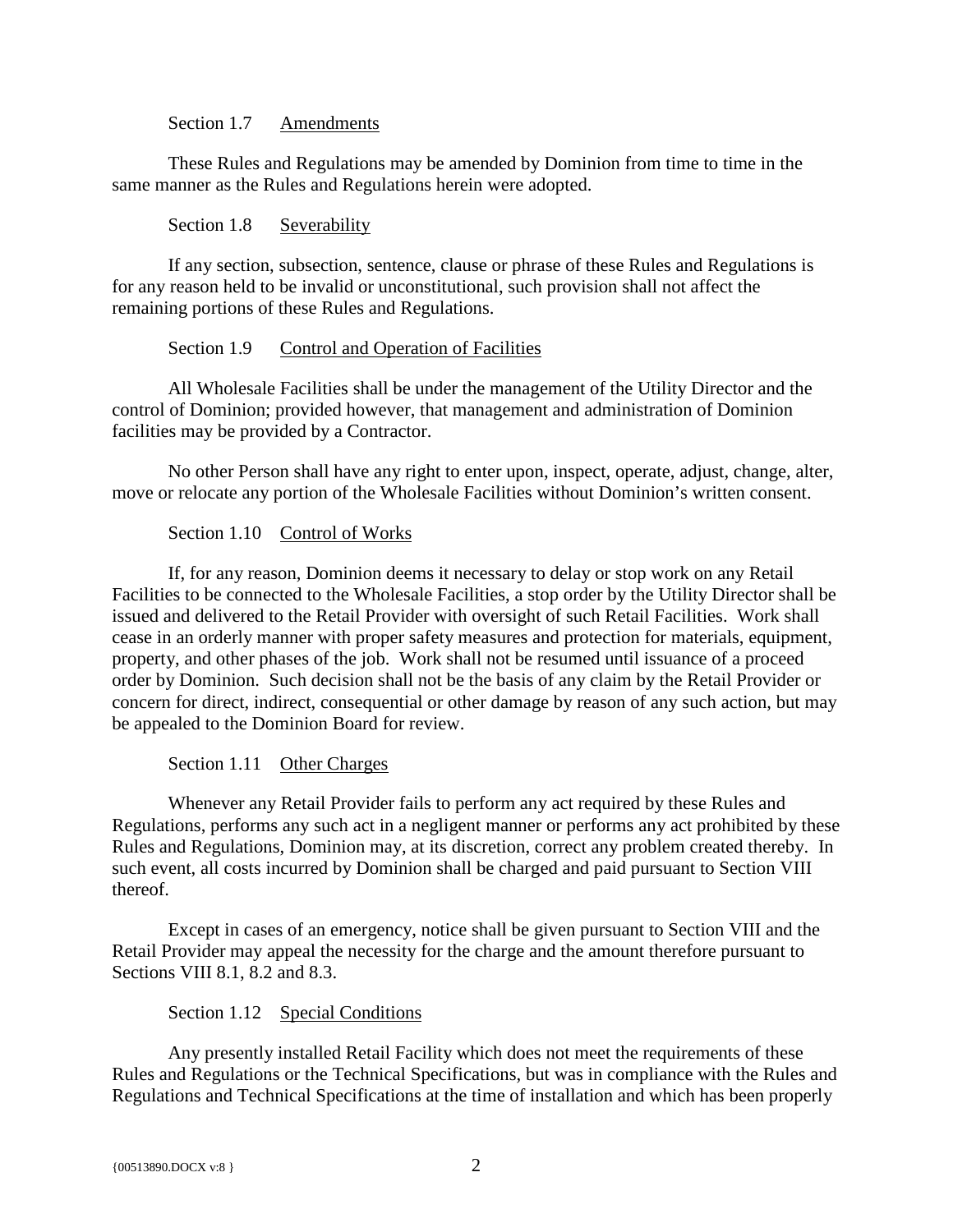maintained shall, except for the inspection and maintenance requirements, not be required to be upgraded, so long as the Utility Director is assured that said Retail Facilities will satisfactorily protect the Wholesale Facilities and the public. Whenever the Retail Facilities are moved from their present location or require replacement as determined by the Utility Director or when the Utility Director finds that the device constitutes a hazard to health, the Retail Facilities shall be replaced, by the End User, meeting the then current requirements of the Rules and Regulations and the Technical Specifications.

#### **SECTION II DEFINITIONS**

#### <span id="page-6-0"></span>Section 2.1 Definitions

<span id="page-6-1"></span>Unless the context indicates otherwise, the meaning of the terms used herein shall be as follows:

"**Act or The Act**" shall mean the Federal Water Pollution Control Act, also known as the Clean Water Act, as amended, 33 U.S.C. 1251, et seq.

"**Amalgam Waste**" shall mean to include any waste containing mercury or residues from the preparation of amalgam. This includes, but is not limited to, any waste generated or collected by chair-side traps, screens, filters, vacuum system filters, amalgam separators, elemental mercury, and amalgam capsules.

"**Amalgam Separators**" shall mean a type of Wastewater treatment equipment that is designed to remove amalgam particles and dissolved mercury from the Wastewater discharged by Dental Facilities.

"**Attachment A**" shall mean the Dominion Water & Sanitation District Rules and Regulations Tap Fees and Service Charges Attachment A which contains the current Tap Fees and Service Charges applicable to certain Retail Providers, as adopted and amended by Resolution of Dominion from time to time.

"**Authorized or Duly Authorized Representative of the Retail Provider**" shall mean a director or highest official appointed or designated to oversee the operation and performance of the activities of the governmental facility, or their designee; provided, however, that such individual may designate another authorized representative if the authorization is in writing, the authorization specifies the individual or position responsible for the overall operation of the facility from which the discharge originates or having overall responsibility for environmental matters for the company, and the written authorization is submitted to Dominion.

"**Best Management Practices or BMP's**" shall mean schedules or activities, prohibitions of practices, maintenance procedures, and other management practices to implement the general or specific prohibitions listed in Section 7.09, 7.10 or 7.11 (40 C.F.R. 403.5(a)(1) and (b)). BMP's also include treatment requirements, operating procedures, and practices to control plant site runoff, spillage or leaks, sludge or waste disposal, or drainage from raw material storage.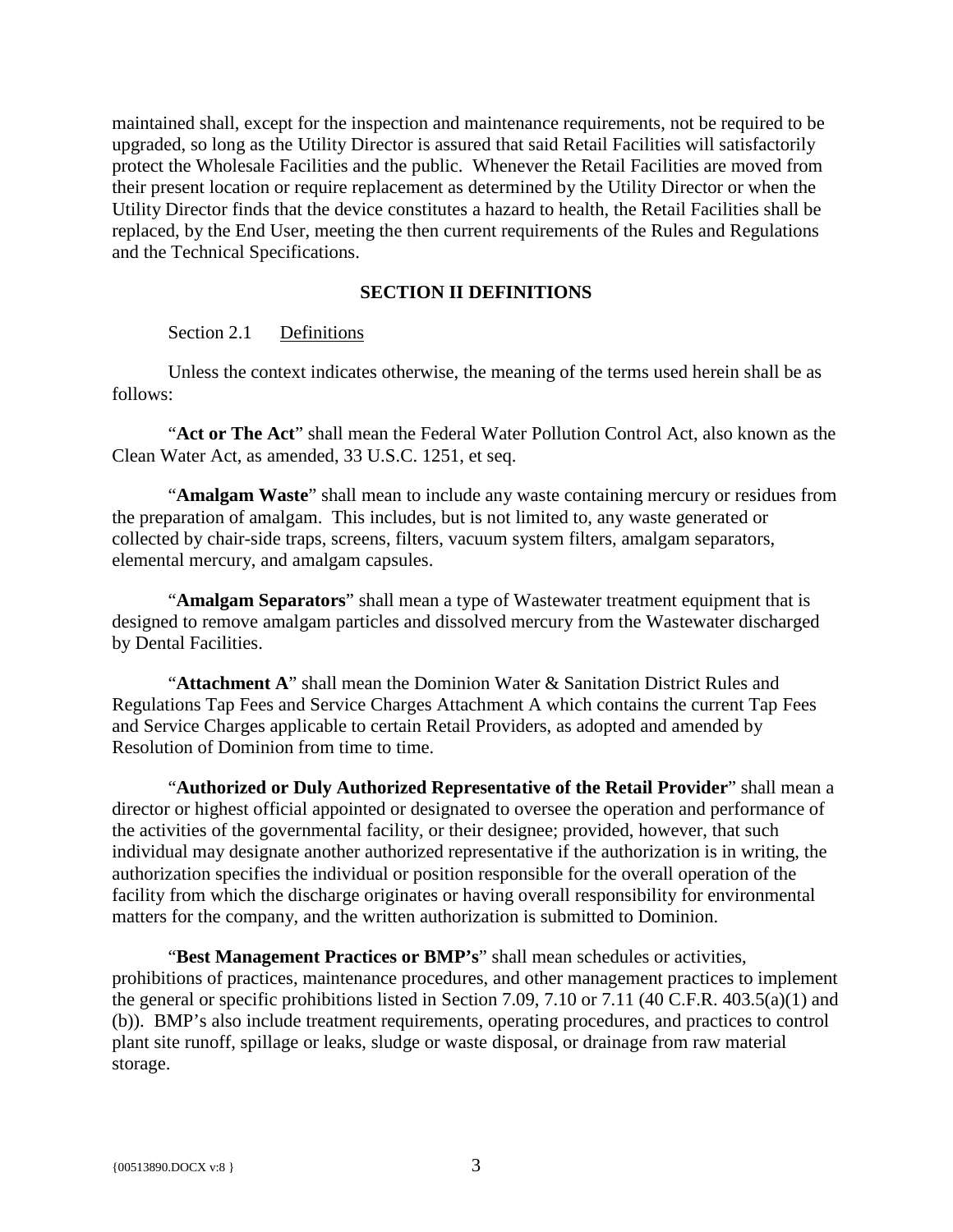"**Categorical Industrial User**" shall mean an Industrial User subject to a Categorical Pretreatment Standard or Categorical Standard as defined in 40 C.F.R. Chapter I, subchapter N (40 C.F.R. Parts 405-499).

"**Categorical Pretreatment Standard or Categorical Standard**" shall mean any regulation containing Pollutant discharge limits promulgated by the EPA in accordance with Section 307(b) and (c) of the Act (33 Section 1317) that apply to a specific category of End Users and that appear in 40 C.F.R. Chapter 1, Subchapter N, Parts 405-471.

"**Contractor**" shall mean any Person, firm, association, corporation, local government or agency performing work or furnishing materials to or for Dominion, directly or indirectly.

"**Cross Connection**" shall mean any physical connection or arrangement of piping or fixtures between two otherwise separate piping systems, one of which contains Potable Water and the other Non-potable Water or water of questionable safety, through which or because of which backflow or back- siphonage may occur which would contaminate the Potable Water system.

"**Current Service Agreements**" shall mean those Service Agreements listed on Attachment B to these Rules and Regulations which attachment will be updated from time to time by Resolution of Dominion upon execution of a new Service Agreement.

"**Dental Facility**" shall mean any facility used for the practice of dentistry or dental hygiene, which discharges Wastewater containing amalgam.

"**Dental Facility BMP (Best Management Practice)**" shall mean the requirements and standards established by Dominion to manage the discharge of amalgam wastes to the POTW. This may include incorporating all or part of the "Best Management Practices for Amalgam Wastes" issued by the American Dental Association (ADA), September 2005 and revisions thereto. The Dental Facility BMP provides requirements on technology, equipment, and management practices for controlling mercury discharges from Dental Facilities. Dominion's Dental Facility Pretreatment Requirements are included in these Rules and Regulations as Attachment C-2.

"**District Engineer**" shall mean any Person authorized by Dominion to act as its Engineer.

"**Domestic Sewage**" shall mean sewage which can be treated without Pretreatment and within normal operating procedures; which does not contain Pollutants that Pass Through or interfere with the POTW; which, when analyzed, shows, by weight, a daily average of not more than 300 parts per million of Suspended Solids and not more than 250 parts per million BOD; and which does not contain any other constituents above levels normally found in solely residential Wastewater, as determined by the Utility Director.

"**Dominion**" shall mean Dominion Water & Sanitation District, a quasi-municipal corporation and political subdivision of the State of Colorado.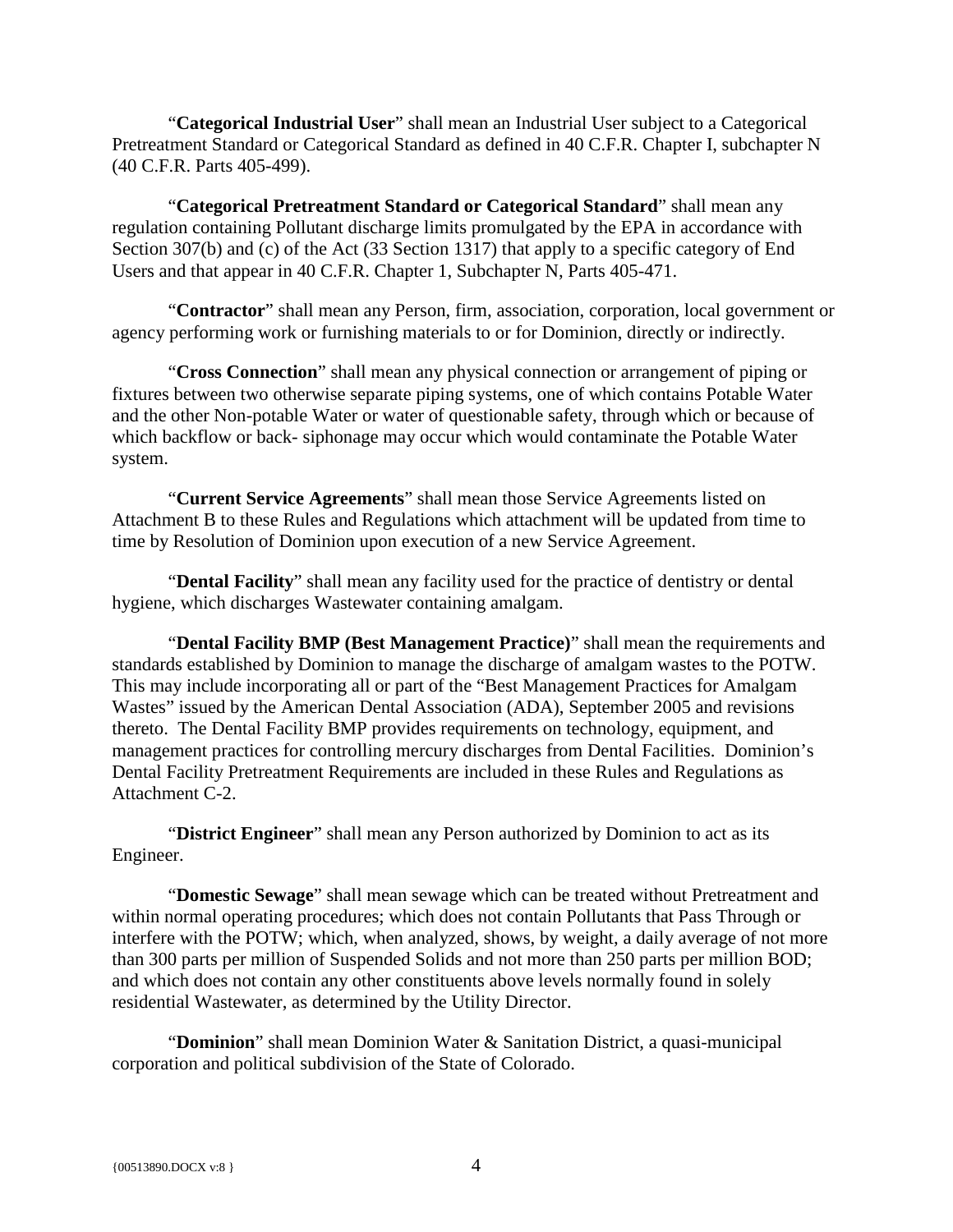"**Dominion Board**" shall mean the Board of Directors of Dominion Water & Sanitation District.

"**End User**" shall mean a connector to or user of the Retail Facilities of a Retail Provider.

"**Engineer**" shall mean a duly qualified, Registered Engineer in the State of Colorado.

"**Environmental Protection Agency or EPA**" shall mean the U.S. Environmental Protection Agency, or where appropriate, the administrator or other duly authorized official of said agency.

"**Food Waste**" shall mean the animal and vegetable waste resulting from the handling, preparation, cooking and serving of foods.

"**Industrial User**" shall mean a non-domestic source regulated under Section 307 (b), (c), or (d) of the Act that introduces Pollutants into the POTW.

"**Industrial Wastewater Discharge Permit**" shall mean a Permit allowing the conditional discharge of industrial Wastewater into Dominion's POTW or POTW connected to Dominion, pursuant to 40 C.F.R. 403 of the Act.

"**Interference**" shall mean the inhibition or disruption of the POTW treatment processes or operations that contributes to a violation of any requirement of Dominion's CDPS and NPDES Permit. The term includes prevention of sewage sludge use or disposal by the POTW in accordance with Section 405 of the Act (U.S.C. 1345) or any criteria, guidelines, or regulations developed pursuant to the Solid Waste Disposal Act (SWDA), the Clean Air Act, the Toxic Substances Control Act, or more stringent state criteria (including those contained in any state sludge management plan prepared pursuant to Title IV of SWDA) applicable to the method of disposal or use employed by the POTW.

"**Local Limits**" shall mean any regulation containing Pollution Discharge limits promulgated by Dominion in accordance with 40 C.F.R. 405.5(c) and (d), which are deemed to be enforceable as Pretreatment Standards in accordance with Section 307 (d) of the Act and which, once approved, are attached to these Rules and Regulations as Attachment C.

"**NPDES Permit**" shall mean the National Pollution Discharge Elimination Systems Permit issued pursuant to Section 402 of the Act (33 U.S.C. 1342).

"**New Source**" shall mean:

A. Any building, structure, facility or installation from which there is or may be a discharge of Pollutants, the construction of which commenced after the publication of proposed Pretreatment Standards under Section 307(c) of the Act which will be applicable to such source if such Pretreatment Standards are thereafter promulgated in accordance with that Section, provided that:

1. The building, structure, facility or installation is constructed at a site at which no other source is located; or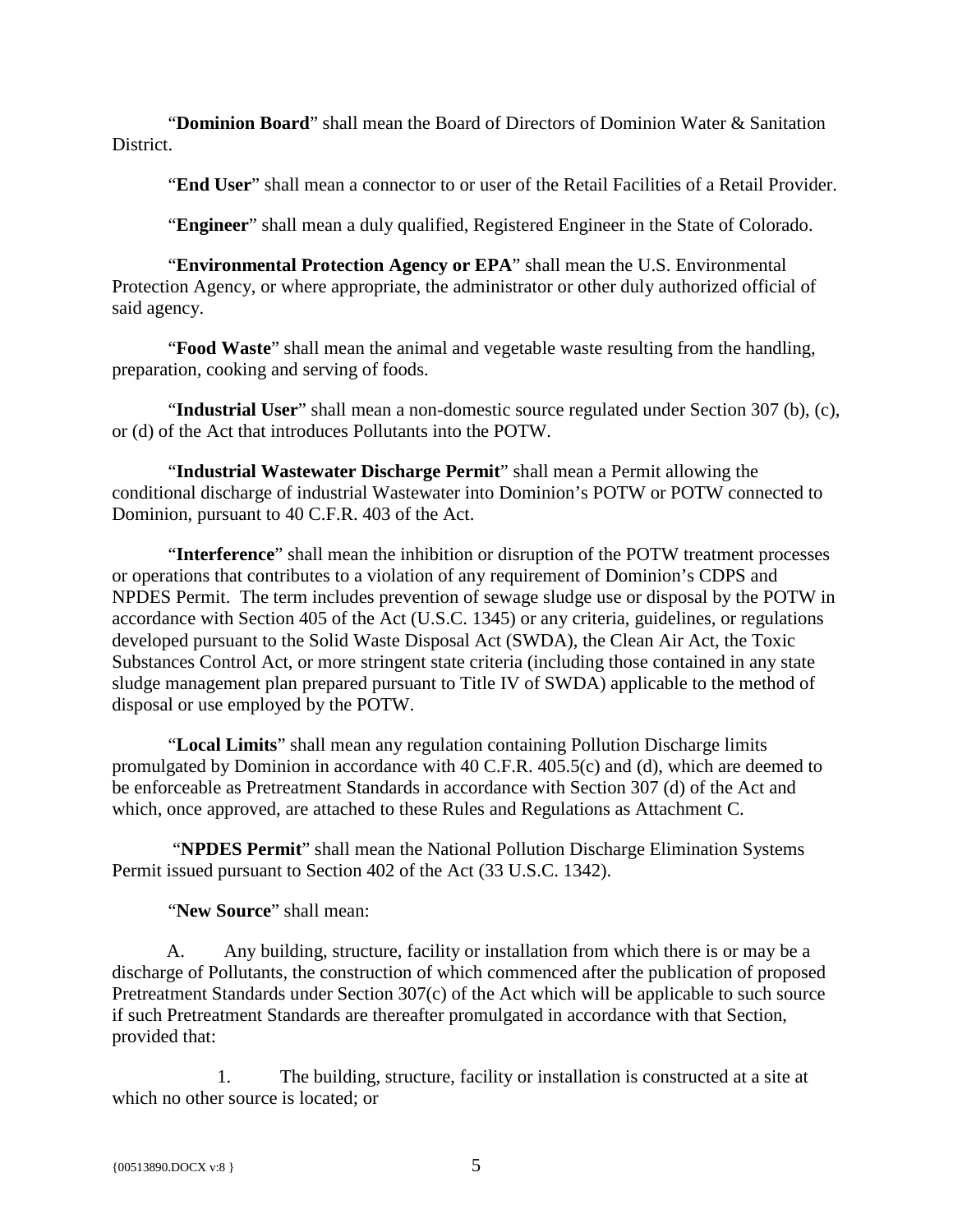2. The building, structure, facility or installation totally replaced the process or production equipment that causes the discharge of Pollutants at an existing source; or

3. The production of Wastewater generating processes of the building, structure, facility or installation are substantially independent of an existing source at the same site. In determining whether these are substantially independent, factors such as the extent to which the new facility is integrated with the existing plant, and the extent to which the new facility is engaged in the same general type of activity as the existing source should be considered.

B. Construction on a site at which an existing source is located results in a modification rather than a New Source if the construction does not create a new building, structure, facility or installation meeting the criteria of paragraphs A.1. or A.3. of this definition but otherwise alters, replaces, or adds to existing process or production equipment.

C. Construction of a new source as defined under this paragraph has commenced if the Owner or operator has:

1. Begun, or caused to begin as part of a continuous onsite construction program:

a. Any placement, assembly, or installation of facilities or equipment;

or

b. Significant site preparation work including clearing, excavation, or removal of existing buildings, structures, or facilities which is necessary for this placement, assembly, or installation of new source facilities or equipment; or

2. Entered into a binding contractual obligation for the purchase of facilities or equipment which is intended to be used in its operation within a reasonable time. Options to purchase or contracts which can be terminated or modified without substantial loss, and contracts for feasibility, engineering, and design studies do not constitute a contractual obligation under this paragraph.

"**Nondomestic Sewage**" shall mean sewage which is not Domestic Sewage.

"**Owner**" shall mean any Person, firm, corporation, association or agency who holds title to any real property or building served by a Retail Provider.

"**Pass Through**" shall mean a discharge which exits the POTW into waters of the United States in quantities or concentrations which, alone or in conjunction with a discharge or discharges from other sources, is a cause of a violation of any requirement of the POTW's NPDES Permit (including an increase in the magnitude or duration of a violation).

"**Permit**" shall mean Industrial Wastewater Discharge Permit.

"**Person**" shall mean any individual, firm, company, association, society, corporation, group, government, governmental agency or other legal entity.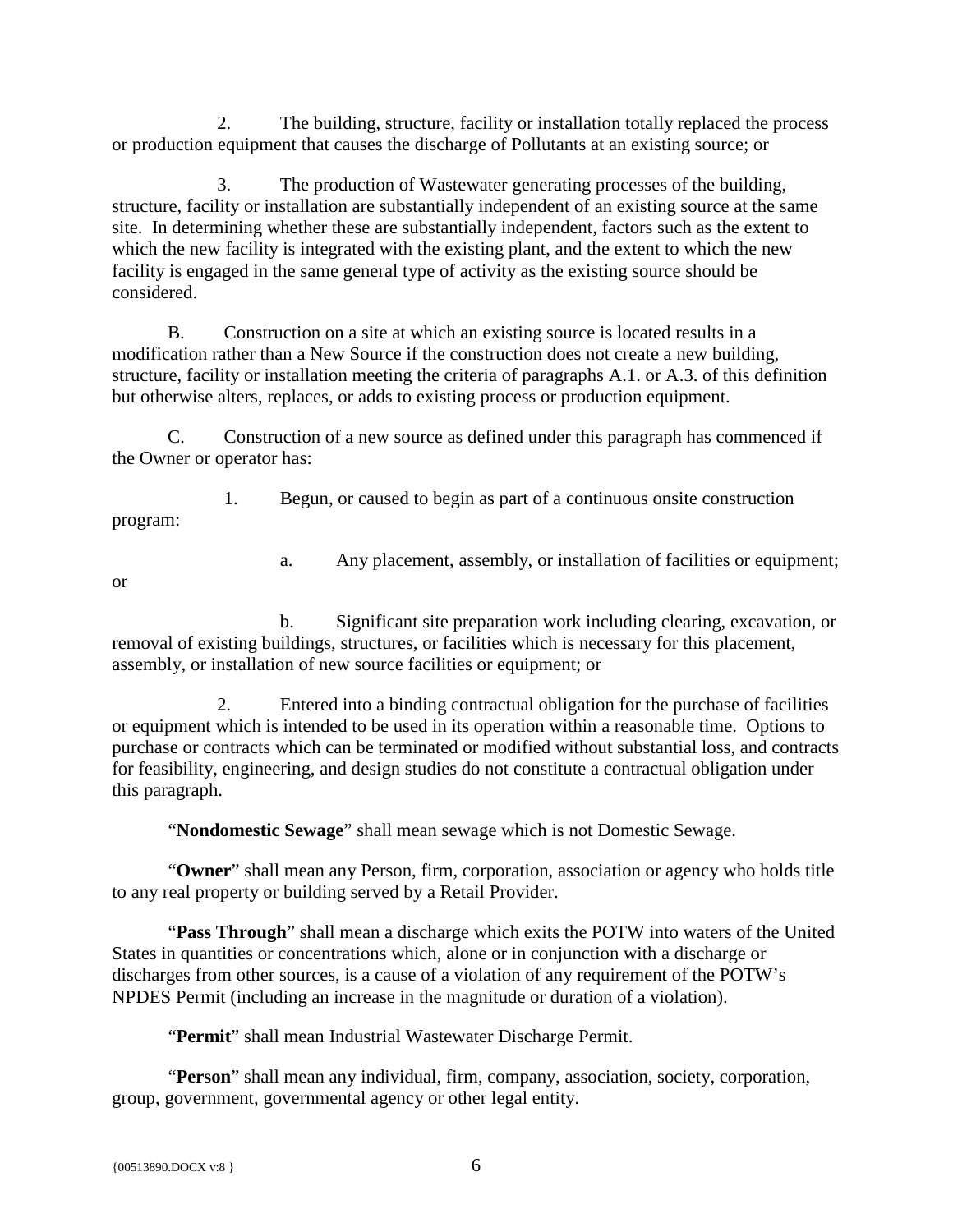"**Photographic Processing Facility**" shall mean a facility which processes images from silver-sensitized films and papers. This includes, but is not limited to, commercial photographic and film processing facilities, in-house photographic processing facilities, microlabs, printers, Xray, and other medical/dental/industrial/institutional diagnostic facilities which use silver-based imaging materials the processing of which produces a silver-rich solution.

"**Photographic Processing Facility Best Management Practices (BMP)**" shall mean the Requirements and Standards established by Dominion to manage the discharge of silver wastes to the POTW. This may include incorporating all or part of the "The Code of Management Practice for Silver Dischargers", issued by The Silver Council and the Association of Metropolitan Sewerage Agencies (AMSA), September 1995, and revisions thereto. The Photographic Processing Facility BMP provides recommendations on technology, equipment and management practices for controlling silver discharges from facilities that process photographic materials. Dominion's Photographic Processing Facility Pretreatment Requirements will be is included in these Rules and Regulations as Attachment C-1, once adopted by Dominion.

"**Pollutant**" shall mean any dredged spoil, solid waste, incinerator residue, sewage, garbage, sewage sludge munitions, chemical wastes, biological materials, radioactive materials, heat, wrecked or discarded equipment, rock, sand, cellar dirt, and industrial, municipal, and agricultural waste discharged into water.

"**Pollution**" shall mean the man-made or man-induced alteration of the chemical, physical, biological, or radiological integrity of water.

"**Pool Tap Fee**" shall mean a charge imposed by Retail Provider and remitted to Dominion for a residential swimming pool.

"**Potable Water**" shall mean that water furnished by Dominion which conforms to requirements of the Safe Drinking Water Act or any other applicable standards.

"**Pretreatment**" shall mean the reduction of the amount of Pollutants, the elimination of Pollutants, or the alteration of the nature of Pollutant properties in Wastewater to a less harmful state prior to or in lieu of discharging or otherwise introducing Pollutants into a POTW.

"**Pretreatment Standard, National Pretreatment Standard, or Standards**" shall mean any regulation containing Pollutant discharge limits promulgated by the EPA in accordance with Section 307(b) and (c) of the Act, which applies to Industrial Users. This term includes Prohibitive Discharge limits established pursuant to Section 403.5.

"**Prohibitive Discharge Standards**" shall mean the National Prohibitive Discharge Standard or regulations developed under the authority of Section 307 (b) of the Act of 40 C.F.R., Section 403.5.

"**Publicly Owned Treatment Works (POTW)**" shall mean a treatment works as defined by Section 212 of the Act (33 U.S.C. 1291) which is owned by Dominion and a part of the Wholesale Wastewater Facilities.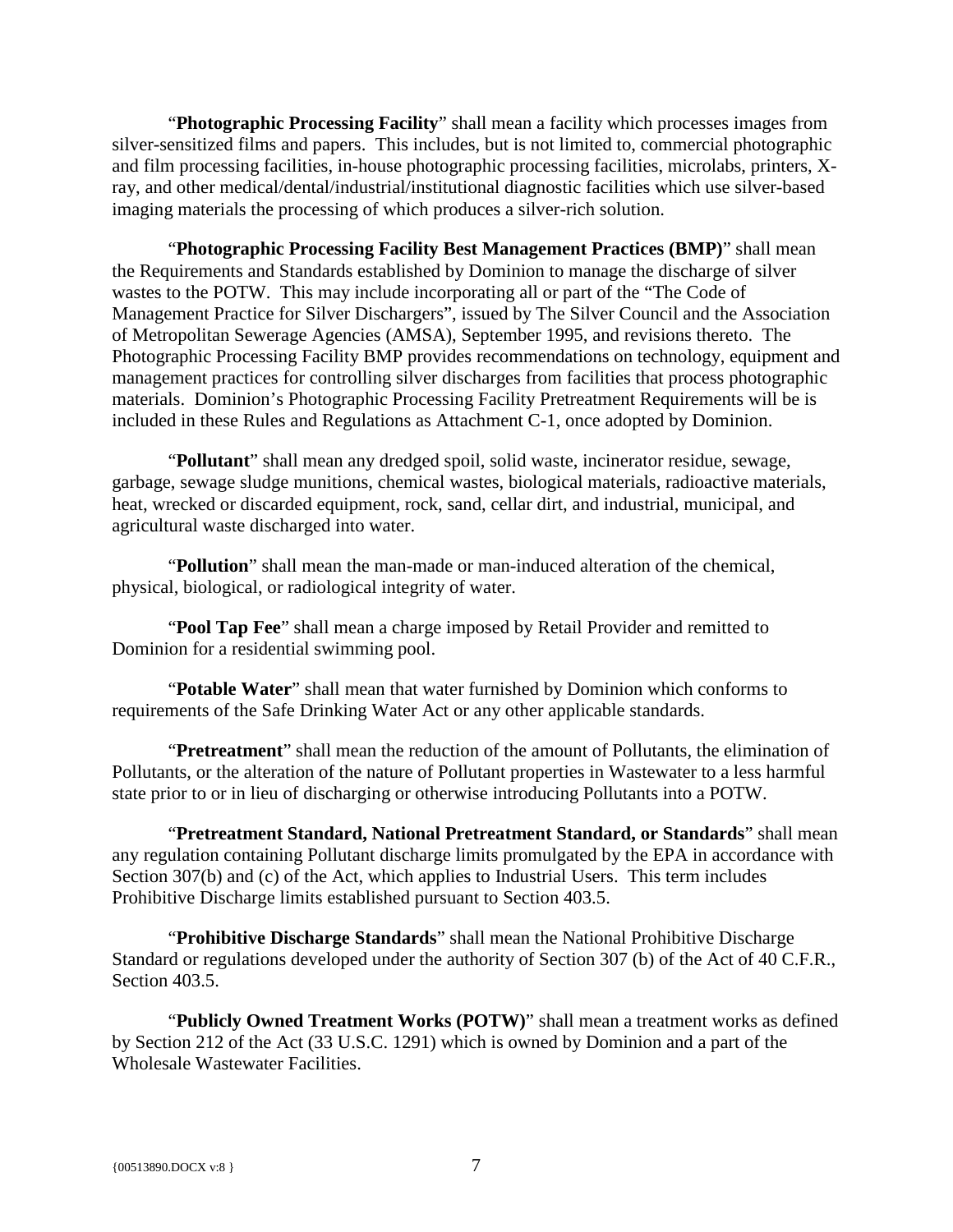"**Public Sewer**" shall mean a sewer which is controlled and maintained by a public authority.

"**Retail Facilities**" shall mean the Retail Water Facilities, the Retail Wastewater Facilities and the Retail Stormwater Facilities operated and maintained by the Retail Provider that connect with the Wholesale Facilities.

"**Retail Stormwater Facilities**" shall mean the Retail Stormwater Facilities as defined in the Retail Provider's Rules and Regulations.

"**Retail Wastewater Facilities**" shall mean the Retail Wastewater Facilities as defined in the Retail Provider's Rules and Regulations.

"**Retail Water Facilities**" shall mean the Retail Water Facilities as defined in the Retail Provider's Rules and Regulations.

**"Retail Services**" shall mean the services provided by the Retail Provider to the End User through the Retail Facilities.

"**Retail Provider**" shall mean a governmental entity that provides retail water and Wastewater service to an End User through the Wholesale Facilities pursuant to a Current Service Agreement with Dominion.

"**Rules and Regulations**" shall mean the Rules and Regulations adopted by Dominion in June of 2015, as amended in December 2016, and as amended in November 2018 and any amendments approved thereafter by Dominion from time to time.

"**Sanitary Sewage**" shall mean any combination of liquid and water-carried wastes from residences or nondomestic sources.

"**Sanitary Sewer**" shall mean a sewer which carries liquid and water-carried wastes from residences or nondomestic sources.

"**Service Agreement**" shall mean a written agreement between Dominion and a Retail Provider pursuant to which Dominion shall provide Wholesale Services by way of Dominion's Wholesale Facilities.

"**Service Charges**" shall mean the Service Charges to be paid by a Retail Provider as set forth in Attachment A unless otherwise provided in a Service Agreement.

"**Service Lateral**" shall mean the Sanitary Sewer line from the wye connection on the Retail Provider's Sewer Main to the End User building to be served, but not including the wye, all as more specifically described in the Technical Specifications.

"**Sewer Main**" shall mean the principal Sanitary Sewer to which Service Laterals are tributary.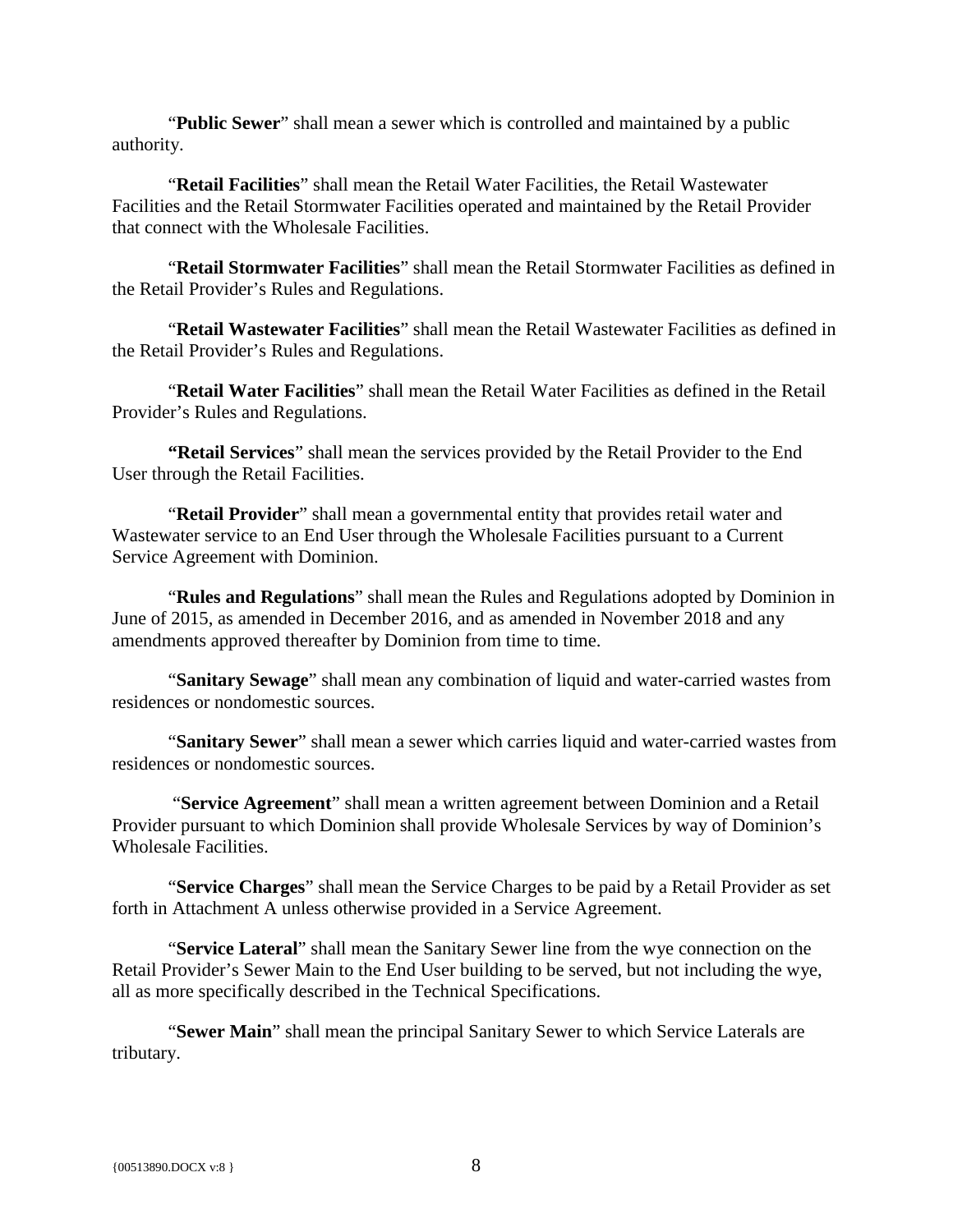"**Sewer Tap Fee**" shall mean the Sewer Tap Fee in the amount set forth in Attachment A for connection to or access to the Wholesale Wastewater Facilities

"**Significant Industrial User (SIU)**" shall mean except as provided in paragraphs C.1, C.2, C.3 and D of this Significant Industrial User definition, a Significant Industrial User is:

A. An End User of a Retail Provider subject to Categorical Pretreatment Standards;

B. An End User that:

or

1. Discharges an average of twenty-five thousand (25,000) gpd or more of process Wastewater to the POTW (excluding sanitary, noncontact cooling, and boiler blowdown wastewater);

2. Contributes a process wastestream which makes up five (5) percent or more of the average dry weather hydraulic or organic capacity of the POTW Treatment Plant; or

3. Is designated as such Dominion on the basis that it has a reasonable potential for adversely affecting the POTW's operation or for violating any Pretreatment Standard or requirement.

C. Dominion may determine that an Industrial User subject to Categorical Pretreatment Standards is a Non-Significant Categorical Industrial User rather than a Significant Industrial User on a finding that the Industrial User never discharges more than 100 gallons per day (gpd) of total categorical wastewater (excluding sanitary, non-contact cooling and boiler blowdown wastewater, unless specifically included in the Pretreatment Standard) and the following conditions are met;

1. The Industrial User, prior to Dominion's finding, has consistently complied with all applicable Categorical Pretreatment Standards and Requirements;

The Industrial User annually submits a certification statement as found in 40 C.F.R. 403.3, together with any additional information necessary to support the certification statement; and

3. The Industrial User never discharges any untreated concentrated wastewater.

D. Upon finding that a user meeting the criteria in paragraph C.2 of this definition has no reasonable potential for adversely affecting the POTW's operation or for violating any Pretreatment Standard or requirement, Dominion may at any time, on its own initiative or in response to a petition received from an End User, and in accordance with procedures in 40 C.F.R. 403.8 (f)(6), determine that such user should not be considered a Significant Industrial User.

"**Stormwater Tap Fee**" shall mean the Stormwater Tap Fee in the amount set forth in Attachment A for connection to or access to the Wholesale Stormwater Facilities.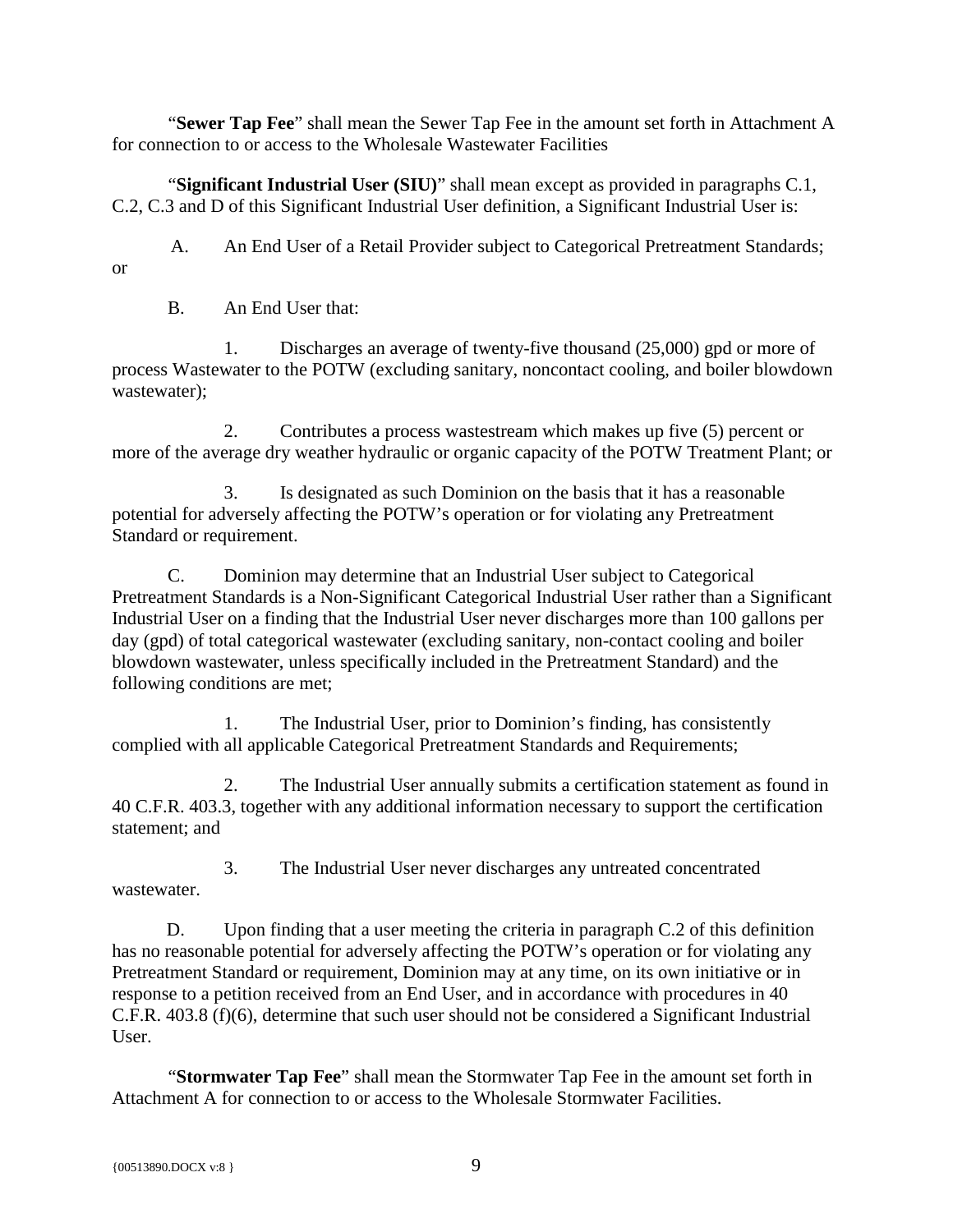"**Surcharge**" shall mean any charge imposed by Dominion for the provision of a special service not normally provided by Dominion.

"**Suspended Solids**" shall mean the total suspended matter that floats on the surface of, or is suspended in, water, wastewater or other liquids, and which is removable by laboratory filtering.

"**Tap Fee**" shall mean the Sewer Tap Fee, the Water Tap Fee and the Storm Sewer Tap Fee imposed by Dominion as set forth in Attachment A for obtaining access, respectively, to the Wholesale Water Facilities, Wholesale Stormwater Facilities and Wholesale Wastewater Facilities.

"**Tap**" shall mean the right of a Single Family Equivalent ("**SFE**") to connect for Retail Services.

"**Technical Specifications**" shall mean the Standards and Specifications for Potable Water, Sanitary Sewer and Non-Potable Water as approved November 21, 2017 and amended November 15, 2018 and as further amended from time to time.

"**Toxic Pollutant**" shall mean any Pollutant or combination of Pollutants listed as toxic in regulations promulgated by the Administrator of the Environmental Protection Agency under Section 307 (a) of the Act or other acts.

"**Treatment Plant**" shall mean that portion of the POTW or any portion thereof designed to provide treatment of wastewater.

"**Utility Director**" shall mean the Person designated as Utility Director by the Dominion Board, who administers and supervises the affairs of and operations and maintenance of facilities of Dominion or the Person authorized by the Dominion Board or the Utility Director to act on his or her behalf.

"**Wastewater**" shall mean the liquid and water-carried domestic or nondomestic wastes together with Pollutants which may be present, whether treated or untreated, which are contributed into or permitted to enter the POTW.

"**Water Tap Fee**" shall mean the Water Tap Fee in the amount set forth in Attachment A for connection to or access to the Wholesale Water Facilities

**"Wholesale Stormwater Facilities**" shall mean the stormwater facilities more specifically described in Attachment F.

"**Wholesale Stormwater Services**" shall mean the services provided to the Retail Provider by Dominion by way of its Wholesale Stormwater Facilities.

"**Wholesale Wastewater Facilities**" shall mean the structure, equipment and processes required to collect, carry away and treat domestic and industrial wastes and dispose of the effluent which includes, but is not limited to, the POTW, more specifically described in Attachment G.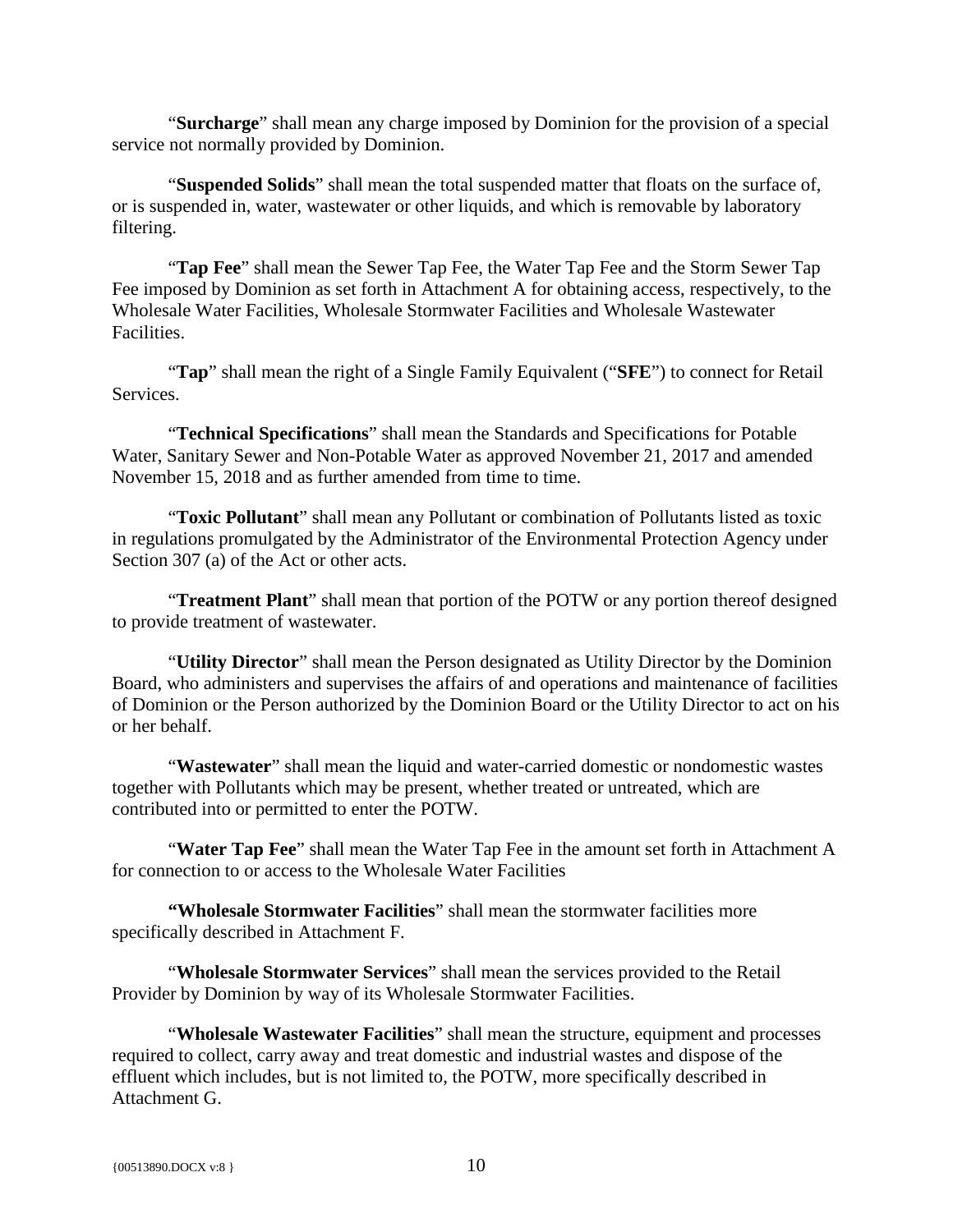"**Wholesale Wastewater Services**" shall mean the services provided to the Retail Provider by Dominion by way of its Wholesale Wastewater Facilities.

"**Wholesale Water Facilities**" shall mean the water facilities more specifically described in Attachment H.

"**Wholesale Water Services**" shall mean the services provided to the Retail Provider by Dominion by way of its Wholesale Water Facilities.

"**Water Service Line**" shall mean that portion of the water system from the distribution main to the point of connection within the building.

"**Wholesale Facilities**" shall mean the Wholesale Wastewater Facilities, Wholesale Stormwater Facilities and Wholesale Water Facilities.

<span id="page-14-0"></span>"**Wholesale Services**" shall mean the services provided to the Retail Provider by Dominion by way of its Wholesale Facilities.

# **SECTION III APPLICATION FOR SERVICE**

# Section 3.1 General

<span id="page-14-1"></span>Dominion is a provider of Wholesale Water Services, Wholesale Wastewater Services and Wholesale Stormwater Services. Pursuant to Dominion's Service Plan, Dominion may only serve other governmental entities. In case a governmental entity shall seek Wholesale Services from Dominion (an "**Applicant**"), a written application for service (the "**Application**") shall be filed with Dominion which shall provide the following information, as applicable to the specific Applicant, with respect to the property for which service is sought:

- 1. Legal description of the real property for which service is requested (the "**Property**");
- 2. The name and jurisdiction of formation of the Applicant;
- 3. Names of the Board of Directors and authorized agents of the Applicant;
- 4. The Retail Provider's service plan as approved by either the county or municipality within which the Property is located, including a map of the service area;
- 5. Current zoning classification of the Property;
- 6. Zoning changes for the Property anticipated in the next five (5) years following the original application;
- 7. Current maps and development plans for the Property;
- 8. Proposed development plans for the Property; including proposed land use, estimated number and timing of units (single family equivalents), and estimated water demand and/or wastewater flow in five-year increments;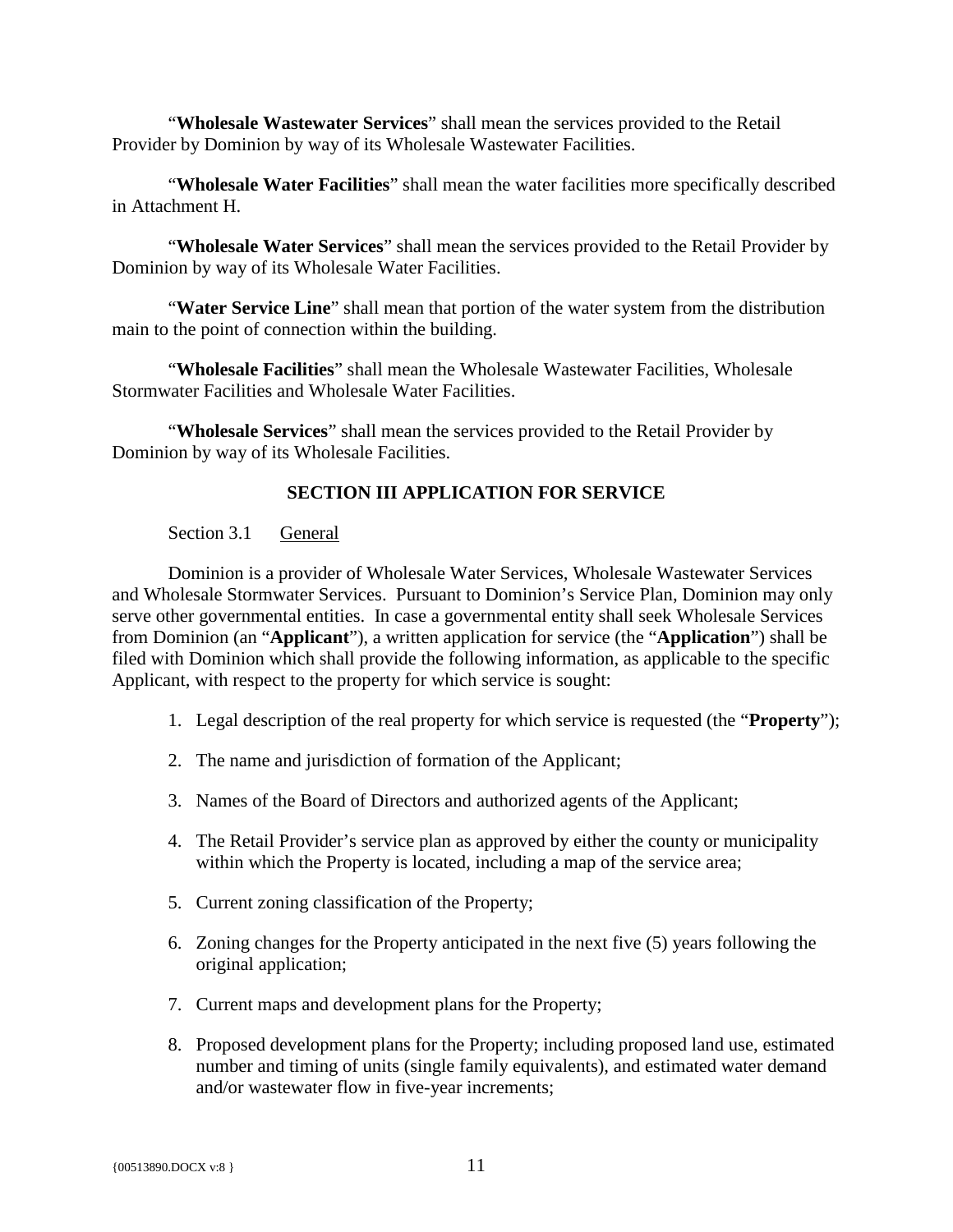- 9. Plan with type of land uses within the Applicant's service area on the date of original application and as proposed with any planned changes/buildout plans;
- 10. A description of the Property, proposed size of the connection, location of the connection to the Wholesale Facilities, and the approximate timeline for making the connection;
- 11. Plans or preliminary sketches showing the details of the proposed connection to the Dominion water/wastewater system. If final plans are not submitted with the original request, submission and approval of such plans will be required prior to final approval for the connection; and
- 12. Additional information as requested by the Dominion.

A form of the Application can be obtained from Dominion. A complete Application is to be submitted to Dominion along with an administrative deposit, as discussed in Section 3.7, prior to consideration of Wholesale Services by Dominion. Additional Application requirements for Wholesale Water Service, Wholesale Wastewater Service and Wholesale Stormwater Services are listed in Sections 3.8, 3.9, 3.10, 3.11 respectively.

# <span id="page-15-0"></span>Section 3.2 Approval of Application

The Applicant requesting the connection shall be totally responsible to Dominion in all matters regarding the request for and the actual construction of the connection. Applicants are advised that the submission of an Application does not assure the Applicant of approval. It is therefore necessary that requests be submitted and approved prior to proceeding with the construction of facilities for which a connection will be required. It is also necessary that ample time be allowed Dominion to review the request. A minimum of forty-five (45) days is required when approval by the Dominion Board is needed, and a minimum of twenty (20) days is required when Utility Director approval is necessary. Approval is valid only when delivered by Dominion to the Applicant in writing.

Service is considered only after: (i) receipt of a proper Application; (ii) Dominion approval of said Application; (iii) payment of all applicable charges and fees; and (iv) compliance with all requirements of Dominion with respect to said service. The conditions of such Application or agreement are binding upon the Applicant and Dominion. Applications are accepted by Dominion with the understanding that Dominion's approval is subject to service availability and other factors as determined by Dominion in its reasonable discretion. Dominion reserves the right to deny an Application for service in whole or in part for any of the reasons specified in Section 3.7.

# Section 3.3 Evidence of Retail Provider

<span id="page-15-1"></span>Applicants for Wholesale Water Service, Wholesale Wastewater Service, and Wholesale Stormwater Service must provide Dominion with adequate evidence that the Property for which Wholesale Services is sought is included within a governmental entity authorized to receive Wholesale Services pursuant to such governmental entity's service plan or other applicable document(s), which may include inclusion orders or maps of the Applicant's boundaries filed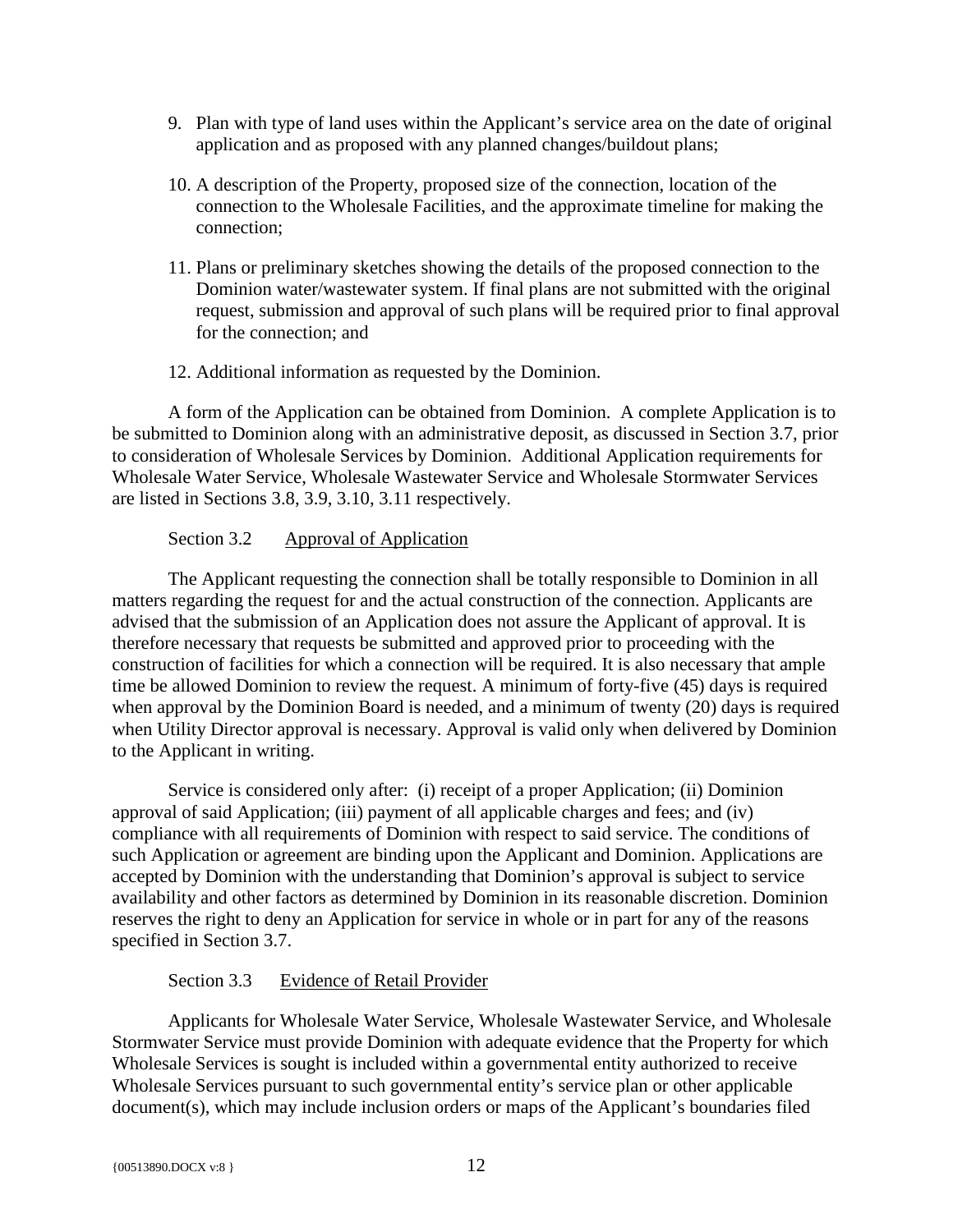with the Colorado Division of Local Government or tax certificates reflecting the Applicant as a taxing entity for the Property.

# Section 3.4 Contractual Relationships

<span id="page-16-0"></span>Dominion provides Wholesale Services to Retail Providers pursuant to contract via a Service Agreement. Each Service Agreement is subject to these Rules and Regulations and all policies of Dominion in existence at the time of connection to the Wholesale Facilities, and as thereafter adopted or amended.

# Section 3.5 Retail Provider Customer Classes

<span id="page-16-1"></span>Dominion Service Agreements are negotiated and vary based on customer class designation. Dominion customer classes include:

(a) Sterling Ranch CAB – The Sterling Ranch Community Authority Board (the "**CAB**"), the Retail Provider for End Users within the Sterling Ranch development. The CAB is currently receiving Wholesale Water Services, Wholesale Wastewater Services and Wholesale Stormwater Services from Dominion.

(b) Chatfield Valley Framework Entity (CFE) – a Water Receiving Authority as defined under the Chatfield Valley Water Supply Framework, where the maximum amount of water supply that can be committed to a Water Receiving Authority under one (1) or more Water Supply Agreements is 0.250 acre-feet per year for each Qualifying Home listed as being served by or to be served by that Water Receiving Authority as indicated on the Approved Water Receiving Authority List in the Chatfield Valley Water Supply Framework.

(c) Chatfield Valley Master Meter – a CFE Water Receiving Authority connecting to Dominion with a master meter service agreement independent of the Chatfield Valley Water Supply Framework.

(d) New User Master Meter – a master meter customer within Dominion's defined service area.

Section 3.6 Levels of Service

<span id="page-16-2"></span>A new Retail Provider would be established as one of the above customer classes and request any of the following levels of service:

(a) Master Meter Potable Water Only – Wholesale Water Services provided by a master meter at a mutually agreed upon connection point(s) to the Wholesale Water Facility. Infrastructure required to convey water from the Dominion connection point(s) to the Retail Provider's system would be at the Retail Provider's expense. It is assumed commercial fire flow would be included for customers connecting at the Larry D. Moore Treatment Plant, but fire flow would not necessarily be guaranteed at other points of connection to the Dominion system. The Retail Provider owns and is responsible for construction, operation, maintenance, and replacement of its water system. Dominion delivers water to the Retail Provider through one or more master meters and bills the Retail Provider at the established Service Charge. The Retail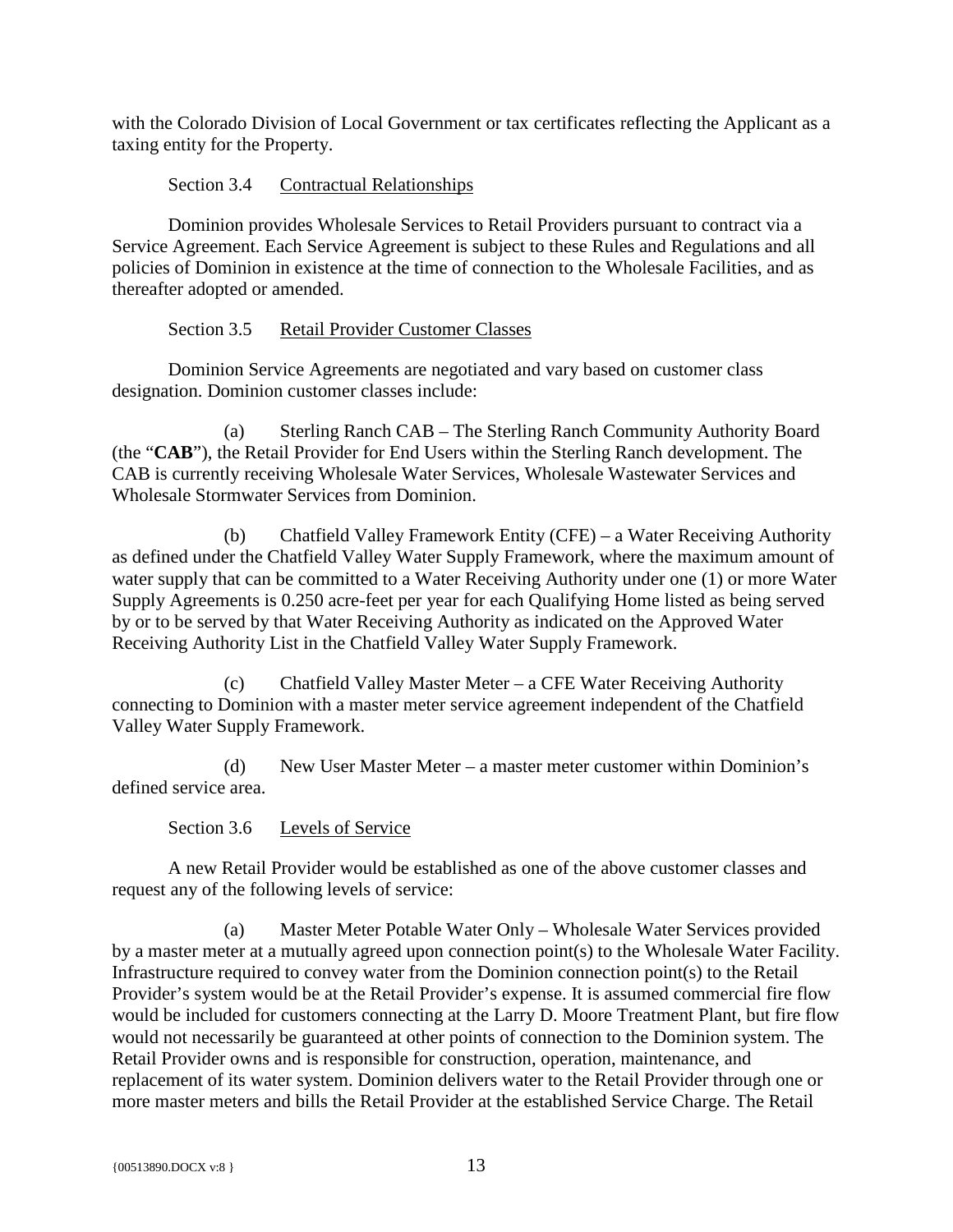Provider, not Dominion, is responsible for reading the meters of its individual customers and for billing its individual customers according to rate schedules established by the Retail Provider.

(b) Master Meter Non-potable Water Only – Dominion may deliver nonpotable water to a Retail Provider for irrigation, augmentation, commercial use, or other nonpotable purposes. Similar to the Master Meter Potable Water Only level of service, Dominion will deliver non-potable water to the Retail Provider through one or more master meters. Dominion will bill the Retail Provider at the applicable Service Charge.

(c) Master Meter Wastewater Only – Wholesale Wastewater Services provided by a master meter at a mutually agreed upon collection point in the Wholesale Wastewater Facility. The Retail Provider conveys wastewater flows, at their own expense, to an agreed upon location in the Wholesale Wastewater Facility. Dominion bills the Retail Provider at the established Service Charge. The Retail Provider, not Dominion, is responsible for reading the meters of its individual customers and for billing its End Users according to rate schedules established by the Retail Provider.

(d) Master Meter Water and Wastewater - Includes any combination of Wholesale Water Services and Wholesale Wastewater Services as described under 3.6(a), 3.6(b) and 3.6(c).

(e) Public Fire Hydrant Service – Dominion's Public Fire Hydrant Service shall be provided in special cases for open space or unincorporated areas.

(f) Fire Protection Only – Service provided for fire protection only. Details of the service provided and interconnection standards and provisions customized based on customer system and applicable interconnection standards. Assumes the customer would provide their own conveyance from Dominion storage tank to their system.

(g) Fire Protection and Conveyance – Details of the service provided and interconnection standards and provisions customized based on customer system and applicable interconnection standards. Assumes customer connects to Dominion's treated water conveyance system for delivery to their own system.

(h) Emergency Interconnection – Service shall only be used in the event of an emergency. An emergency for the purposes of these Rules and Regulations shall be defined as a major fire or any unforeseen system or mechanical failure of the treated water system, or a contamination of treated water supplies, which causes partial or total inability of the system to provide fire protection or municipal service. A shortage of untreated (raw) or treated water available to the system will not be deemed an emergency.

(i) Treated Water Conveyance and Storage – Wheeling water service provided to customers with customer-owned water supply and treatment capabilities to serve customer's daily demands, including commercial fire protection and emergency standby services as described under Section 3.6(h).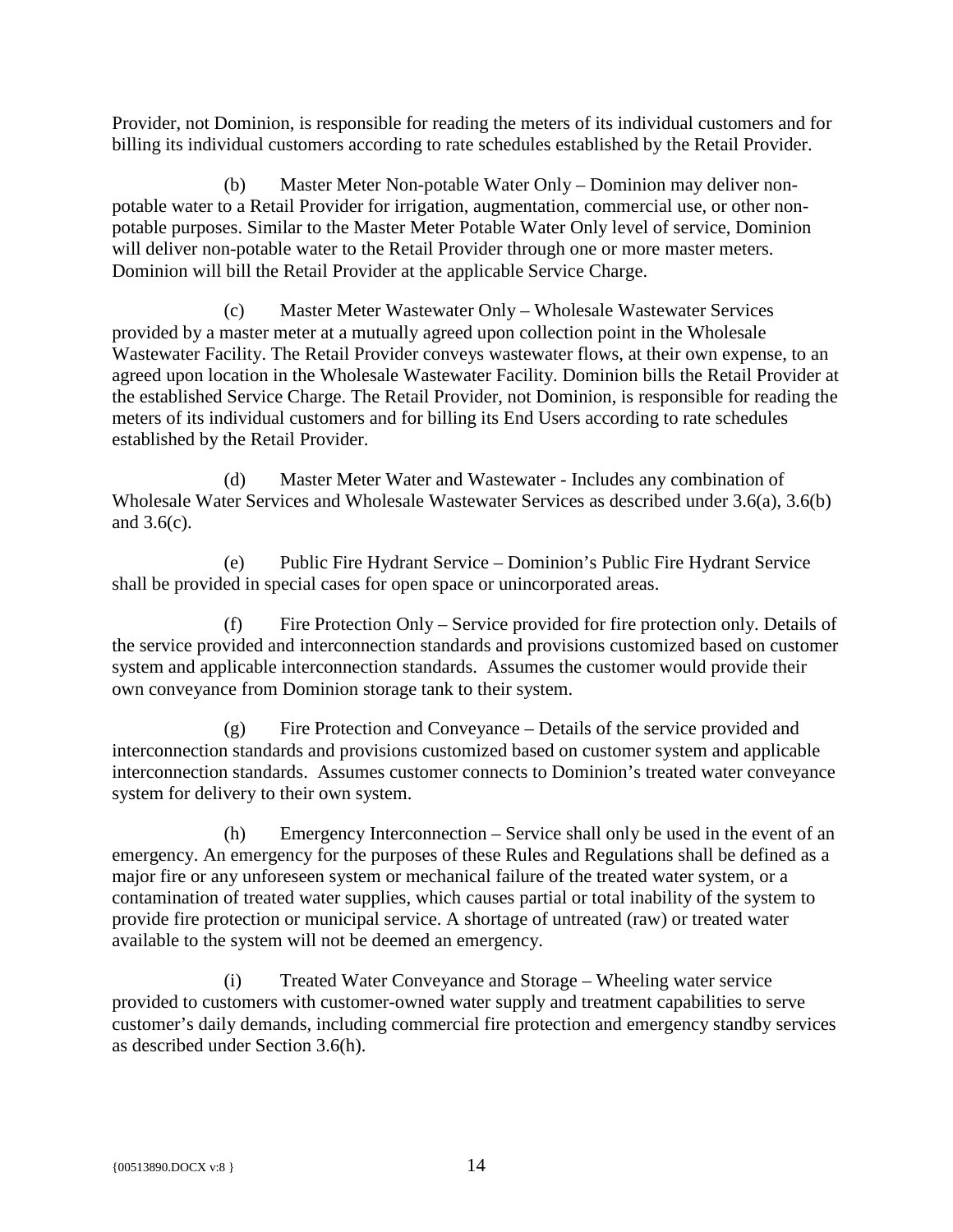(j) Other – Service requests other than those defined above will be evaluated on a case-by-case basis. Final determination regarding the availability of service will be at the sole discretion of Dominion.

#### Section 3.7 Service Application Requirements

<span id="page-18-0"></span>Wholesale Water Service, Wholesale Wastewater Service and/or Wholesale Stormwater Service to a Retail Provider shall be provided on the same basis as is provided to other properties within the boundaries and service areas of Dominion, except that conditions and requirements upon service may be imposed by Dominion under a Service Agreement, including payment of costs, if any, to expand the Wholesale Wastewater Facilities, Wholesale Water Facilities, and/or Wholesale Stormwater Facilities, to acquire water rights, or any other expenses associated with providing Wholesale Services to the Applicant. Applicants for service shall pay those costs which are set forth in the Dominion Developer Cost Deposit Agreement (the "**Deposit Agreement**") the form of which can be obtained from Dominion. An executed Deposit Agreement is required at the time the Application is submitted with the amount of the deposit required to be determined by Dominion in its reasonable discretion to be set in an amount to reasonably pay for Dominion's evaluation of the Application, including, the connection and service availability. The Applicant shall be responsible for all of Dominion's costs associated with the review of an Application and the deposit may be credited towards the amount due. Applicants for service shall provide all the information required in Section 3.1 hereof and in the form of Application. Terms, conditions, restrictions or limitations in any service agreement may include, but are not limited to:

(a) Requiring the Applicant to provide facilities, including off-site facilities necessary to serve the Applicant; such facilities include, but are not limited to, pipelines, water storage tank(s), backflow preventer(s), air/vac valve(s), pretreatment for non-residential wastewater, etc. subject to approval by Dominion.

(b) Requiring the Applicant to convey and dedicate water rights, water and sewer facilities, and necessary easements and rights of way required by Section 3.12 and Section 3.13.

(c) A statement that the Applicant will, at the appropriate time notify Dominion at least forty-eight (48) hours prior to starting construction so that a Dominion inspector can be present during the construction. (No construction shall begin on or around Dominion facilities until a Dominion inspector is present.)

(d) Such other terms and conditions as may be specifically applicable to the Applicant to be served.

Section 3.8 Request for Wholesale Water Service

<span id="page-18-1"></span>Following approval of an Application, an Applicant wishing to make a new water connection to the system shall submit a request in writing to the Utility Director of Dominion. The request shall include the following: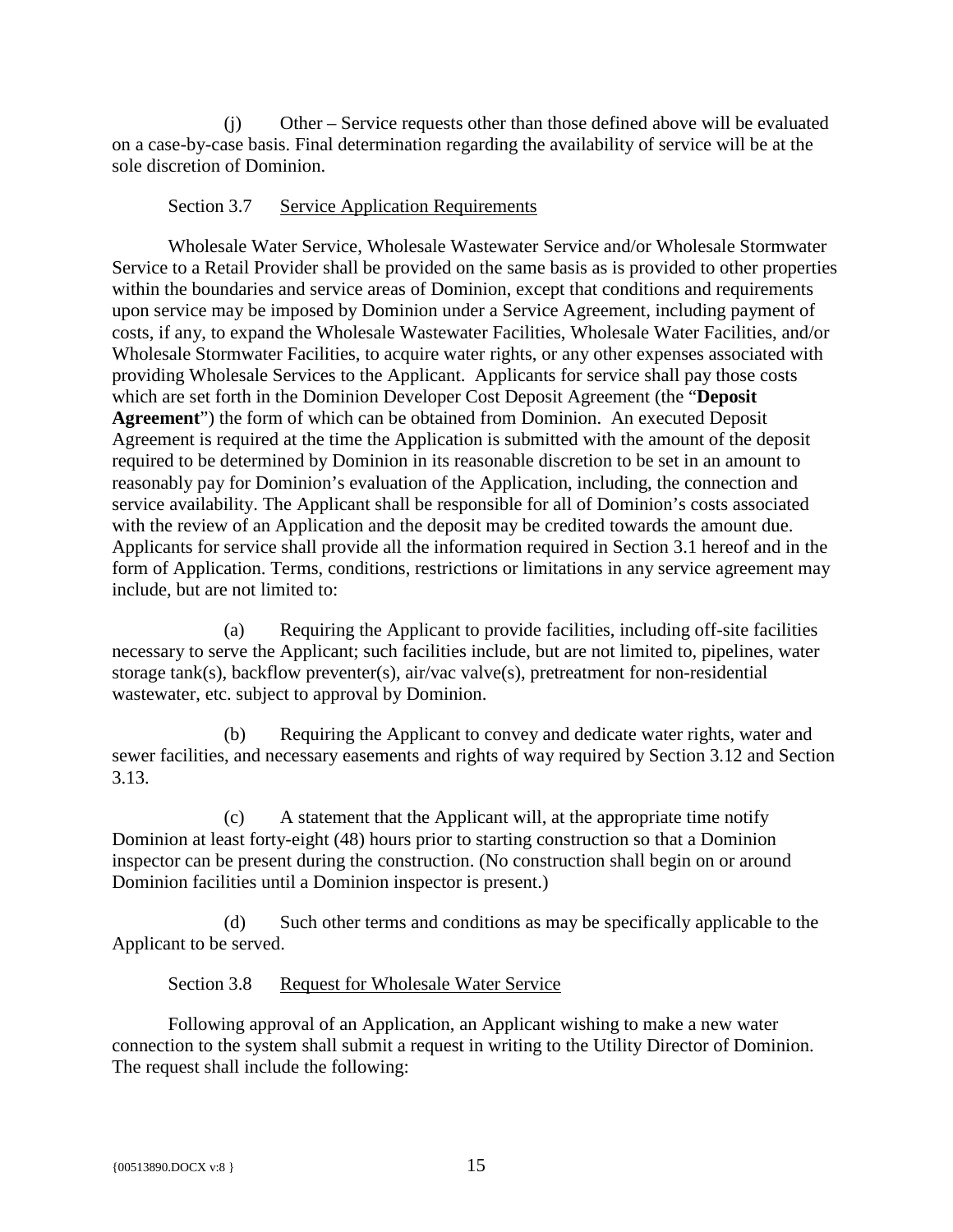(a) Plans or preliminary sketches showing the details of the proposed connection to the Wholesale Water Facilities. If final plans are not submitted with the original request, submission and approval of such plans will be required prior to final approval for the connection;

(b) A map of the general area showing the boundaries of the ultimate area to be served by the connection, including the proposed point of connection;

(c) Applicant to convey and dedicate water rights and water facilities, and necessary easements and rights of way required by Section 3.12;

(d) Minimum fire flow needs based on Dominion's design standards and the International Fire Code;

(e) The estimated average and peak water demand flow expressed in million gallons per day (MGD) at the proposed time of connection plus the estimated demand versus time curve projected to the ultimate development of the area;

(f) Applicant's proposed drought management plan for Dominion review and approval;

(g) Applicant's proposed water efficiency plan for Dominion review and approval; and

(h) Commitment to permanently disconnect from any other potable or nonpotable water supplies, if Dominion, in its sole discretion, deems such a commitment is necessary.

Section 3.9 Request for Wholesale Wastewater Service

<span id="page-19-0"></span>Following approval of an Application, an Applicant wishing to make a new wastewater connection to the system shall submit a request in writing to the Utility Director of Dominion. The request shall include the following:

(a) Plans or preliminary sketches showing the details of the proposed connection to the Wholesale Wastewater Facilities. If final plans are not submitted with the original request, submission and approval of such plans will be required prior to final approval for the connection;

(b) A map of the general area showing the boundaries of the ultimate area to be served by the connection, Dominion's force main sewer including the proposed point of connection, the proposed major sewers which will be tributary to the connection and any existing sewers in the areas adjacent to the area to be served;

(c) The estimated average and peak quantity of wastewater flow expressed in million gallons per day (MGD) at the proposed time of connection plus the estimated flow versus time curve projected to the ultimate development of the area; and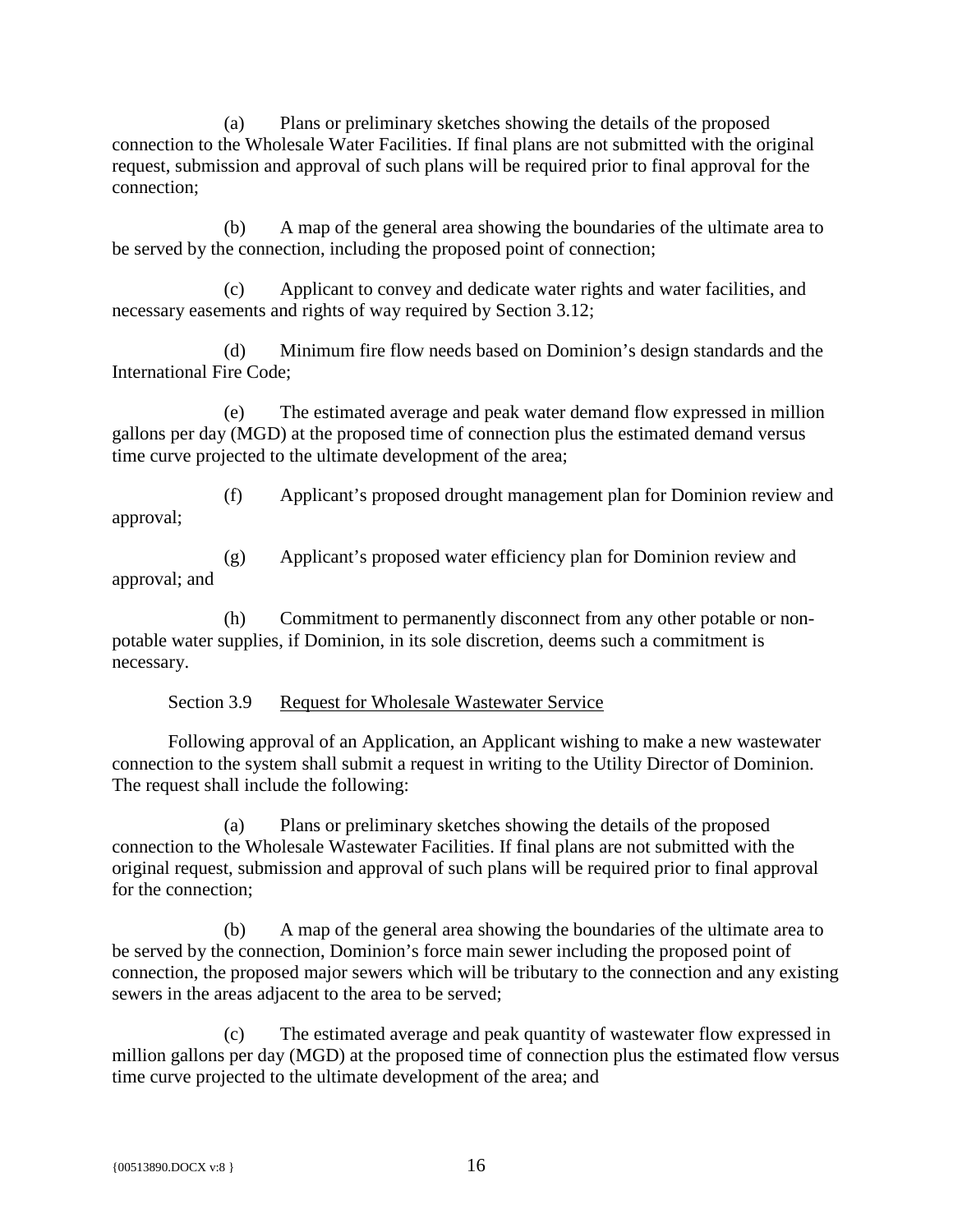(d) The estimated quality of flow expressed in biochemical oxygen demand (BOD), total suspended solids (TSS), and Total Kjeldahl Nitrogen (TKN) plus any additional pertinent information regarding the quality of flow expected, particularly from industrial sources.

(e) An agreement to pay costs and fees to Dominion for permit and oversight of the Applicant's Industrial Pretreatment requirements as provided in the Tap Fees and Rates, attached here as Attachment A.

#### <span id="page-20-0"></span>Section 3.10 Request for Wholesale Stormwater Service **RESERVED**

#### Section 3.11 Requests for Other Levels of Service

<span id="page-20-1"></span>An Applicant can request other levels of service other than those defined in Section 3.6 with written request to the Utility Director. The Applicant will be responsible for all costs associated with the Utility Director's and Dominion's review of the request.

#### Section 3.12 Tap Fees and Service Rates

<span id="page-20-2"></span>Tap Fees and Service Charges can vary depending on the nature and extent of the Wholesale Services. Based on the level of service requested by the Applicant, the associated Tap Fees will be determined by Dominion on a case-by-case basis. The specific services provided, and payment conditions are to be based on the cost of service to the Applicant. Dominion will develop the Tap Fees and Service Rates for each individual Applicant through evaluation of the assets used to serve any new customers.

Cost-based rates are a water industry accepted practice and is the practice of Dominion for developing Service Charges and Tap Fees for existing and potential wholesale customers. The Dominion rate-making principles, policies and methodologies are intended to meet the objective of equitable and cost-based rates. Dominion shall utilize generally accepted accounting principles consistently applied as a basis for developing the financial information upon which Tap Fees and Service Charges are based. Any capital costs which benefit a single Retail Provider are allocated to that customer. Existing Retail Provider equity is another factor used to determine the final Tap Fee.

The following capital expenditure and/or operating and maintenance categories are evaluated for each Retail Provider to determine applicable Tap Fees and Services Charges for new Retail Providers to ensure cost recovery is adequate through the Tap Fees and Service Charges.

- Source of supply
- Water treatment
- Water Transmission and Distribution
- Storage
- Wastewater Collection and Conveyance
- Wastewater Treatment

# <span id="page-20-3"></span>Section 3.13 Expiration of Service Approval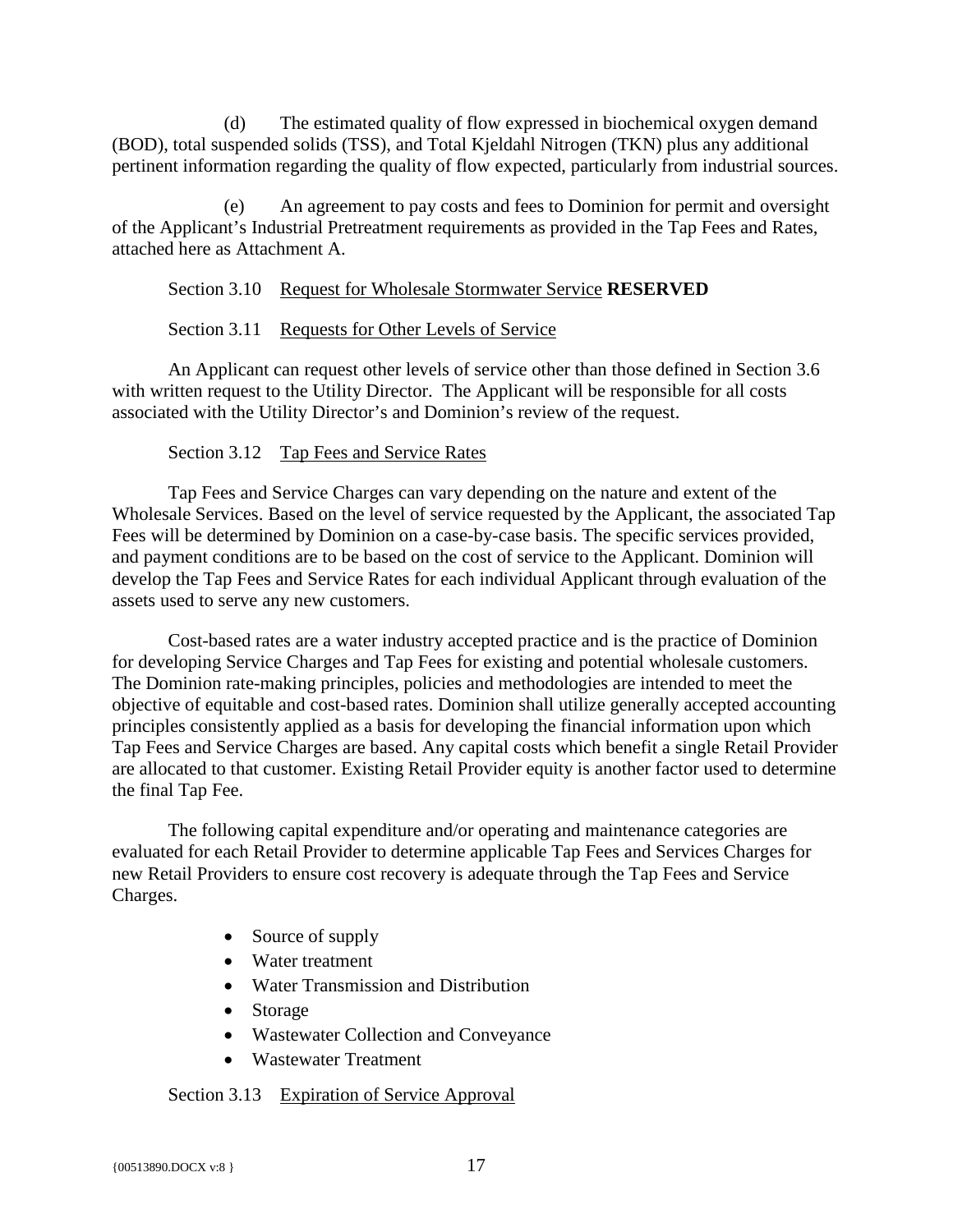New connection approvals expire if construction of the connection is not initiated within two (2) years of the date of Dominion's letter of approval unless otherwise specified during the approval process. If the Applicant making the request anticipates a delay before construction of the connection, the request should indicate the reasons for this delay in the original request. For connections approved by the Dominion Board, any timing cited in the approval resolution shall supersede this general policy. For connections approved by the Utility Director, the Utility Director may extend the connection approval period if requested in writing by the Applicant and provided that the anticipated service through the connection has not changed.

If a Service Agreement has been issued and the Applicant does not become physically connected for retail service to Dominion's transmission line and operable within twelve (12) months from the date of the issuance of the Service Agreement, then the Service Agreement shall automatically expire beginning in the thirteenth month unless:

(a) The holder of the Service Agreement pays to Dominion a reservation fee as determined by the Dominion Board; or

(b) The Dominion Board, in its sole discretion, approves a Service Agreement with the Applicant providing for the deferral of payment of such fee to a date certain, or until the occurrence of a specific, identified event.

(c) No Service Agreement which has expired under the provisions of this Section shall be reissued except upon the payment of new Tap Fees as determined by Dominion.

# Section 3.14 Dedication of Water Rights

<span id="page-21-0"></span>Dominion does not own or control sufficient proprietary water resources to provide Wholesale Water Service to developing areas in Dominion's Service Area. Consequently, Dominion may require the dedication of additional water supplies to support Dominion's acquisition and development of new water supplies as a condition to the right to obtain Wholesale Water Service. Dominion will evaluate each water supply prior to acceptance and reserves the right to reject water supplies for any reason.

Dominion has established a framework for imposition of Service Charges and Tap Fees sufficient to enable Dominion to meet the bulk of system demand from sustainable, renewable water supplies. The Service Charges and Tap Fees incorporate a rational methodology for placing on new development the direct future capital costs of acquiring and developing renewable water resources. Accordingly, new connections to the Wholesale Water Facilities must be supported by a sufficient dedication of renewable water and groundwater, or, if approved, payment in lieu of to fund the acquisition and development of the renewable water supply, consistent with Dominion's published Renewable Water Goal.

Dominion may require the Applicant to dedicate renewable and/or groundwater water rights (or payment in lieu of) in an amount sufficient to serve the Property included within the Application. Prior to receiving Wholesale Water Services, all water rights required from the Applicant must be conveyed to Dominion free and clear of any encumbrances, reservations or restrictions. Inclusion and conveyance of water is the responsibility of the Applicant.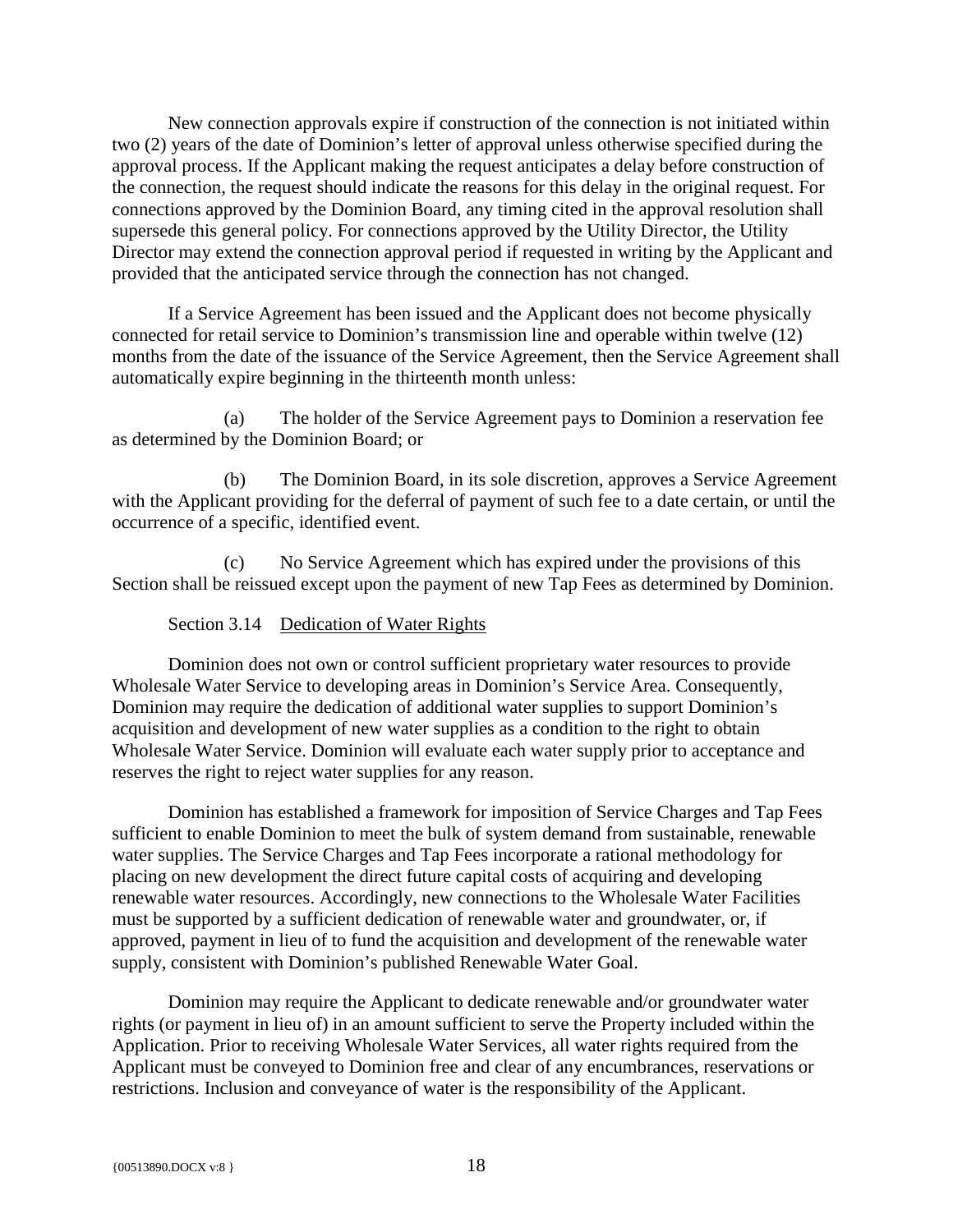The Retail Provider must prove sufficiency of water supply subject to the applicable Douglas County Regulations. Dominion will provide supporting water supply information to the Retail Provider but is not responsible for Douglas County approval of water sufficiency. All approvals of Wholesale Water Service are on the condition that there may be an irrevocable dedication of water to Dominion sufficient to meet Douglas County's demand standard then current Section 18A Douglas County Zoning Resolution and all of the groundwater appurtenant to, historically used on, and/or underlying the Property to completely support the actual development of the Property to be served. The water rights irrevocably dedicated to Dominion must be sufficient to supply the total projected demand of the development, both as to depletions or consumptive use and as to total demand for water delivery; provided that if the final water demands of the development on the subject Property exceed the initial projections upon which a dedication or payment of fee-in-lieu was based, no service shall be provided to such excess demand until additional dedications are made or fees-in-lieu paid at the discretion of Dominion.

Based on level of service, Dominion may require groundwater associated with or underlying the Property for which service is requested, and not previously conveyed to another water service entity be dedicated and conveyed to Dominion. Also, all rights to store water in the aquifer underlying the Property for which service is requested may be dedicated and conveyed to Dominion. Dedication of water rights shall be by special warranty deed and such consent forms as may be required by the State Engineer. Dedication of easements shall be in such form as the Utility Director shall approve. All dedications shall be free and clear of any encumbrances, reservations or restrictions. No claim or reservation shall be made by any owner of Property or by any Applicant for Wholesale Water Service for any reason for any portion of such water rights or return flow rights for/from any water rights or augmentation plans conveyed to Dominion. All rights to return flow from all water furnished by Dominion for use by Retail Providers shall belong to Dominion and shall be deemed to be continuously owned by and subject to Dominion and control by Dominion.

# Section 3.15 Dedication of Facilities and Easements

<span id="page-22-0"></span>Dominion may acquire existing wells and equipment or other facilities if the Dominion Board finds that all of the following conditions exist in regard to such facilities:

(a) The facilities have been engineered, designed and constructed according to specifications approved by the District Engineer, and have been inspected and approved by the District Engineer;

(b) The facilities are at locations suitable to the Wholesale Facilities and, in the case of wells, comply with good well spacing practices in the aquifer;

(c) Dominion's growth or needs reasonably require such facilities; and

(d) The acquisition is in the best interests of Dominion. These provisions do not waive or limit Dominion's power to acquire facilities by eminent domain.

As a condition of receiving service from Dominion, Applicants may be required to dedicate easement(s), easement(s) for well site(s), access easement(s), water, sewer and electrical line easement(s), or fee simple property to Dominion, at no cost to Dominion, in order to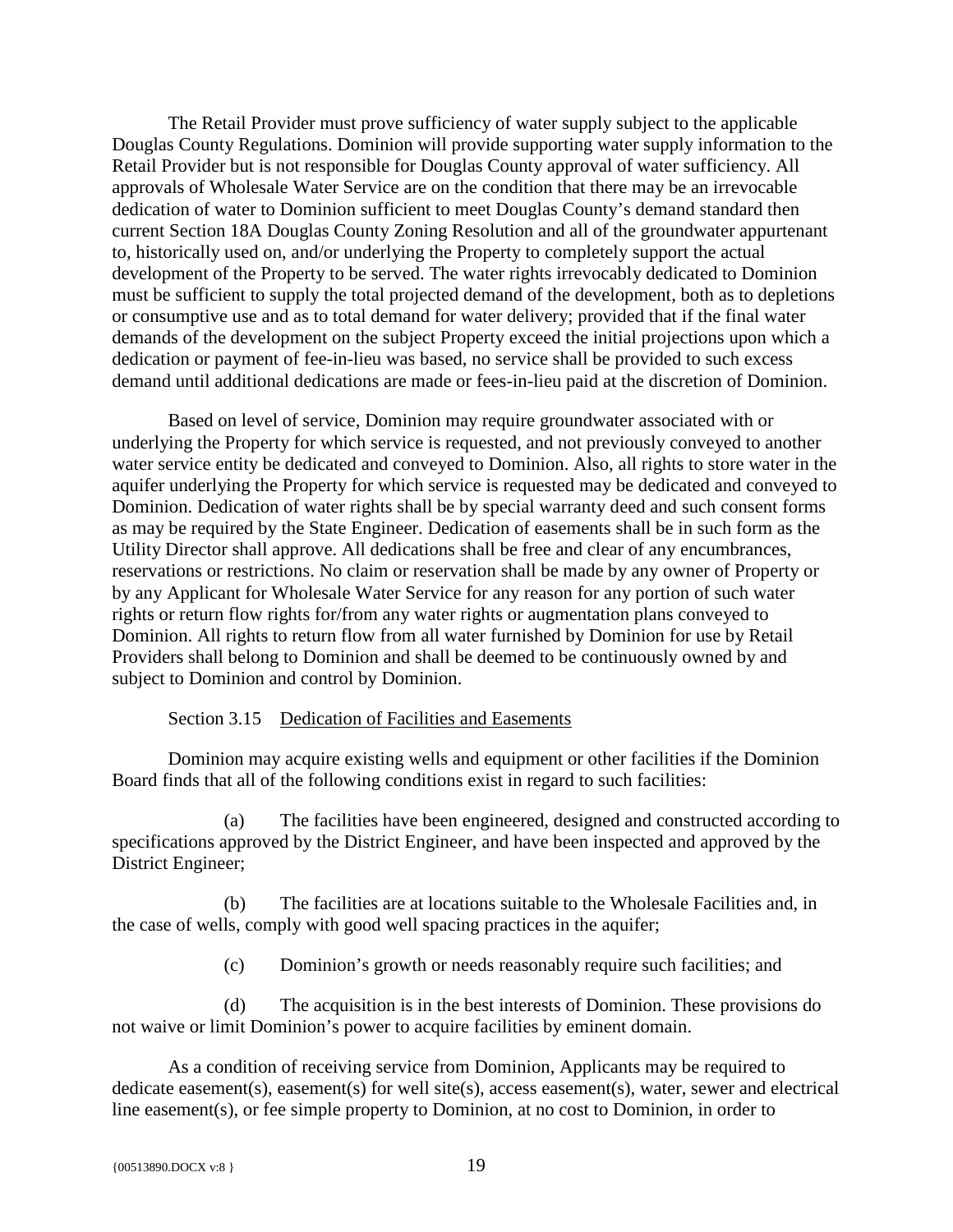facilitate the provision of Wholesale Water Service and Wholesale Wastewater Service to the Property and to implement Dominion's non-potable irrigation system. The dedication of such easements(s), well site(s), and/or fee simple property shall be in addition to the dedication of water and the other requirements of these Rules and Regulations.

# Section 3.16 Limitations on Use and Increase in Water Demand

<span id="page-23-0"></span>All water furnished by Dominion is on a licensing basis, only for the uses on the Property designated in the Service Agreement. If any use of the Property is changed from that contemplated at the time of issuance of the Service Agreement, a new Application must be submitted, and water will not be furnished for such new uses until such Application is approved. The right to use water furnished by Dominion shall not include the right to use water outside the designated lands, nor to re-use or otherwise dispose of the water. The water must be applied to a beneficial use by the Retail Provider within the Retail Provider's boundaries on the designated land. Notwithstanding use by the End Users, the water is at all times the property of and subject to the dominion and control of Dominion and all return flows remain the property of Dominion.

(a) No Retail Provider may assign or transfer rights to water service without formal approval of Dominion.

(b) If a shortage or prospective shortage necessitates such action, Dominion may restrict or curtail the supply of water. All End Users similarly situated will be treated uniformly, but Dominion may treat classes of End Users differently.

(c) Dominion shall require additional water to be dedicated or additional feesin-lieu of a dedication if the Property is developed or redeveloped to such an extent that the original water demand which was estimated at the time of system connection is exceeded.

# Section 3.17 Water Court Proceedings

<span id="page-23-1"></span>Either Dominion or the Applicant may complete any necessary adjudication or change of water right necessary or appropriate to prepare the water right for dedication to Dominion, subject to approval by Dominion, but the Applicant shall be responsible for all costs, unless other arrangements satisfactory to Dominion have been made. In each case where the Applicant wishes to proceed in Water Court, the application filed with the Water Court shall be consistent with Dominion's water supply and augmentation plans and the case shall be conducted according to the requests of Dominion. The Applicant shall withdraw any objections to pending adjudication proceedings involving Dominion's efforts to obtain the adjudication and decreeing of water rights for service to other Retail Providers of Dominion. This condition shall also be applicable to any proceedings commenced by or on behalf of Dominion to adjudicate and obtain a decree with respect to water rights conveyed by an Applicant.

# Section 3.18 Change in Customer's Equipment or Service

<span id="page-23-2"></span>Prior to making any change in the types of use on a Property receiving Wholesale Water Services and/or Wholesale Wastewater Services, a Retail Provider shall file written notification with Dominion describing the new types of use. Within fifteen (15) working days after receipt thereof, Dominion shall notify the Retail Provider of adjusted and additional Service Charges,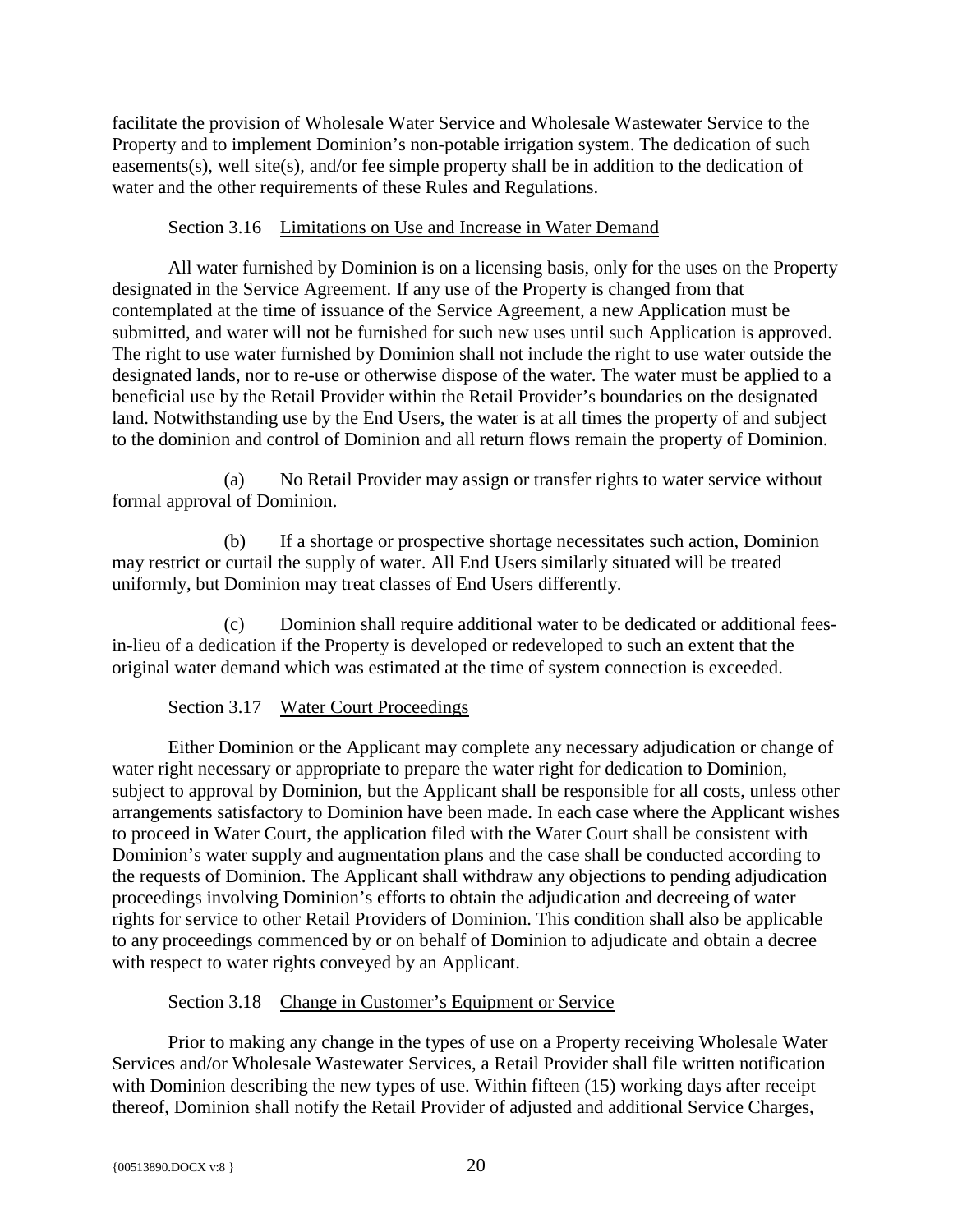Tap Fees and water service availability fee, if any, required to be paid to Dominion based on the new types of use. The Retail Provider shall also describe any physical changes, if any required (in the facilities through which one or more of the services connect to the Property) as a result of the new types of uses. Before the new uses shall be permitted, the Retail Provider shall do all things required by Dominion inclusive of the payment of any sums of money for adjusted charges, tap fees and other related costs. Failure to so comply shall be conclusive evidence of Dominion's right to discontinue service to the Property in the event the new uses are commenced.

#### Section 3.19 Metering of Retail Provider Wholesale Water Service

<span id="page-24-0"></span>All Wholesale Water Service shall be metered by Dominion. Removal, tampering, or bypassing a meter shall be grounds for immediate termination of Wholesale Water Service. No service will be provided to any Retail Provider except through a master meter. Master meters shall be purchased from Dominion-approved vendor and installed by the Retail Provider. Dominion shall have the right at any time during the course of a regular business day to enter upon the Retail Provider's Property for the purpose of reading an appropriate meter. The installation of all master meters shall occur in or at a location on the Property receiving the applicable service, which location has been previously approved in writing by Dominion. Dominion requires a Dominion representative to be present at the time of installation of the master meter.

#### Section 3.20 Metering of Wholesale Wastewater Service

<span id="page-24-1"></span>Metering of Wastewater flows will be performed at the lift stations, or entry points into the sewer collection system. Industrial or commercial sewer service entailing other than normal sewage shall be metered, at the expense of the Retail Provider and data provided to Dominion. Dominion shall have the right at any time during the course of a regular business day to enter upon the Retail Provider's Property for the purpose of reading an appropriate meter. The installation of all master meters shall occur in or at a location on the Property receiving the applicable service, which location has been previously approved in writing by Dominion. Dominion requires a Dominion representative to be present at the time of installation of the master meter.

# <span id="page-24-2"></span>**SECTION IV CONSTRUCTION OF WATER DISTRIBUTION AND SANITARY SEWER COLLECTION FACILITIES**

# Section 4.1 General

<span id="page-24-3"></span>All Retail Facilities shall conform to the Technical Specifications. Prior to the construction of any Retail Facility, Dominion shall review and approve the plans for the Retail Facility. The plans shall include a description of all necessary sites and rights-of-way.

All sites and rights-of-way reasonably required by Dominion shall be conveyed free and clear of all liens, to Dominion. Sites and rights-of-way shall include sufficient property to protect Dominion against the possibility of relocating or reconstructing any Wholesale Facilities.

<span id="page-24-4"></span>Section 4.2 Extension and Sizing of Facilities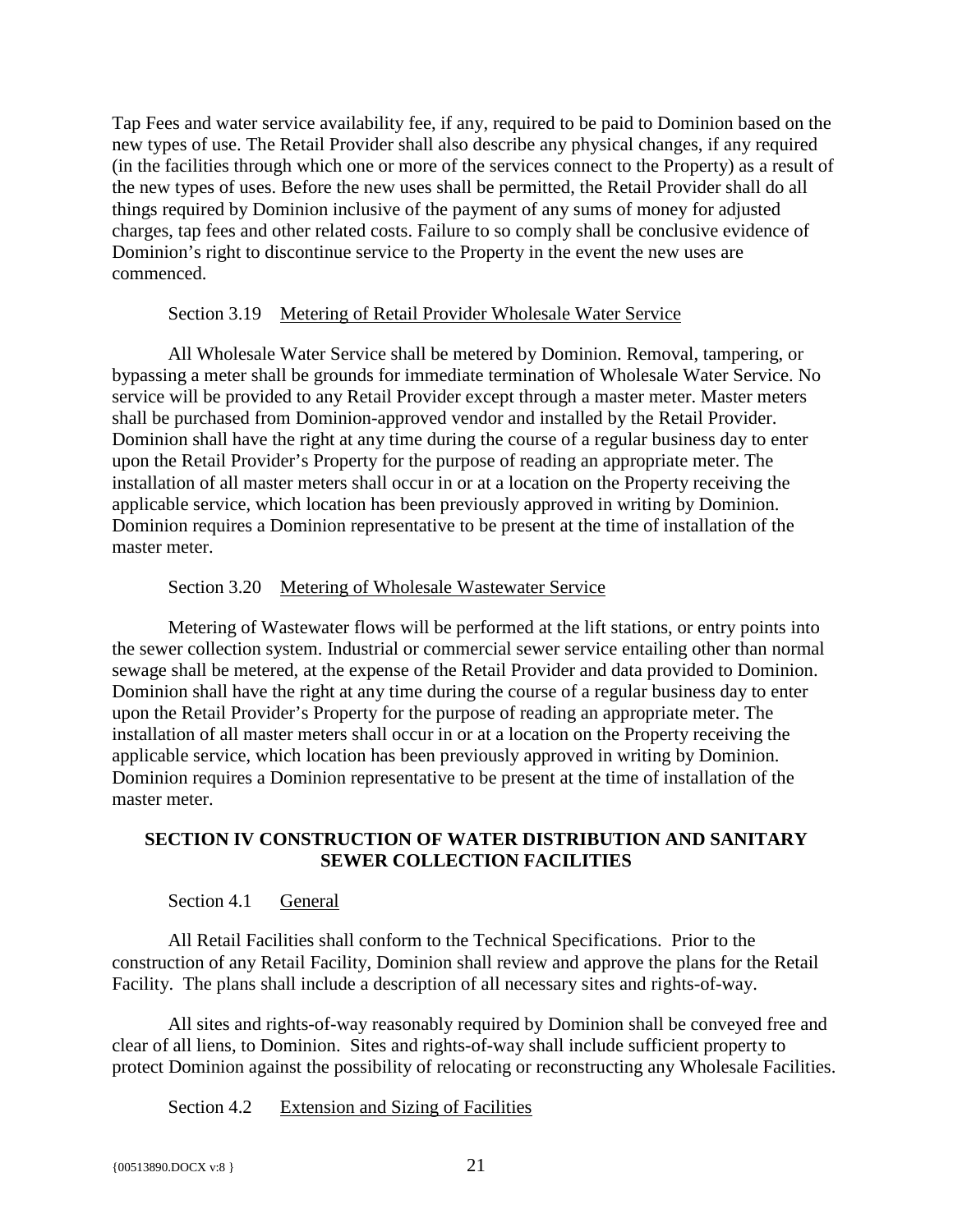If, in the opinion of the District Engineer, an increase in line size in a Retail Facility is necessary to serve property to be served by another Retail Provider, the applicant Retail Provider shall be required to upsize the subject Retail Facility and the additional/incremental cost in labor and materials resulting from the upsize shall be the responsibility of Dominion (to be reimbursed to Dominion from the benefiting Retail Provider at such time as set forth in that Retail Provider's Service Agreement). If the increase in line size of a Retail Facility is necessitated due to the particular Retail Service needs, or design required to meet such needs, of the applicant Retail Provider, the entire cost of the upsized Retail Facility shall be the responsibility of the applicant Retail Provider.

#### Section 4.3 Inspection

<span id="page-25-0"></span>Dominion shall have a right to inspect at all times all Retail Facilities connected to, or to become connected to the Wholesale Facilities. Authorized employees and representatives of Dominion shall be allowed free access at all reasonable hours to any Retail Facility or End User's property to insure compliance with these Rules and Regulations. Dominion shall have the right to inspect all business to determine if pretreatment may be necessary, whether all pretreatment systems are operating in compliance and to take all necessary actions if said business is found to be out of compliance. Dominion shall have the right to assess its costs for enforcement and corrective actions, levy fines and collect penalties to any business that is not in full compliance with the Pretreatment Requirements or other Dominion rules.

#### **SECTION V WATER SERVICE**

#### <span id="page-25-1"></span>Section 5.1 Water Use

<span id="page-25-2"></span>The right to Wholesale Water Service from any source supplied by Dominion is only by permission and Dominion reserves the full right to determine all matters in connection with the control and use of its Wholesale Water Service. Dominion retains all rights to return flows from its Wholesale Water Services and Wholesale Water Facilities.

No Retail Provider in or upon any premises to which Wholesale Water Service is supplied shall supply water to any other Retail Provider without Dominion's prior written consent.

Nothing contained herein shall operate to create any vested or proprietary right whatsoever, but shall give the Retail Provider the right to Wholesale Water Service for the purposes specified in these Rules and Regulations. The responsibility of the Retail Provider to suspend or revoke Retail Water Service and shutoff is as set forth in Section VIII.

#### Section 5.2 Water Turn-on

<span id="page-25-3"></span>Dominion shall coordinate with the Retail Provider to connect the Wholesale Water Facilities with the Retail Water Facilities. No one except an authorized representative of Dominion shall, under any conditions or circumstances, turn water on for delivery from the Wholesale Water Facilities to the Retail Water Facilities. Dominion shall not be liable for any damages resulting in the turning on of the water.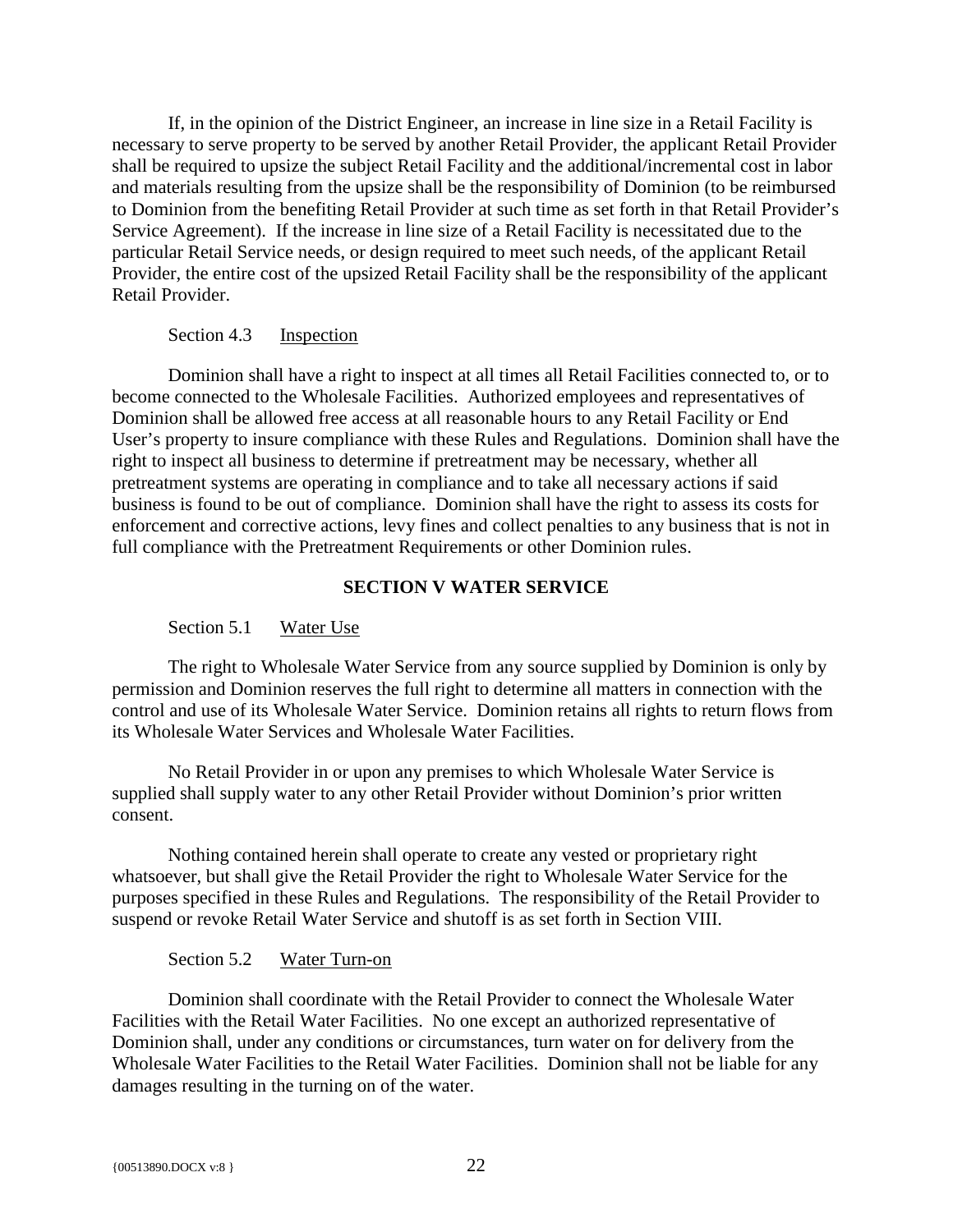#### Section 5.3 Water Service Line Size, Location and Installation

<span id="page-26-0"></span>Subject to the approval of Dominion, the Retail Provider is responsible for determining the size of Wholesale Tap(s) required for service. Dominion shall at all times have the right to determine when and if a backflow prevention device is required and the kind and size of such device. All Retail Water Facilities and connections to Retail Water Facilities by End Users shall be made in conformance with the Technical Specifications in effect at the time of plan review and approval.

<span id="page-26-1"></span>No Person, other than a Person authorized by Dominion, shall install or remove any Wholesale Water Facility.

Section 5.4 Water Meters

(a) General

All meters shall be furnished by the Retail Provider according to the Rules and Regulations of the Retail Provider. The location of all meters shall be approved by the Retail Provider, and an internet connection for the meter shall be supplied by the End User.

The standard residential meter shall be 3/4 inch in size. Meters for irrigation systems larger in size than 1-1/2 inches shall be of the turbine type. All meters shall be installed pursuant to the Rules and Regulations of the Retail Provider and inspected by Dominion prior to water turn on. Under no circumstances shall anyone other than the personnel of the Retail Provider remove a water meter without the approval of Dominion.

(b) Meter Testing

Billing to the End User and oversight of water meters shall be the responsibility and liability of the Retail Provider.

(c) Maintenance Responsibilities

The Wholesale Provider is responsible for the maintenance of the Wholesale Facilities. The Retail Provider is responsible for the Retail Facilities. The Retail Provider may allocate responsibilities and costs for connections to Retail Facilities to End Users in accordance with its Rules and Regulations; provided, however that Retail Provider remains responsible for such connections as to Dominion.

Section 5.5 Pressure Reducing Valves

<span id="page-26-2"></span>Any pressure reducing valve required by Dominion shall be adjusted by Dominion personnel at such time as water service is initiated. Only authorized personnel shall adjust such valves.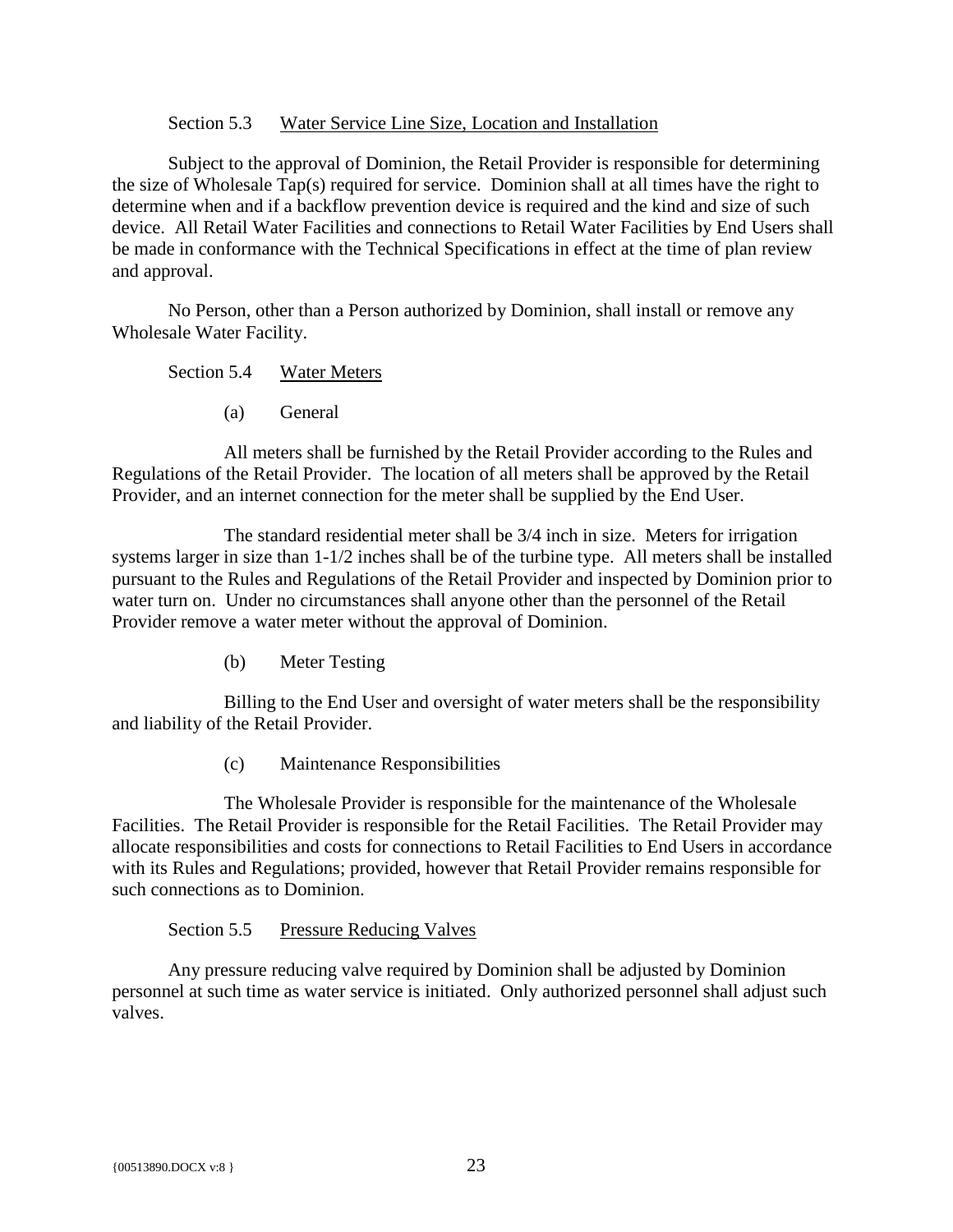#### Section 5.6 Fire Hydrants

<span id="page-27-0"></span>Certain fire hydrants within the service area of a Retail Provider shall be owned and maintained by Dominion and certain fire hydrants shall be owned and maintained by the Retail Provider. Dominion and each Retail Provider shall have a diagram in the office of the Utility Director of Dominion and the General Manger of the Retail Provider indicating the locations of the fire hydrants and designation of ownership. All hydrants connected to the mains of Dominion are provided for the primary purpose of furnishing water for fire suppression and shall be opened and used only by Persons authorized to do so by Dominion.

Any use of fire hydrants other than for fire suppression shall be allowed by Permit and shall require the use of a hydrant meter and regulating valve for the monitoring of water use. Connection and disconnection shall be made by authorized personnel only. Rates to be charged for water extracted from each hydrant shall be in accordance with the current fee schedule (Attachment A).

Use of hydrant water shall cease for the duration of any fire or for any other reason upon notice by Dominion. Any damage to the hydrant, hydrant meter owned by Dominion or other property of Dominion shall be paid for by the Retail Provider.

#### Section 5.7 Cross Connections

<span id="page-27-1"></span>(a) Dominion is responsible for protecting the potable public water supply from contamination or pollution that could enter the Wholesale Facilities through connection from another water system by means of backflow from the other water system.

(b) When Cross Connections are approved by written agreement, Cross Connections of any type which may permit a backflow of water from a supply other than that of Dominion into the Wholesale Facilities is prohibited. A connection constituting a potential backflow hazard is permissible only to the extent approved by Dominion and shall be protected by an approved backflow device to be designed and installed in accordance with the Technical Specifications. Any such connection shall at all times be subject to inspection and regulation by Dominion for the purpose of avoiding the possibility of backflow. In no instance will any such Cross Connection be permitted which is not in strict compliance with the Cross Connection regulations of the State of Colorado, Department of Public Health, the Technical Specifications and all Cross Connections shall be subject to its approval.

Service of water to any premises shall be discontinued by Dominion if a backflow prevention device required by these Rules and Regulations is not installed, tested, and maintained or if it is found that a backflow prevention device has been removed or by-passed or if an unprotected Cross Connection exists on the premises. Service will not be restored until such conditions or defects are corrected at the expenses of the Retail Provider.

(c) Except as specifically permitted by written agreement, potable water from the Wholesale Water Facility shall not be commingled with water from any other source. Potable water from other sources shall be provided and distributed through an entirely independent system.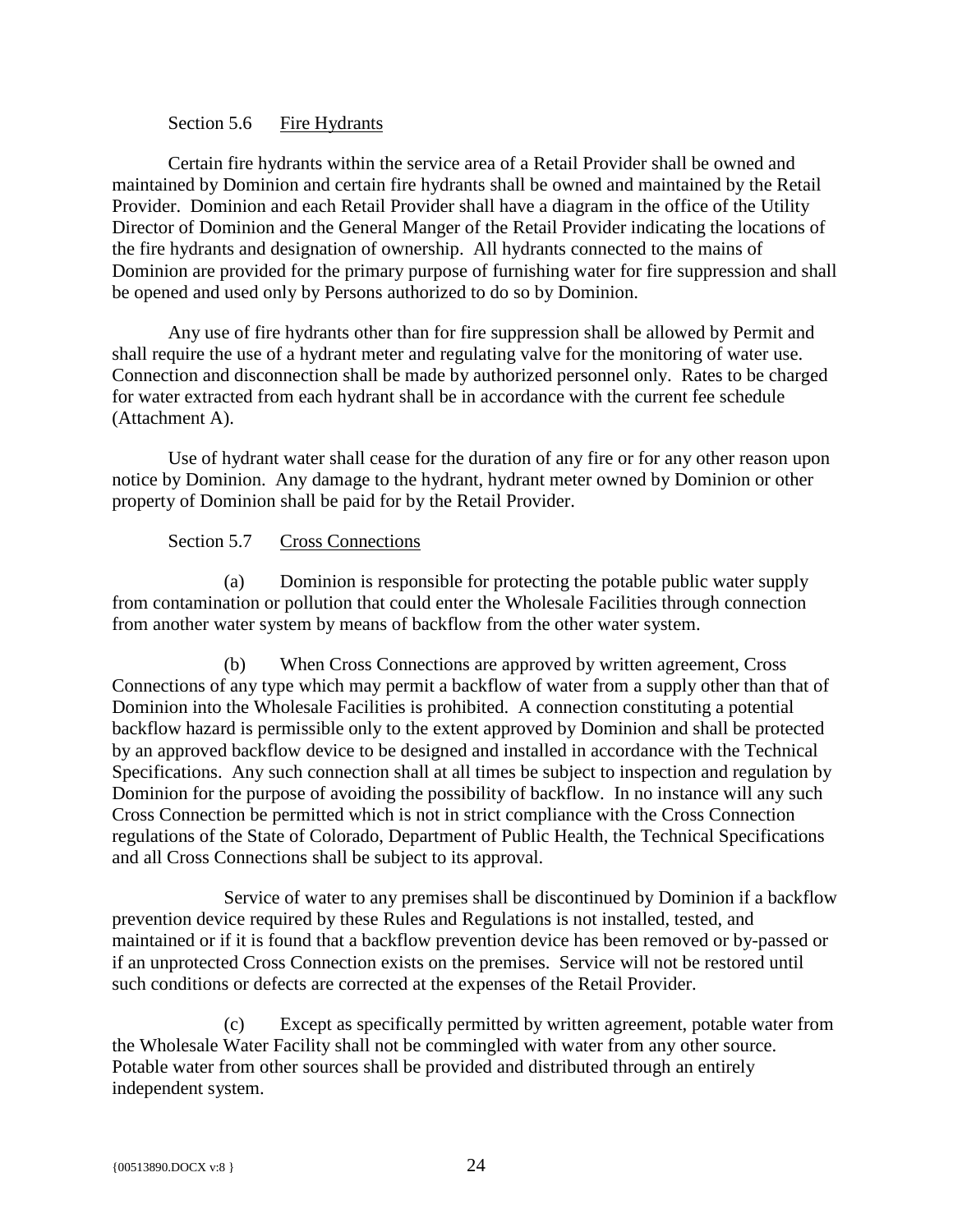(d) Conditions for Backflow Prevention Device Use

An approved backflow prevention device shall be installed on each service line to an End User's water system if required by the Technical Specifications. Dominion shall review the plans for installation to assure there will be no impact on the Wholesale Facilities.

(e) Backflow Prevention Device Approval

Any backflow prevention device required herein shall be of a model and size approved by the Foundation for Cross Connection Control and Hydraulic Research, University of Southern California as provided in the Technical Specifications and shall be designed and installed pursuant to the Technical Specifications.

# **SECTION VI WATER CONSERVATION**

<span id="page-28-1"></span><span id="page-28-0"></span>Section 6.1 General

Dominion encourages the conservation of water.

Section 6.2 Determination of Available Water Supply

<span id="page-28-2"></span>Dominion shall, from time to time, determine the amount of available Potable Water supply for use and shall determine the expected demands for said water by all Retail Providers for any given period of time. In the event Dominion shall determine at any given time that there are insufficient Potable Water supplies to meet all of the present and anticipated needs, Dominion may order restrictions, curtailments or prohibitions upon the use of water.

Any restriction, curtailments or prohibitions contemplated will be uniformly applied to all similarly situated water users within Dominion's service area. Nothing herein shall be construed to prevent Dominion from treating different categories of water users in a different fashion. Except in cases of emergency, Dominion shall publish written notice at least once in a paper of general circulation within the Retail Provider no less than five (5) days prior to imposing any curtailments, restrictions, and prohibitions upon the use of water within or affecting that Retail Provider. The notice shall include a statement as to said restrictions, curtailments or prohibitions, together with a statement of the penalties for violation thereof and the time period for which they shall be in effect.

Any Person, Retail Provider or End User violating any provision of this section shall be subject to the penalties set forth in Section VIII of, or Attachment A to, these Rules and Regulations, when adopted.

#### **SECTION VII SANITARY SEWER SERVICE**

#### <span id="page-28-3"></span>Section 7.1 General

<span id="page-28-4"></span>The right to any use of the Wholesale Wastewater Facilities is only by permission granted by Dominion. Dominion reserves full right to determine all matters related to the control and use of its Wholesale Wastewater Facilities. The Retail Provider shall be responsible for enforcing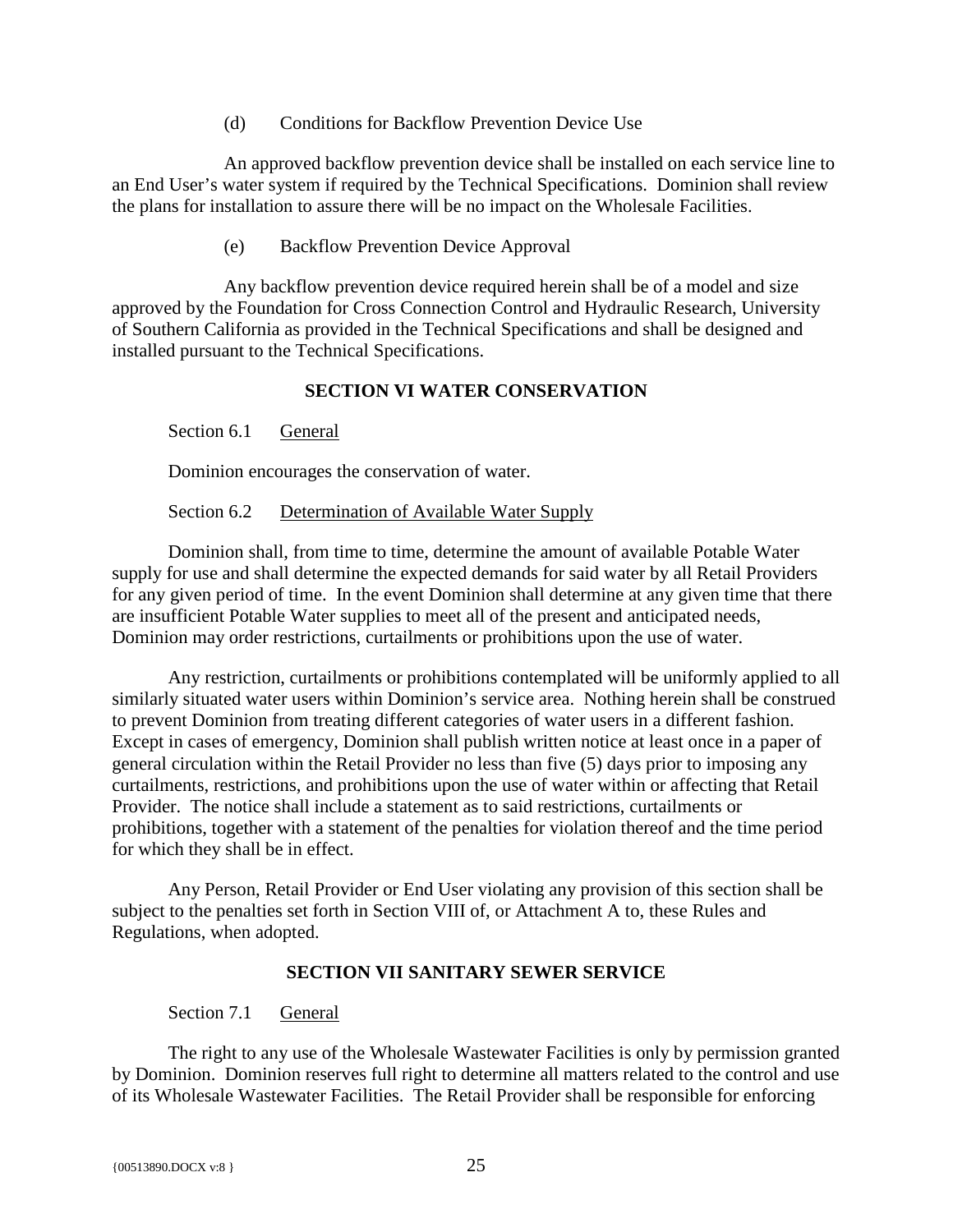the Rules and Regulations as they apply to End Users and shall subject End Users to suspension, disconnection or revocation as set forth in Section VIII. This does not waive Dominion's authority to implement pretreatment requirements.

Section 7.2 Service Lateral Size, Location and Installation

<span id="page-29-0"></span>The Utility Director shall approve the size, location and manner of accomplishing the installation of a Service Lateral.

#### Section 7.3 Limitations on Service Connection

<span id="page-29-1"></span>Subject to the approval of Dominion and the Retail Provider, the End User is responsible for determining the size and location of the Service Lateral. Any approval by Dominion is for its own use and is not an indication of the adequacy of the facilities.

Any Sewer Main damaged as the result of abnormal or inappropriate use shall be repaired or reconstructed at the expense of the End User or Retail Provider responsible for such abnormal or inappropriate use.

No unauthorized Person shall uncover, make any connections with or open into, use, alter or disturb any Wholesale Facility first obtaining written permission from the Utility Director.

Section 7.4 General Prohibition

<span id="page-29-2"></span>No Person shall discharge or cause to be discharged into the Wholesale Facilities or the Retail Facilities any harmful waters or wastes, whether liquid, solid or gas, capable of causing Interference or obstruction to the flow in the sewer, damage or hazard to structures, equipment or treatment processes, or hazards to personnel of Dominion.

Prohibited sewage shall include, but not be limited to, such quantity of clear water injected into a Public Sewer which would interfere with Dominion's volume capacity or with the biological process necessary for proper treatment.

Section 7.5 Dischargeable Sewage

<span id="page-29-3"></span>Wastes shall be classified into two categories termed "**Domestic Sewage**", and "**Nondomestic Sewage**." The classification of dischargeable sewage shall be responsibility of the Utility Director and shall follow recommended procedures of the Colorado Department of Public Health and Environment and the United State Environmental Protection Agency, and subject to review by Dominion, shall be final and binding.

It shall be the responsibility of the Retail Provider to assure that any End User discharging Nondomestic Sewage into the Public Sewer shall install, at End User's expense, required pretreatment technologies, and suitable monitoring equipment which isolates appropriate wastewater discharges and facilitates accurate inspection, sampling, and flow measurement of such discharges when required by the Utility Director. Such equipment shall be maintained in proper working order and kept safe and accessible at all times.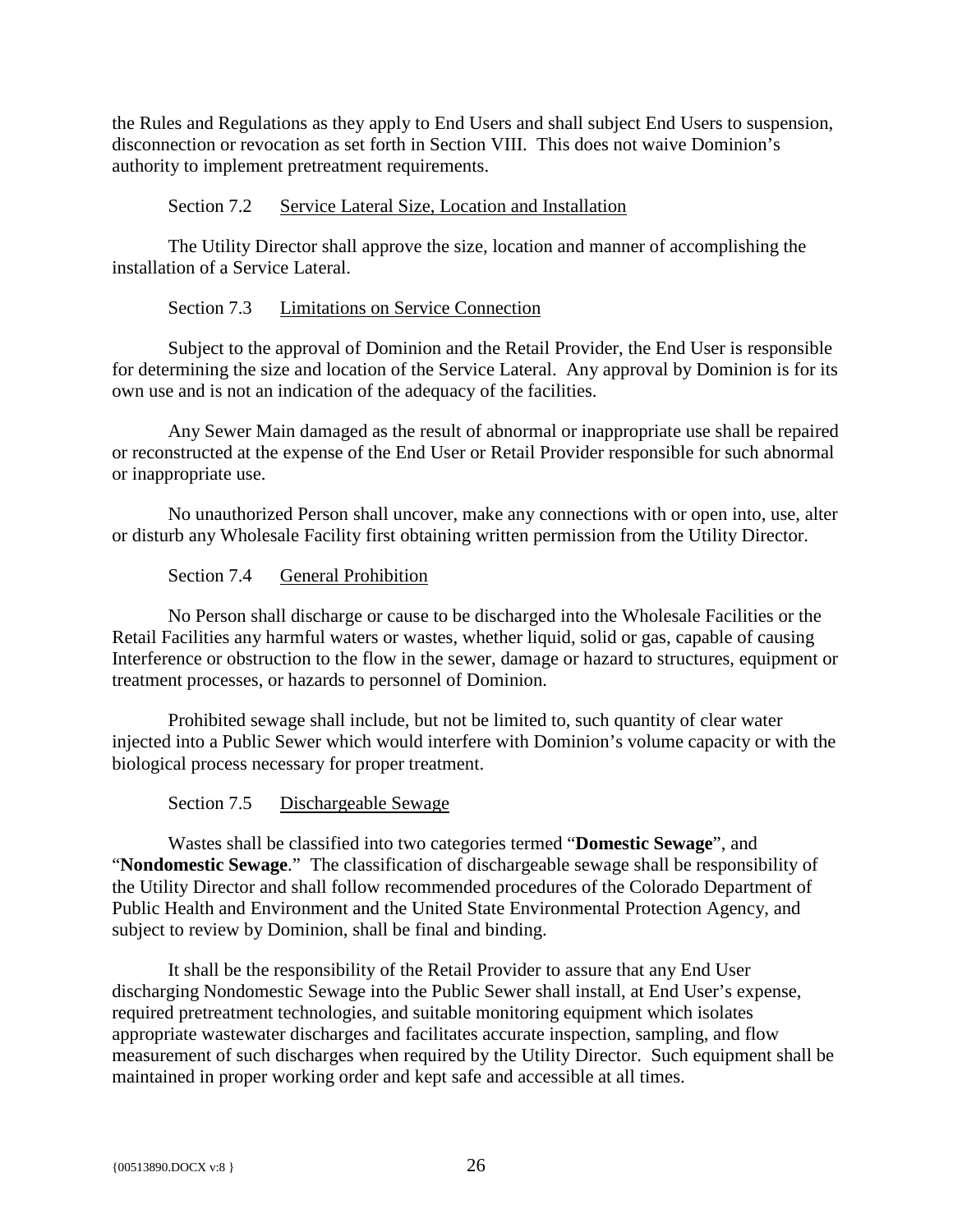#### Section 7.6 Grease and Sand Interceptors

<span id="page-30-0"></span>It shall be the responsibility of the Retail Provider to assure that grease, oil and sand interceptors are provided by and at the expense of the End User when, in the opinion of the Utility Director, in cooperation with Retail Provider, they are necessary for the proper handling of liquid wastes containing excessive grease, excessive sand or other harmful ingredients. All interceptors shall be of a type and capacity approved by Dominion and shall be located so as to be readily and easily accessible for cleaning and inspection. In the maintaining of these interceptors, the End User shall be responsible for the proper removal and disposal by appropriate means of captive material and shall maintain records of the date and means of disposal. Such records shall be open to review by Dominion personnel. All such interceptors shall be cleaned, and the captive material removed a minimum of once a year, or more frequently it if is determined by Dominion that, 1) three inches of grease has accumulated in the secondary side of the interceptor, 2) odor complaints about the interceptor are received by Dominion, or 3) grease has accumulated to 37% of the total depth of the primary side of the interceptor.

#### Section 7.7 Industrial Pretreatment

<span id="page-30-1"></span>All sources discharging Nondomestic Sewage shall be considered Industrial Users for the purpose of implementing and enforcing the Pretreatment Standards. It shall be the responsibility of the Retail Provider to assure that No Industrial User shall discharge or cause to be discharged or increase the discharge or change the nature of the discharge into the Wholesale Facilities or the Retail Facilities where such discharge does not meet applicable Pretreatment Standards, or which would cause Dominion to violate its CDPS or NPDES Permit.

# Section 7.8 Compliance

<span id="page-30-2"></span>To assure compliance with Section 7.7, the Retail Provider shall assure that all Significant Industrial Users shall, prior to connecting into the Retail Facilities, be issued an Industrial Wastewater Discharge Permit by Dominion and the Retail Provider. An Industrial User who is not classified as a Significant Industrial User but who, in the opinion of the Utility Director has on its premises sufficient quantities or types of compounds which if discharged to the POTW would cause the User to be classified as a SIU, shall also be issued an Industrial Wastewater Discharge Permit.

# Section 7.9 Industrial Wastewater Discharge Permit

<span id="page-30-3"></span>Each and every business intending to commence operations, modify operations or sites must, prior to commencing any construction, renovation or acquisition of property within Dominion's service area for commercial or industrial operations, complete the Business/Pretreatment Application form and submit the same to Dominion for review and approval.

The Business/Pretreatment Application form requires information on the type of business, chemicals and materials used in its operations, proposed treatment systems and BMPs to minimize the Business' waste especially pollutants with the liquid waste.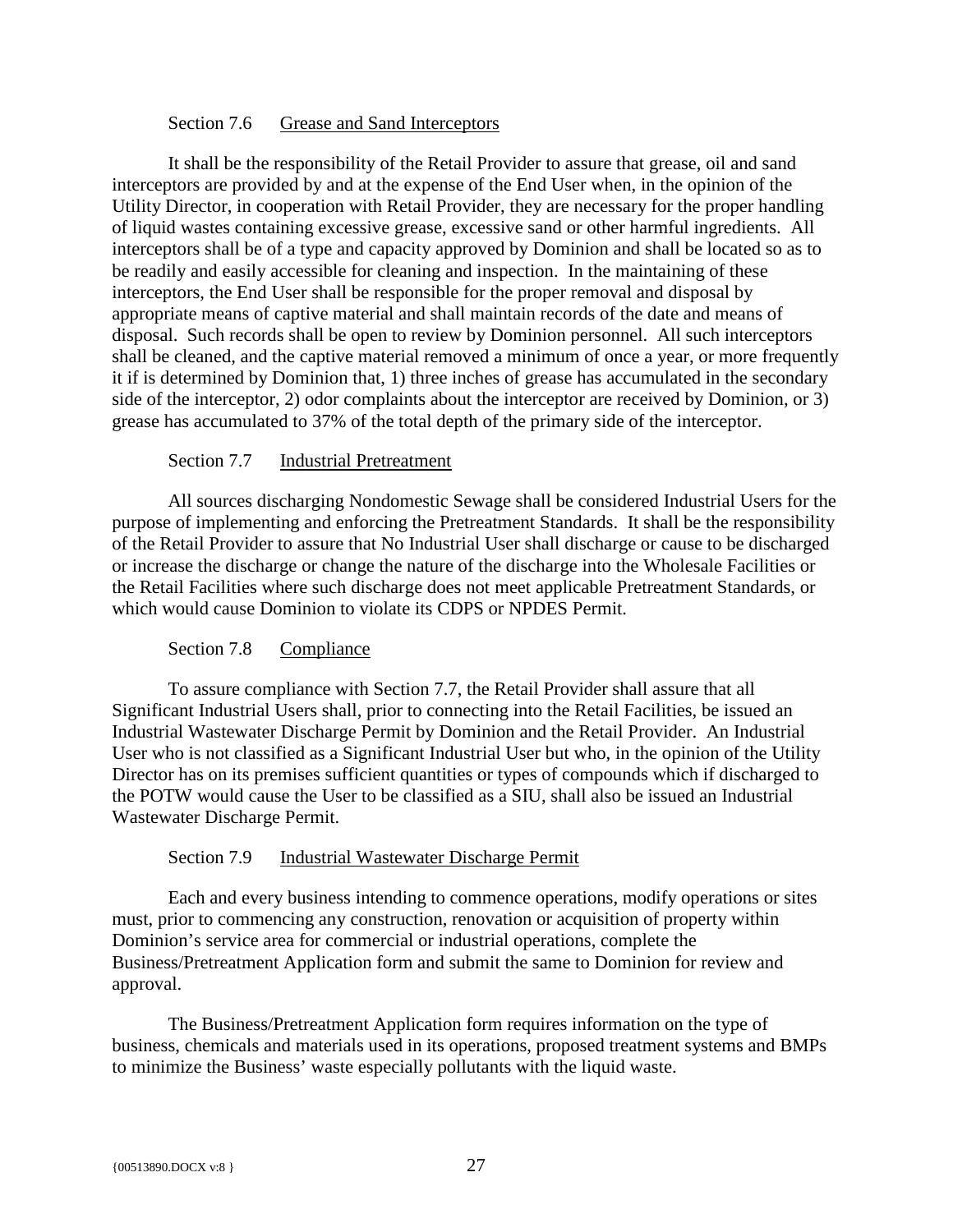Dominion reserves the right to condition any preliminary acceptance of a business operations on factors necessary to assure protection of wastewater conveyance and treatment facilities, including but not limited to: compliance with pretreatment requirements, adopted or to be adopted for the specific operations; monitoring and reporting; agreement to Dominion's access and inspections of the premises and operations and timely payment of all fees and costs.

The Industrial Wastewater Discharge Permit shall be issued to Business and may be updated from time to time to reflect new requirements, technology or BMPs. The Industrial Wastewater Discharge Permit shall provide:

(a) That the right of the Permittee to discharge, including all new or increased contributions of Pollutants or changes in the nature of Pollutants, is conditioned upon such discharge and contribution meeting the applicable Pretreatment Standards and Requirements and that such discharge and contribution would not cause Dominion to violate the CDPS and NPDES Permit.

(b) That the Permittee shall comply with applicable Pretreatment Standards and Requirements.

(i) The Prohibitive Discharge Standards:

(1) Petroleum oil, nonbiodegradable cutting oil, or products of mineral oil origin in amounts that will cause Interference or Pass Through; or

(2) Pollutants which create a fire or explosion hazard in the POTW, including, but not limited to, wastestreams with a closed cup flashpoint of less than 140 degrees Fahrenheit or 60 degrees Centigrade using the test methods specified in 40 C.F.R. 261.21.

(3) Heat in amounts which will inhibit biological activity in the POTW resulting in Interference, but in no case heat in such quantities that the temperature at the POTW Treatment Plant exceeds 40 deg.C (104 deg.F) unless the EPA, upon request of the POTW, approves alternate temperature limits; or

(4) Solid or viscous Pollutants in amounts which will cause obstruction to the flow in the POTW resulting in the Interference; or

(5) Pollutants which will cause corrosive structural damage to the POTW, but in no case Discharges with pH lower than 5.0, unless the works is specifically designed to accommodate such Discharges; or

(6) Pollutants which result in the presence of toxic gases, vapors, or fumes within the POTW in a quantity that may cause acute worker health and safety problems; or

(7) Any Pollutant, including oxygen demanding Pollutants (BOD, etc.) released in a discharge at a flow rate and/or Pollutant concentration which will cause Interference with the POTW; or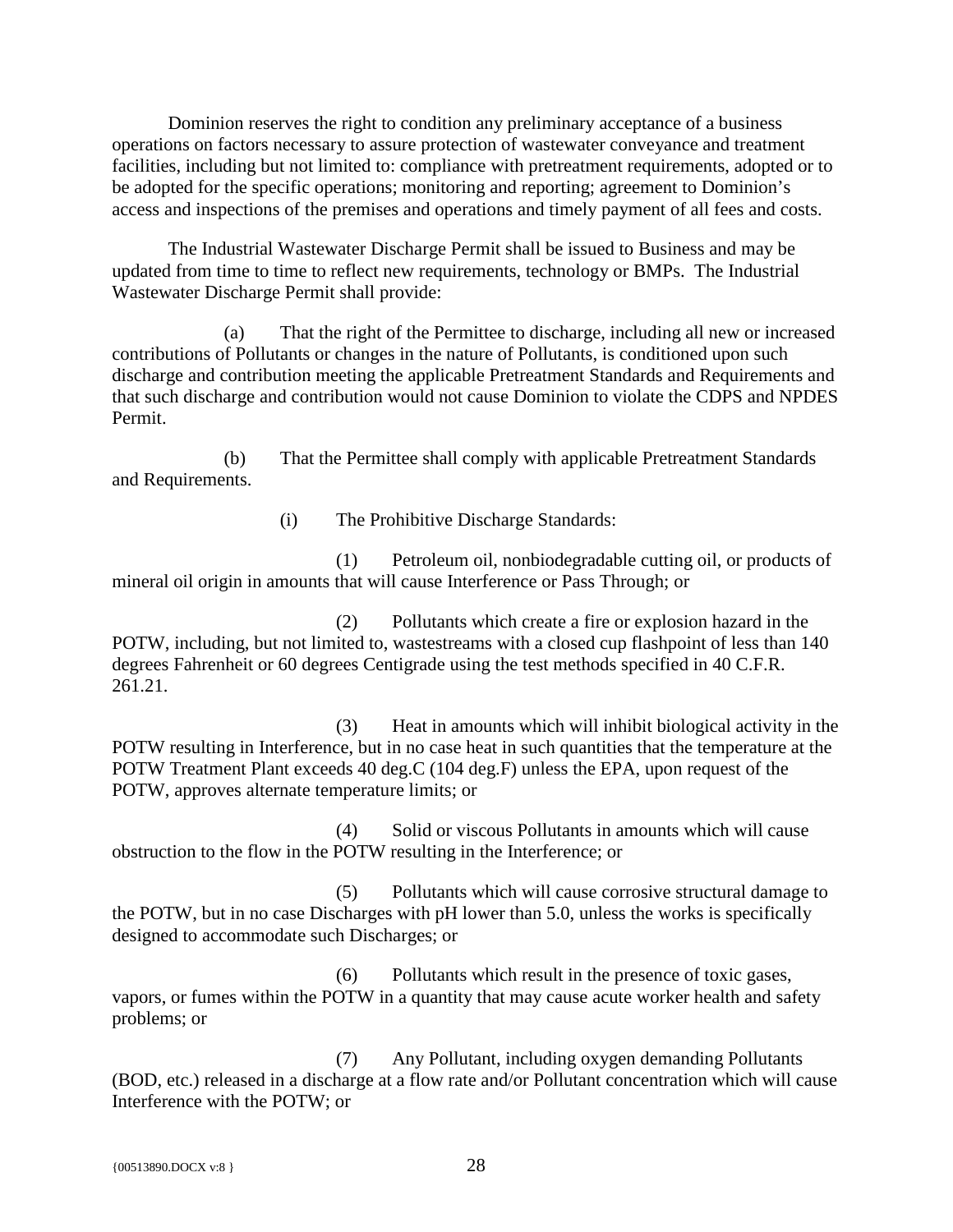(8) Any trucked or hauled Pollutants, except at discharge points designated by Dominion.

(ii) The Pretreatment Requirements, adopted by Dominion and attached to and incorporated in these Rules and Regulations as Attachment C, as they may be revised from time to time or adapted as necessary for new businesses, to protect the POTW and any portion thereof from Pass Through, Interference, and sludge contamination.

(iii) The National Categorical Pretreatment Standards of the Environmental Protection Agency (40 C.F.R. Chapter I, Subchapter N, Parks 405-471) are fully applicable and enforceable by these Rules and Regulations to all Industrial Users.

(iv) In addition, all federally-promulgated listing of Toxic Pollutants and any other discharge standards which Dominion deems appropriate to protect its wastewater facilities shall be included in the Pretreatment Standards and Requirements.

(v) Dominion has developed and may continue to develop Best Management Practices (BMP's) to implement the requirements in Sections 7.09, 7.10 and 7.11.

(c) That the Permittee, when applicable, shall develop a compliance schedule for the installation of technology required to meet applicable Pretreatment Standards and Requirements as determined by the Utility Director. Any Permittee after November 30, 2018 shall not be eligible for a compliance schedule and will be required to meet all requirements set out in the Permit.

(d) Install at its expense monitoring devices to allow sampling of the Permittee's wastewater and submit all notices and self-monitoring reports to Dominion as are required and necessary to assess and assure compliance.

(e) That the SIU shall pay a fee sufficient to enable Dominion to carry out all necessary inspection, surveillance and monitoring procedures to independently determine the Permittee's compliance or noncompliance with applicable Pretreatment Standards and Requirements.

(f) An affirmance that a representative of Dominion shall be authorized to enter the premises of the Permittee in which a discharge source or treatment system is located or in which records are kept under 40 C.F.R. 403.12(n), for the purposes of inspection or monitoring activities.

(g) Dominion shall have the authority under the Permit to disconnect the Permittee's system from Dominion's system, or to require the Permittee to immediately and effectively halt any discharge or Pollutants into the POTW or any portion thereof, if such discharge reasonably appears to present an imminent endangerment to the health and welfare of Persons or to the environment or interferes with the operation of the POTW or any portion thereof.

(h) Other provisions as may be required by Dominion, the Clean Water Act or by EPA regulations, including a procedure to protect the confidentiality of reports and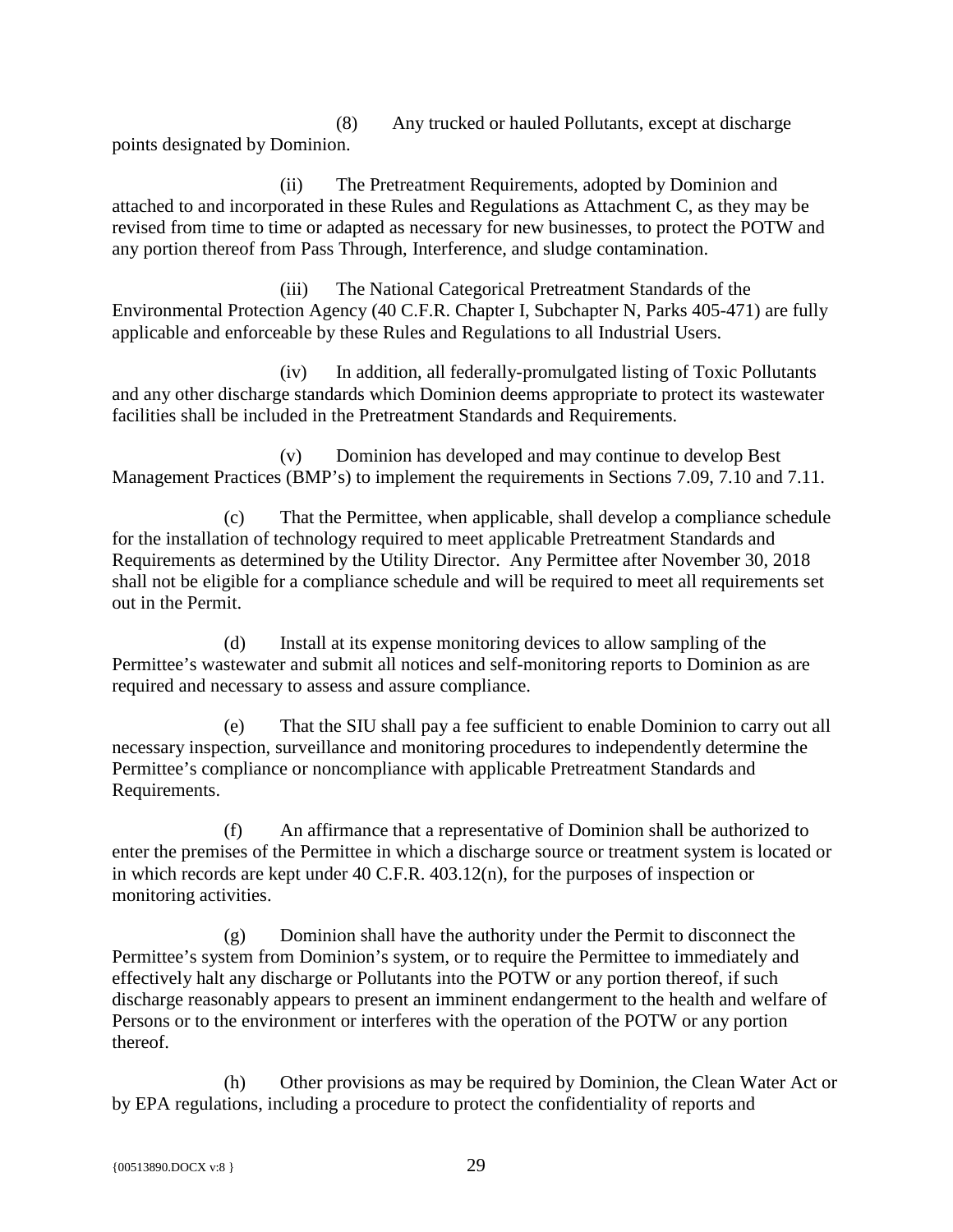information furnished by the Permittee in accordance with 40 C.F.R. 403.14. Effluent data shall be considered nonconfidential.

(i) Dominion shall annually publish in the largest daily newspaper published in Douglas County a list of the SIU's which significantly violated any Pretreatment Standards or Requirements during the twelve (12) previous months. The notification shall also summarize any enforcement actions taken against the SIU during the same twelve (12) months.

(j) That the Permittee shall pay an industrial Surcharge fee as specified in Attachment A to cover the cost of treating wastewater with higher oxygen demand or solids loadings than those found in typical domestic wastewater.

(k) Requirements to control Slug Discharge, if determined by Dominion to be necessary.

<span id="page-33-0"></span>Section 7.10 Industrial Pretreatment Requirements by Sector

(a) Photographic Processing Facility

(i) Prohibition. It shall be unlawful for any silver-rich solution from a Photographic Processing Facility to be discharged or otherwise introduced into the POTW, unless such silver-rich solution is managed by the Photographic Processing Facility in accordance with the Photographic Processing Pretreatment Requirements prior to its introduction into the POTW.

(ii) Enforceability. The Silver Pretreatment Requirements are a fully enforceable element of the POTW industrial Pretreatment program and constitutes a local limitation for silver discharged from photographic processing facilities.

(iii) Registration. New facilities must file and Business/Pretreatment Application prior to opening. The photo processing facility shall submit the following notification to Dominion: "(Photo Processing Facility) hereby notifies Dominion that it discharges silver-rich solution to the POTW and that such discharges will hereafter be managed in accordance with Dominion's Photographic Processing Pretreatment Requirements."

(iv) Annual Compliance Certification. Each Photographic Processing Facility which has implemented the Photographic Processing BMP for the control of silver discharges to the POTW shall submit an annual compliance certification to the POTW by December 31st of each calendar year. This compliance certification, to be completed by an authorized representative of the photo processing facility, shall consist of the following statement: "On behalf of (photo processing facility), I certify that, except as specifically noted below, this facility has implemented since the date of its last certification the Photographic Processing Facility Pretreatment Requirements for the control of silver discharges to the POTW and, as of the date of this certification, is in compliance with the Photographic Processing Facility Pretreatment Requirements."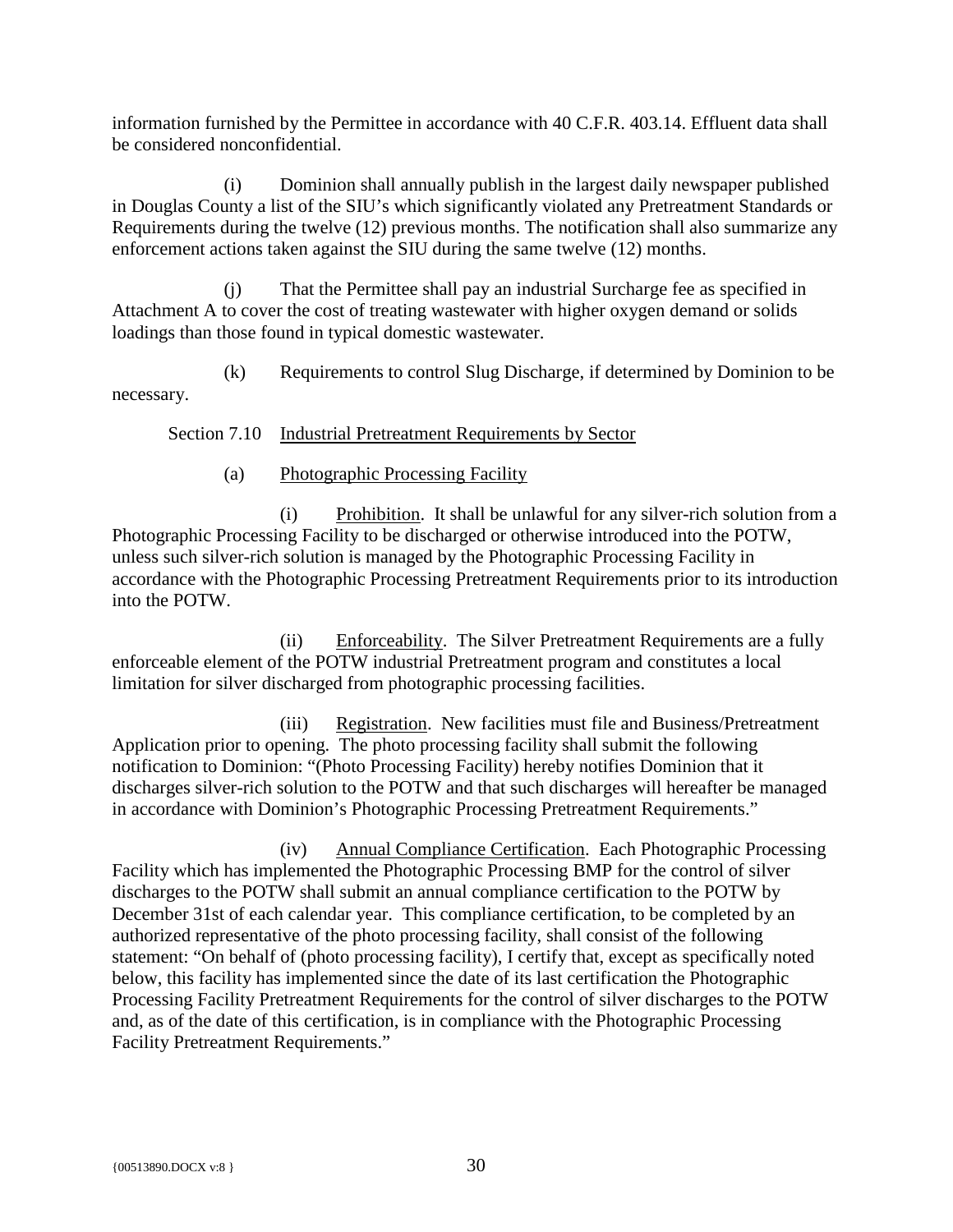(b) Dental Facilities

(i) Prohibition. It shall be unlawful for amalgam waste from a Dental Facility to be discharged or otherwise introduced into the POTW, unless such amalgam waste is managed by the Dental Facility in accordance with the Dental Facility Pretreatment Requirements prior to its introduction into the POTW.

(ii) Enforceability. The Dental Facility Pretreatment Requirements are a fully enforceable element of the POTW industrial Pretreatment program and constitutes a local limitation for amalgam discharged from Dental Facilities.

(iii) Registration. New Dental Facilities must file an Business/ Pretreatment Application prior to opening. The Dental Facility shall submit the following notification to Dominion: "(Dental Facility) hereby notifies Dominion that it discharges amalgam waste to the POTW and that such discharges will hereafter be managed in accordance with Dominion's Dental Facility Pretreatment Requirements."

(iv) Annual Compliance Certification. Each Dental Facility which has implemented the Dental Facility Pretreatment Requirements, included here as Attachment C-2, for the control of amalgam waste discharges to the POTW shall submit an annual compliance certification to the POTW by December  $31<sup>st</sup>$  of each calendar year. This compliance certification, to be completed by an authorized representative of the Dental Facility, shall consist of the following statement "On behalf of (Dental Facility), I certify that, except as specifically noted below, this facility has implemented since the date of its last certification the Dental Facility Pretreatment Requirements for the control of amalgam waste discharges to the POTW and, as of the date of this certification, is in compliance with the Dental Facility Pretreatment Requirements."

(v) One-time Compliance Report. Each existing Dental Facility shall submit a One-Time Compliance Report no later than July 14, 2020 or 90 days after a transfer of ownership. For new sources, a One-Time Compliance Report must be no later than 90 days following the introduction of wastewater into the PTOW.

(c) Restaurant and Dining Facility

(i) Prohibition. It shall be unlawful for any Non-domestic user where preparation, manufacturing, or processing of food occurs to operate without implementing the Fats, Oils, and Grease ("**FOG**") Pretreatment Requirements.

(ii) Enforceability. The FOG Pretreatment Requirements is a fully enforceable element of the POTW industrial Pretreatment program and constitutes a local limitation for FOG discharged from facilities where preparation, manufacturing, or processing of food occurs.

(iii) Registration. New facilities must file an Business/Pretreatment Application prior to opening. The restaurant or dining facility shall submit the following notification to Dominion: "(Restaurant or Dining Facility) hereby notifies Dominion that it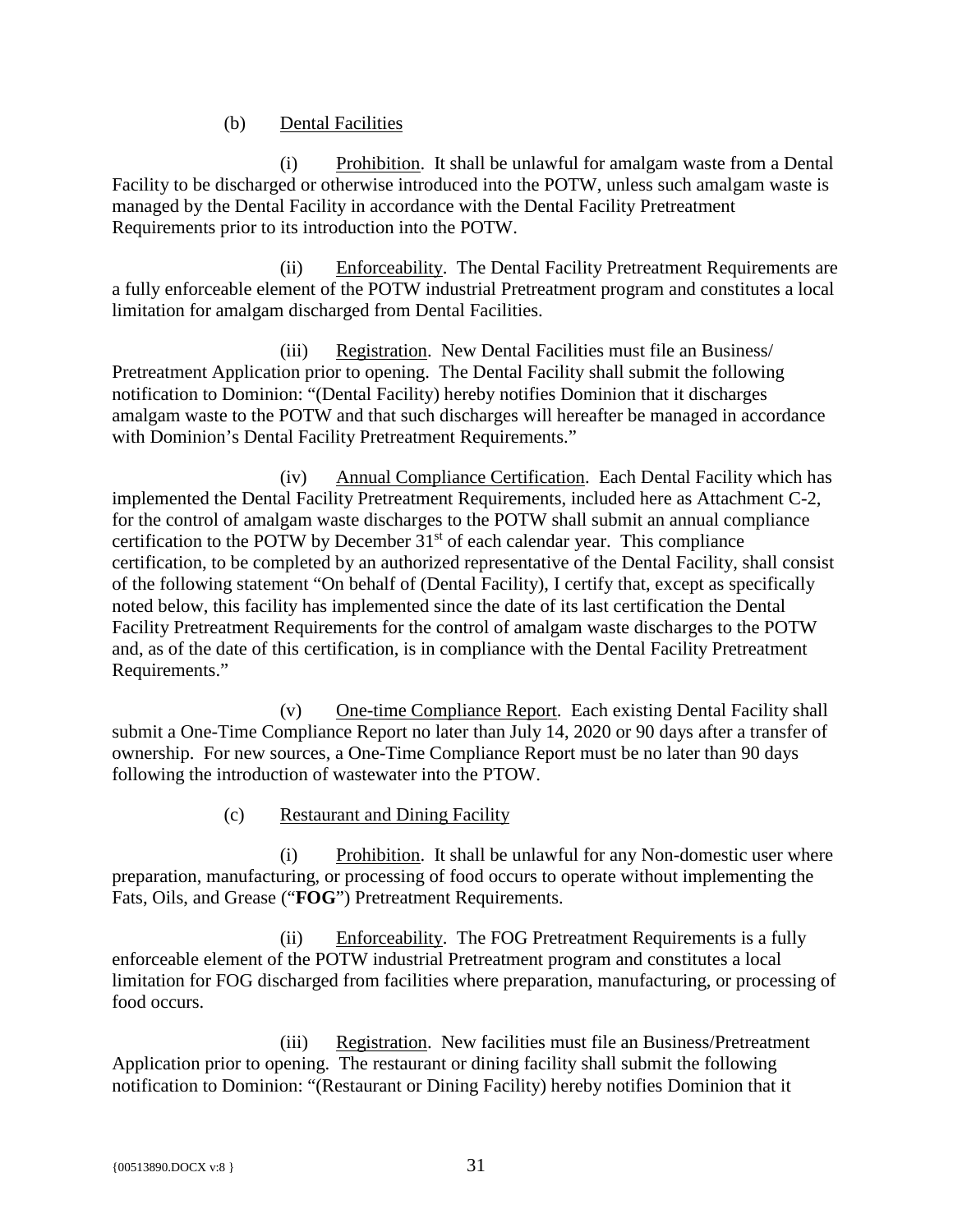discharges FOG to the POTW and that such discharges will hereafter be managed in accordance with Dominion's FOG BMP's."

(iv) Annual Compliance Certification. Each Restaurant or Dining Facility which has implemented the FOG BMP for the control of FOG waste discharges to the POTW shall submit an annual compliance certification to the POTW by December 31st of each calendar year. This compliance certification, to be completed by an authorized representative of the restaurant or dining facility, shall consist of the following statement "On behalf of (Restaurant or Dining Facility), I certify that, except as specifically noted below, this facility has implemented since the date of its last certification the FOG Pretreatment Requirements for the control of FOG discharges to the POTW and, as of the date of this certification, is in compliance with the FOG Pretreatment Requirements."

# **SECTION VIII VIOLATIONS, PENALTIES AND COMPLAINTS**

<span id="page-35-0"></span>Section 8.1 End User Violations/Penalties

<span id="page-35-1"></span>(i) Dominion shall provide the Retail Provider written notice of any Person who is in violation of the Rules and Regulations.

(ii) The Retail Provider shall provide written notice to Dominion of any Person who is in violation of the Rules and Regulations.

(iii) The Person who is in violation shall be responsible for all costs incurred by Dominion, including costs for fines, legal defense, repair, inspections, equipment necessary to curtail operations, and any and all costs of repair to the Wholesale Facilities, if any, caused by the violation.

Section 8.2 Retail Provider Violations/Penalties

<span id="page-35-2"></span>(i) Dominion shall provide written notice to the Retail Provider of its violation of any of the Rules and Regulations.

(1) If the violation is for exceeding the Allotments set forth in the Allotment Addendum the provision of the Wholesale Services may be subject to curtailment to bring the use of the Wholesale Facilities by the Retail Provider back within the Allotments set forth in the Allotment Addendum. This Section 8.2(i)(1) is only specific to the Sterling Ranch Community Authority Board and the Sterling Ranch Colorado Metropolitan District Nos. 1-7.

(2) If the violation is for late payment of Service Charges by the Retail Provider, the Retail Provider shall be subject to late charges and penalties as set forth on Attachment A. In no event will the amounts due to Dominion under this Article VIII from a Retail Provider exceed any statutory limits on interest or penalties, if any

(3) If the violation is for non-payment of Service Charges by the Retail Provider, Dominion shall have all rights in equity and in law to pursue collection of the Service Charges and the Retail Provider shall be responsible for payment of all late charges, penalties and costs of collection, including but not limited to, attorney's fees. In no event will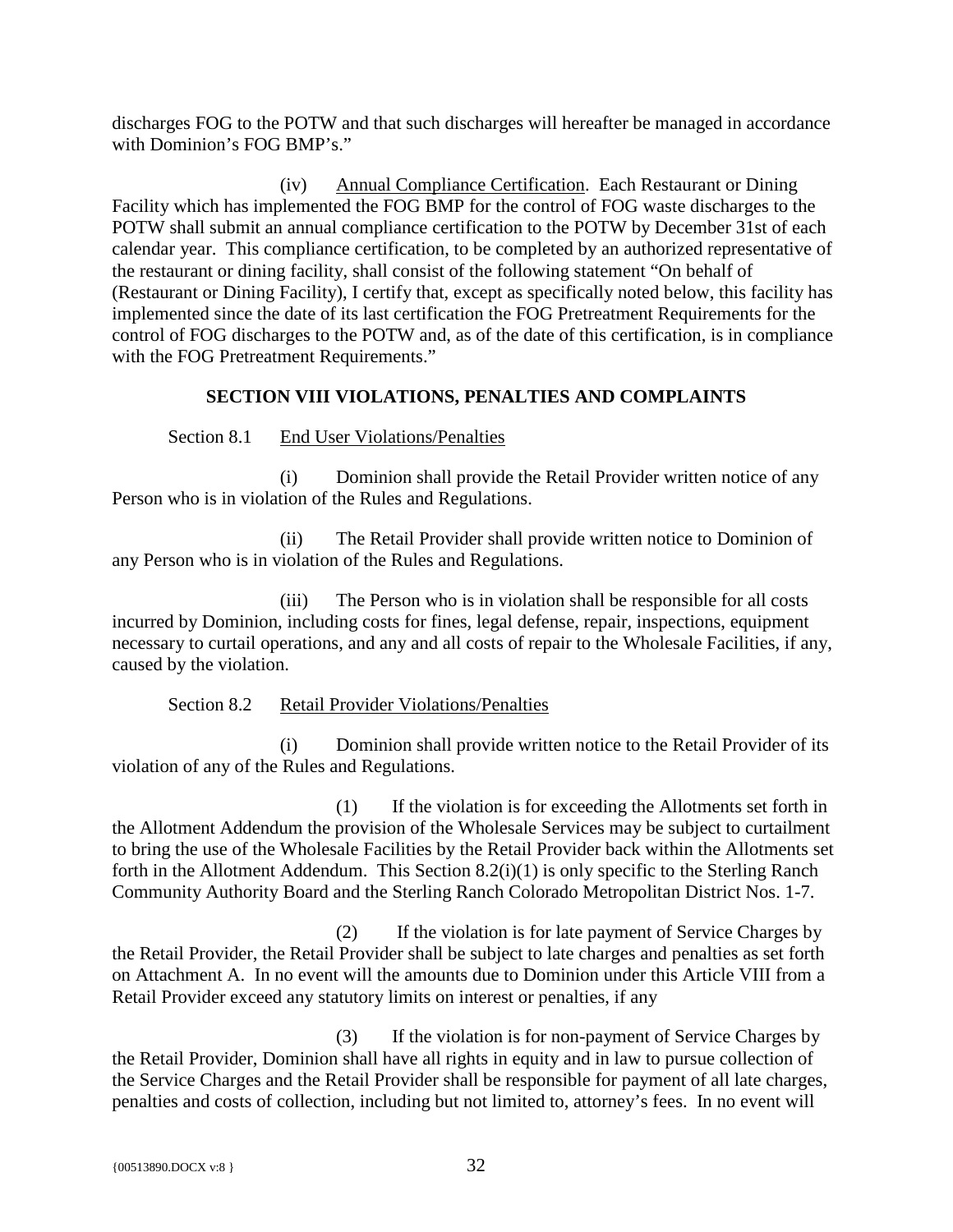the amounts due to Dominion under this Article VIII from a Retail Provider exceed any statutory limits on interest or penalties, if any.

(ii) The Retail Provider shall be responsible for all costs incurred by Dominion and any and all costs of repair to the Wholesale Facilities, if any, caused by the violation.

<span id="page-36-0"></span>Section 8.3 Appeals A Retail Provider may appeal the decision of Dominion or the Utility Director by filing with the Utility Director a written notice of appeal within ten (10) days after the decision has been received. Such notice shall set forth in detail the grounds therefore. In the event of failure to provide such written notice of appeal within said ten (10) day period, the decision of Dominion or the Utility Director shall become final. Dominion shall consider such appeal at the regularly scheduled or special board meeting to be held within thirty (30) day as of the filing of the notice of appeal.

The Utility Director shall submit to the Dominion Board a summary of the proceeds. The Retail Provider may present evidence to the Dominion Board at the meeting where the appeal is being considered. The Dominion Board will then consider all evidence submitted to it by the Utility Director, the Retail Provider, and any other witnesses that may be called. The Dominion Board shall have the right to reasonably limit the time and manner of the presentation hereunder. Within fifteen (15) days after the Dominion Board hears and considers the appeal, the Dominion Board shall enter a written ruling based thereon, a copy of which ruling shall be delivered to the Retail Provider. In the event that the decision is adverse to the Retail Provider, all administrative remedies shall be deemed to have been exhausted.

# **SECTION IX STORMWATER**

# <span id="page-36-1"></span>Section 9.1 General.

<span id="page-36-2"></span>(a) All Retail Stormwater Facilities shall conform to the Technical Specifications. Prior to the construction of any Retail Stormwater Facility, Dominion shall review and approve the plans for the Retail Facility. The plans shall include a description of all necessary sites and rights-of-way. The Utility Director shall approve the size, location and manner of accomplishing the installation of any Retail Stormwater Facility. Subject to the approval of Dominion and the Retail Provider, the End User is responsible for determining the size and location of the Retail Stormwater Facility. Any approval of Dominion is for its own use and is not an indication of the adequacy of the Retail Stormwater Facility.

(b) Any Wholesale Stormwater Facility damaged as the result of abnormal or inappropriate use shall be required or reconstructed at the expense of the Person, End User or Retail Provider responsible for such abnormal or inappropriate use.

(c) No unauthorized Person or End User shall uncover, make any connections with or open into, use, alter or disturb any Wholesale Stormwater Facility without first obtaining written permission from the Utility Director.

(d) All sites and rights-of-way reasonably required by Dominion shall be conveyed free and clear of all liens, to Dominion. Sites and rights-of-way shall include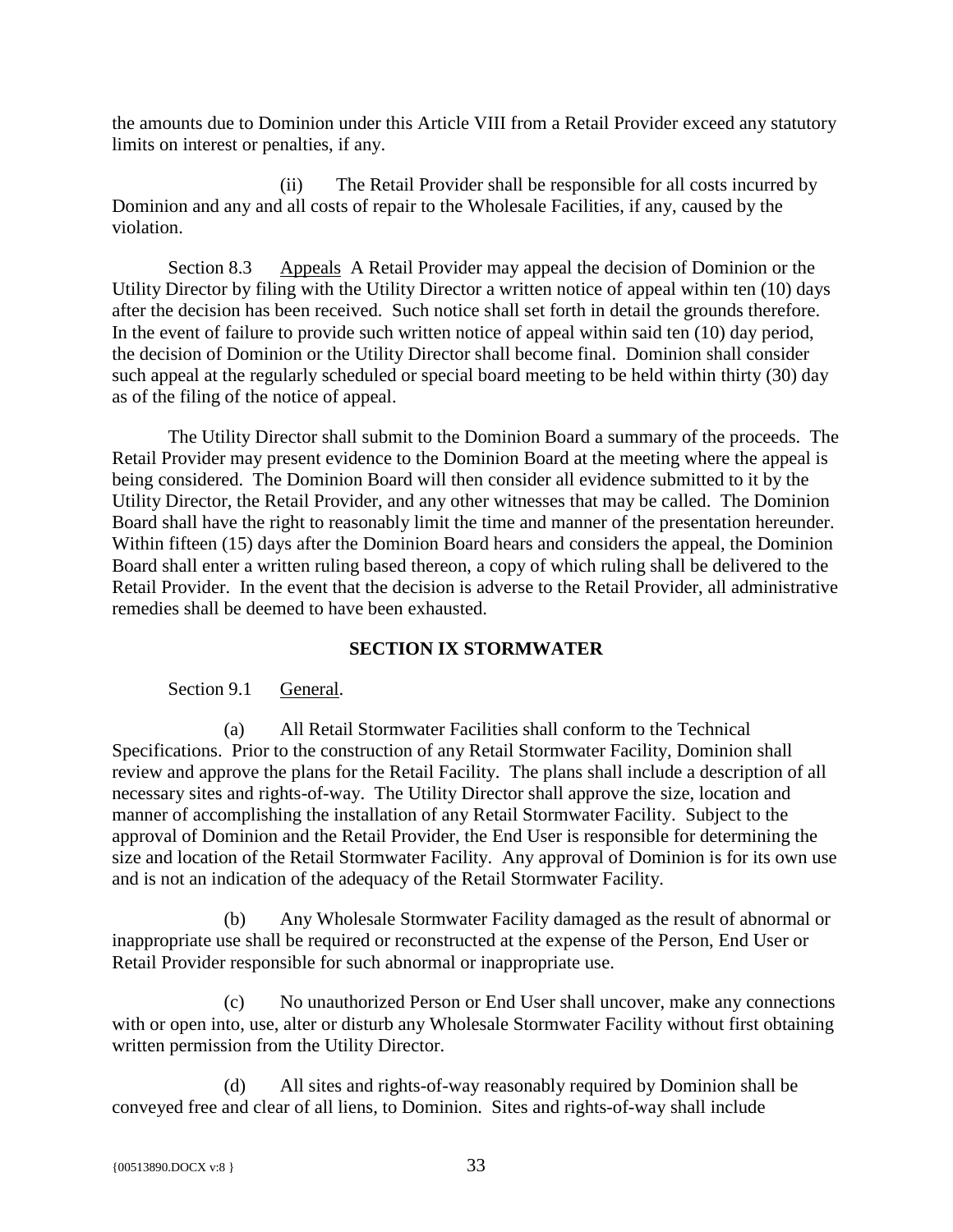sufficient property to protect Dominion against the possibility of relocating or reconstructing any Wholesale Facilities.

# Section 9.2 Extension and Sizing of Facilities.

<span id="page-37-0"></span>If, in the opinion of the District Engineer, an increase in line size in a Retail Facility is necessary to serve property to be served by another Retail Provider, the applicant Retail Provider shall be required to upsize the subject Retail Facility and the additional/incremental cost in labor and materials resulting from the upsize shall be the responsibility of Dominion (to be reimbursed to Dominion from the benefiting Retail Provider at such time as set forth in that Retail Provider's Service Agreement). If the increase in line size of a Retail Facility is necessitated due to the particular Retail Service needs, or design required to meet such needs, of the applicant Retail Provider, the entire cost of the upsized Retail Facility shall be the responsibility of the applicant Retail Provider.

# Section 9.3 Inspection.

<span id="page-37-1"></span>Dominion shall have a right to inspect at all times all Retail Facilities connected to, or to become connected to the Wholesale Facilities. Authorized employees and representatives of Dominion shall be allowed free access at all reasonable hours to any Retail Facility or End User's property to insure compliance with these Rules and Regulations.

# **SECTION X FEES AND CHARGES**

# <span id="page-37-2"></span>Section 10.1 Establishment of Rates and Charges.

<span id="page-37-3"></span>The rates and charges for water and wastewater shall be as fixed and established by Dominion from time to time and set forth in Attachment A to these Rules and Regulations. The remedies provided in these Rules and Regulations are in addition to and not by way of derogation of any other remedies available to Dominion pursuant to any law or regulations.

The rates for Service Charges to be paid by a specific Retail Provider to Dominion for Wholesale Services are set forth in Attachment A, as adopted. The Services Charges and Tap Fees shall be developed in accordance with Section 3.12 of these Rules and Regulations. The Service Charges and Tap Fees shall be paid pursuant to the terms of the Retail Provider's Service Agreement.

# <span id="page-37-4"></span>Section 10.2 Collection of Past Due Tap Fees.

(a) The Retail Provider is responsible for the collection of Tap Fees.

(b) Unless an earlier date of payment of certain Tap Fees has been provided for in an agreement with an End User, the Retail Provider and Dominion, all Tap Fees shall be due at the time of the issuance of a building permit by Douglas County.

(c) The Tap Fees to be paid on a Lot or Non-Residential Parcel shall constitute a perpetual lien on and against the Lots and Non-Residential Parcels until such time as the Tap Fees are paid in accordance with C.R.S. Section 32-1-1001(1)(j). If the Tap Fees are not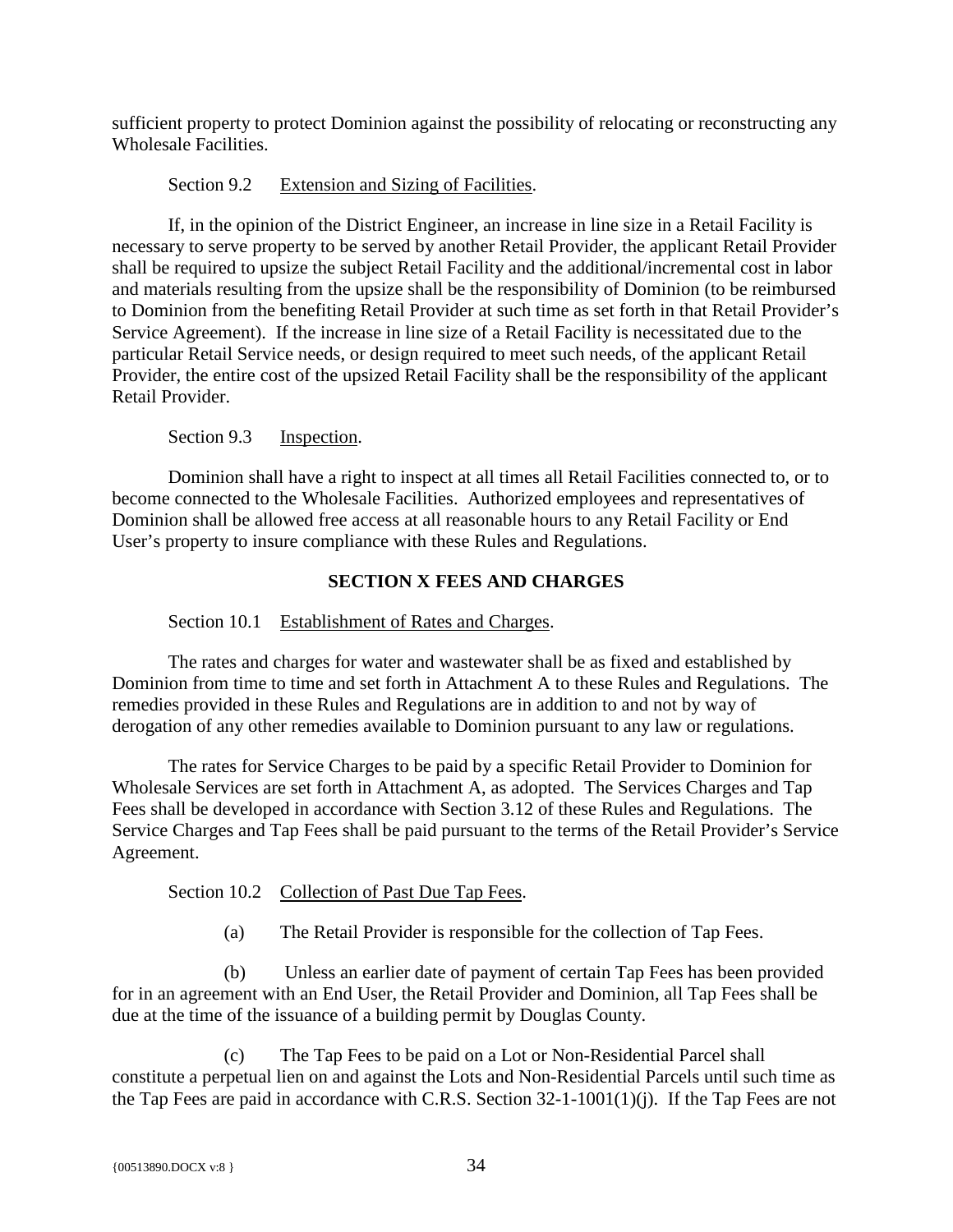paid by the date of issuance of a building permit for a particular Lot or Non-Residential Parcel, the lien securing the payment of the Tap Fees on such Lot or Non-Residential Parcel shall be foreclosed in the same manner as provided by the laws of the State of Colorado for the foreclosure of mechanic's liens.

Section 10.3 Perpetual Lien.

<span id="page-38-0"></span>In addition to the perpetual lien for Tap Fees, until paid, all fees, rates, tolls, penalties, or charges due in accordance with these Rules and Regulations and any Industrial Pretreatment Agreement or Industrial Sewer Agreement shall constitute a perpetual lien on and against the property served, and any such lien may be foreclosed in the same manner as provided by the laws of Colorado for the foreclosure of mechanics' liens.

Section 10.4 Change of Rates and Charges.

<span id="page-38-1"></span>Dominion reserves the right to change the schedule of water and wastewater service rates and charges and other fees at any time.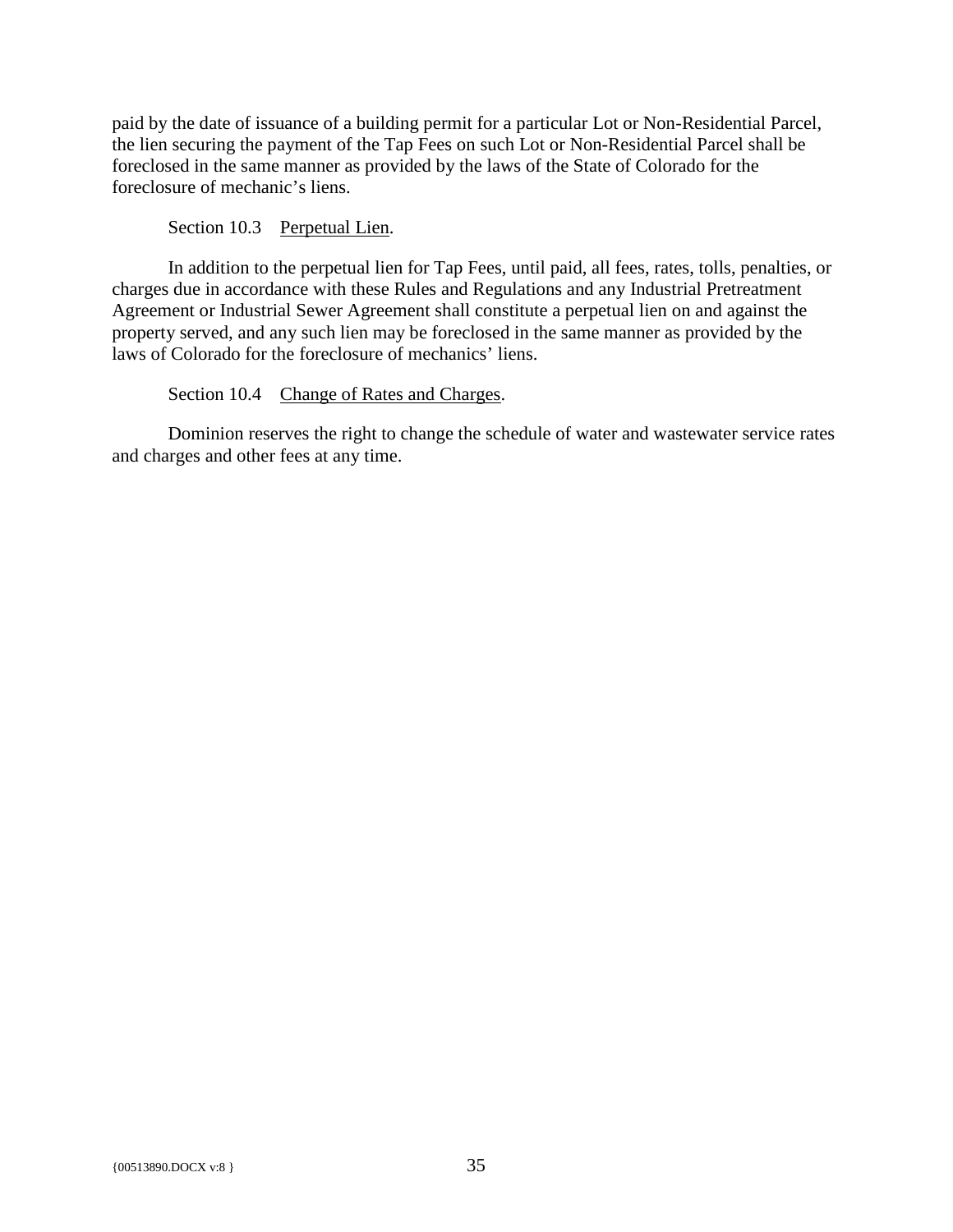# **ATTACHMENT A TAP FEES AND RATES**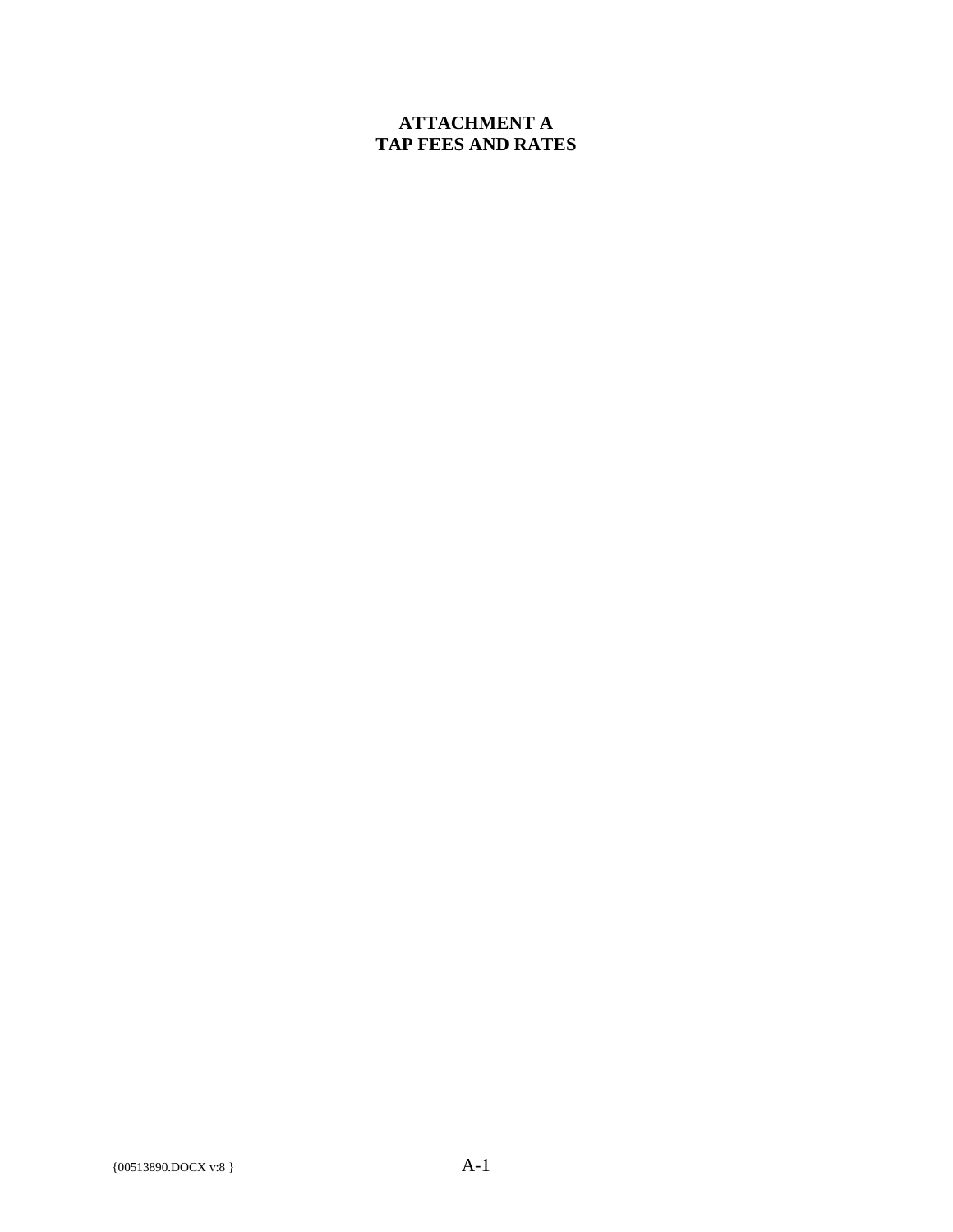# ATTACHMENT A-1 DOMINION WATER & SANITATION DISTRICT

#### WATER AND SEWER TAP FEES FOR STERLING RANCH CAB EFFECTIVE AS OF JANUARY 1, 2020

| <b>Description</b>                            | 2020 Tap Fee |  |
|-----------------------------------------------|--------------|--|
| <b>Water Resources Fee</b>                    |              |  |
| <b>Sterling Ranch CAB Customer Class Type</b> |              |  |
| <b>Residential</b>                            |              |  |
| Indoor Only (Multifamily)                     | \$6,210      |  |
| Single Family Attached / Townhome             | \$7,570      |  |
| Single Family Detached - Small Lot            | \$8,020      |  |
| Single Family Detached – Typical Lot          | \$10,540     |  |
| <b>Non-Residential</b>                        |              |  |
| Non-Residential (per SFE)*                    | \$11,940     |  |
| Irrigation Non-Residential (1")               | See Note**   |  |
| Irrigation Non-Residential (1-1/2")           | See Note**   |  |
| Irrigation Non-Residential (2")               | See Note**   |  |
| Irrigation Non-Residential (3")               | See Note**   |  |

# **Notes:**

\*Non-Residential Water Resources Fee for typical usage. The final fee will be calculated based on projected indoor/outdoor water use requirements.

\*\*Based on square footage of landscape type installed.

| <b>Water Infrastructure Fee</b> |                       |           |
|---------------------------------|-----------------------|-----------|
|                                 | <b>Meter Capacity</b> |           |
| <b>Meter Size</b>               | Ratio                 |           |
| 5/8"                            | 0.67                  | \$13,070  |
| 3/4"                            | 1.00                  | \$19,500  |
| 1"                              | 1.67                  | \$32,600  |
| $1 - 1/2"$                      | 3.33                  | \$64,900  |
| 2"                              | 6.67                  | \$130,100 |
| 3"                              | 16.67                 | \$325,100 |

| <b>Sewer Tap</b>                                         |                       |           |  |
|----------------------------------------------------------|-----------------------|-----------|--|
|                                                          | <b>Meter Capacity</b> |           |  |
|                                                          | <b>Ratio</b>          |           |  |
| Residential                                              |                       |           |  |
| Single Family Attached and Multifamily (per Unit) - 5/8" | 0.67                  | \$5,895   |  |
| Single Family Detached and Attached (per Unit) - 3/4"    | 1.00                  | \$8,800   |  |
| <b>Non-Residential</b>                                   |                       |           |  |
| $5/8$ "x $3/4$ " meter                                   | 0.67                  | \$5,895   |  |
| $3/4"$ meter                                             | 1.00                  | \$8,800   |  |
| 1" meter                                                 | 1.67                  | \$14,700  |  |
| $1-1/2$ " meter                                          | 3.33                  | \$29,300  |  |
| 2" meter                                                 | 6.67                  | \$58,700  |  |
| 3" meter                                                 | 16.67                 | \$146,700 |  |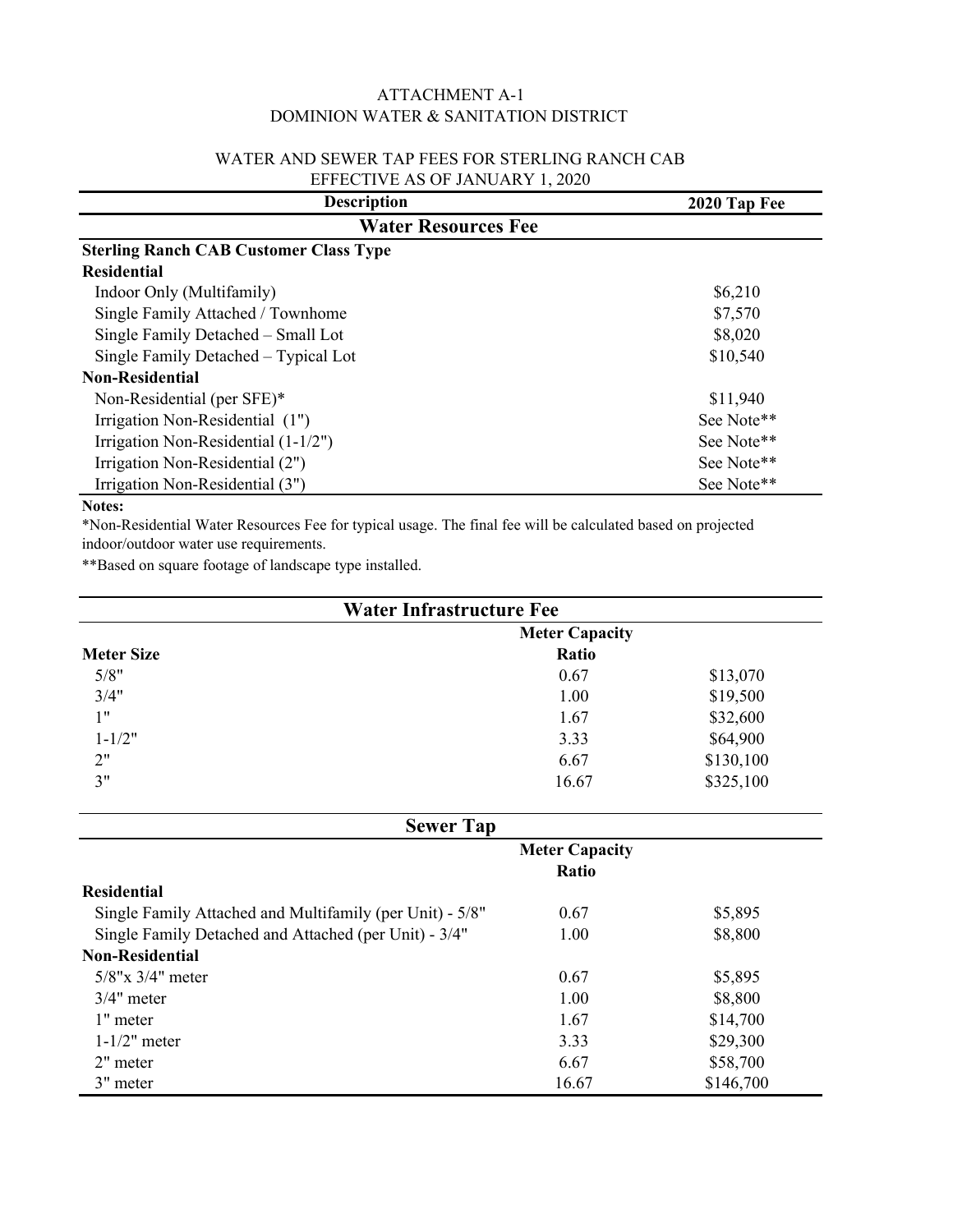# ATTACHMENT A-1 (CONTINUED) DOMINION WATER & SANITATION DISTRICT

# WHOLESALE WATER AND SEWER SERVICE RATES FOR STERLING RANCH CAB EFFECTIVE AS OF JANUARY 1, 2020

| WHOLESALE WATER RATES                    |            | 2020 Rates |  |
|------------------------------------------|------------|------------|--|
| Residential/Commercial                   |            |            |  |
| Monthly Fixed Rate (per EQR)             | \$         | 49.08      |  |
| <b>Volumetric Rates</b>                  |            |            |  |
| Winter Rate $(\frac{6}{1,000}$ gal)      | \$         | 4.93       |  |
| Summer Rate $(\frac{6}{1,000}$ gal)      | \$         | 5.92       |  |
| Irrigation                               |            |            |  |
| Monthly Fixed Rate (per EQR)             | \$         | 49.08      |  |
| Volumetric Rate (\$/1,000 gal delivered) | \$         | 6.26       |  |
| <b>Construction Water</b>                |            |            |  |
| Volumetric Rate (\$/1,000 gal delivered) | \$         | 10.24      |  |
| <b>WHOLESALE SEWER RATES</b>             | 2020 Rates |            |  |
| Residential/Commercial                   |            |            |  |
| Monthly Fixed Rate (per EQR)             | \$         | 15.53      |  |
| Volumetric Rate (\$/1,000 gal)           | \$         | 4.84       |  |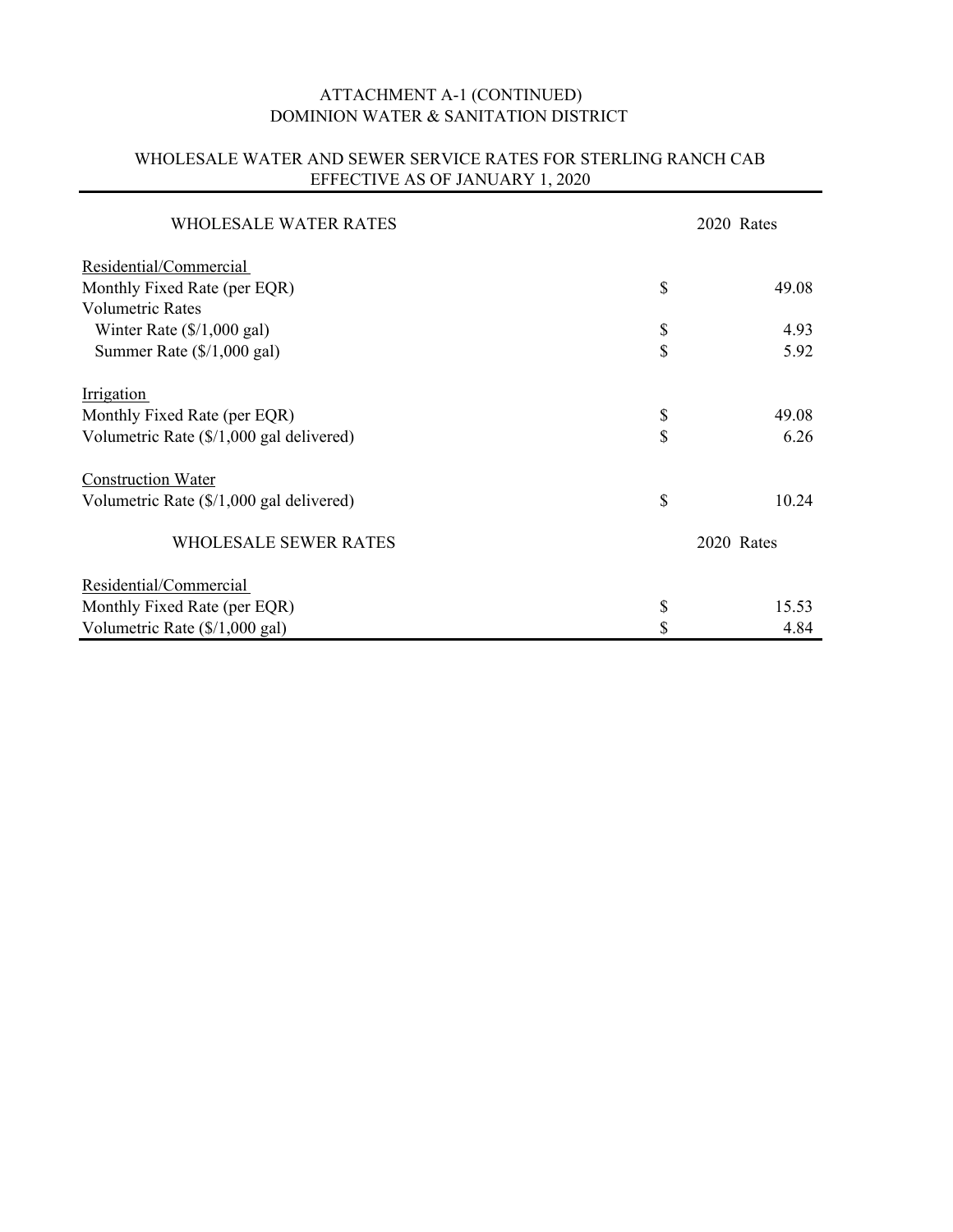# **ATTACHMENT B**

#### **List Of Current Service Agreements**

- 1. Water and Wastewater Service Agreement by and between the Sterling Ranch Community Authority Board and Dominion Water and Sanitation District dated January 6, 2014.
- 2. First Amended and Restated Water, Wastewater and Stormwater Operations Intergovernmental Agreement (for Service to Sterling Ranch) dated October 17, 2017.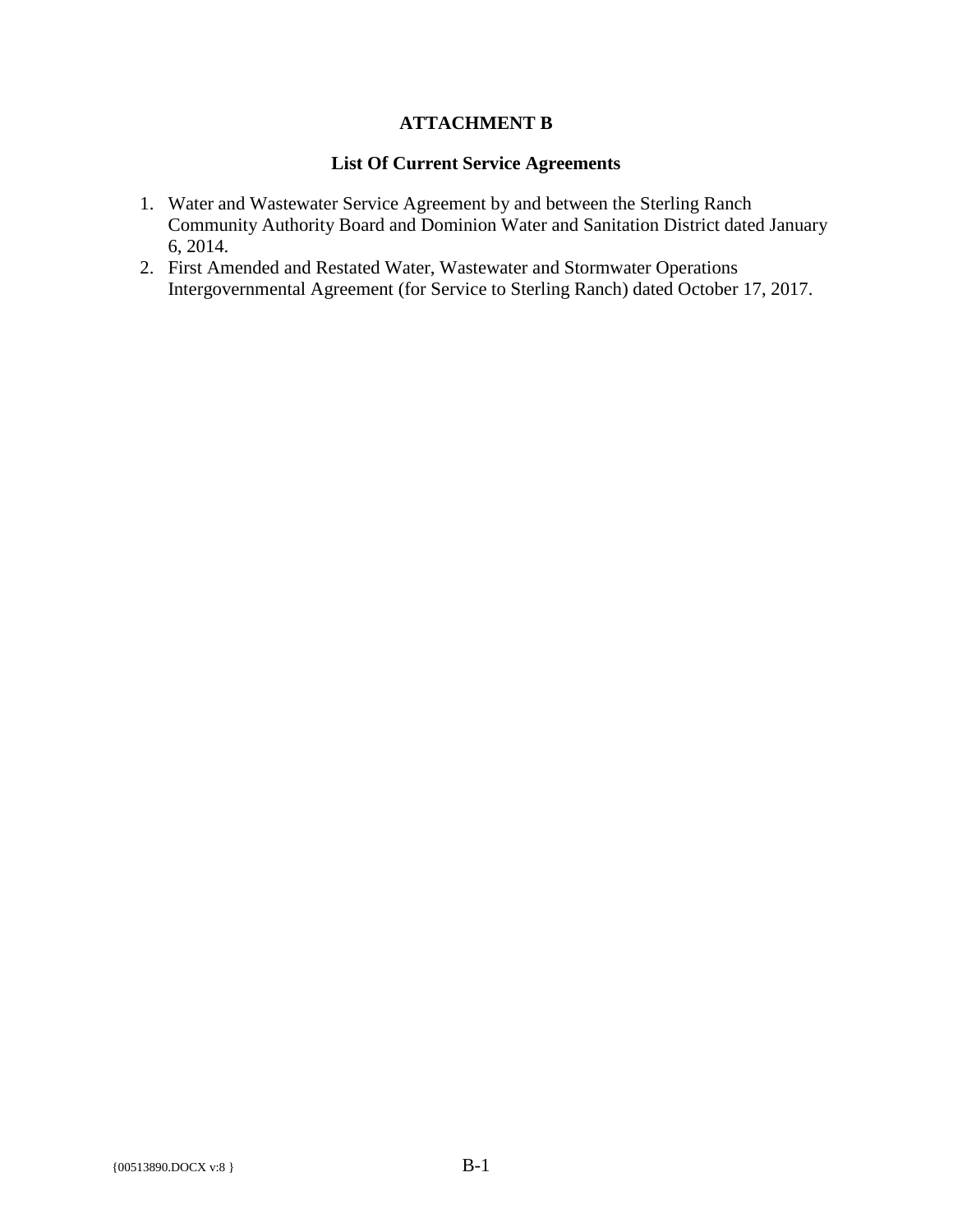# **ATTACHMENT C**

**Pretreatment Requirements for Pollution Discharge**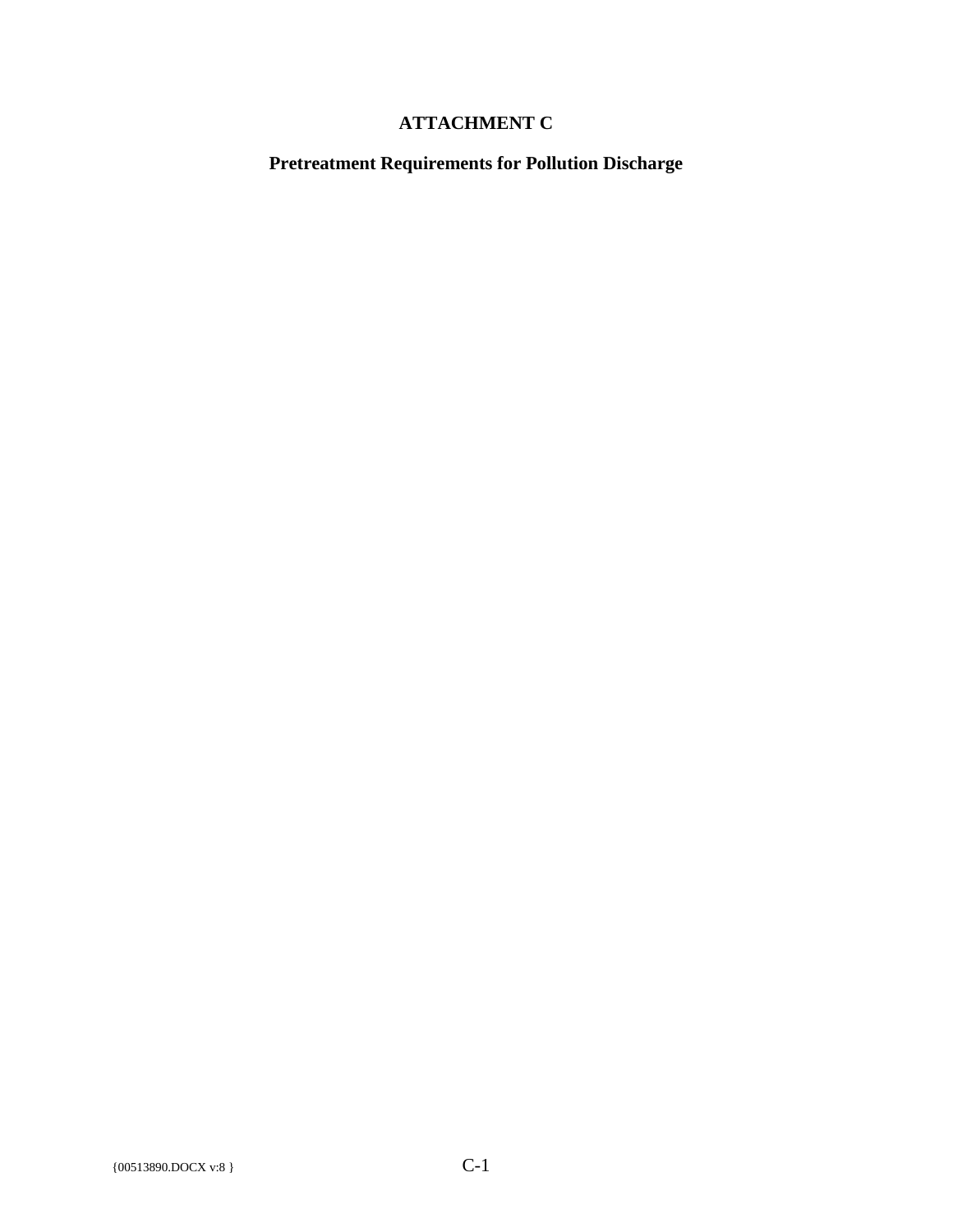# **ATTACHMENT C-1**

# **Photographic Processing Facility Pretreatment Requirements**

**"To Be Adopted"**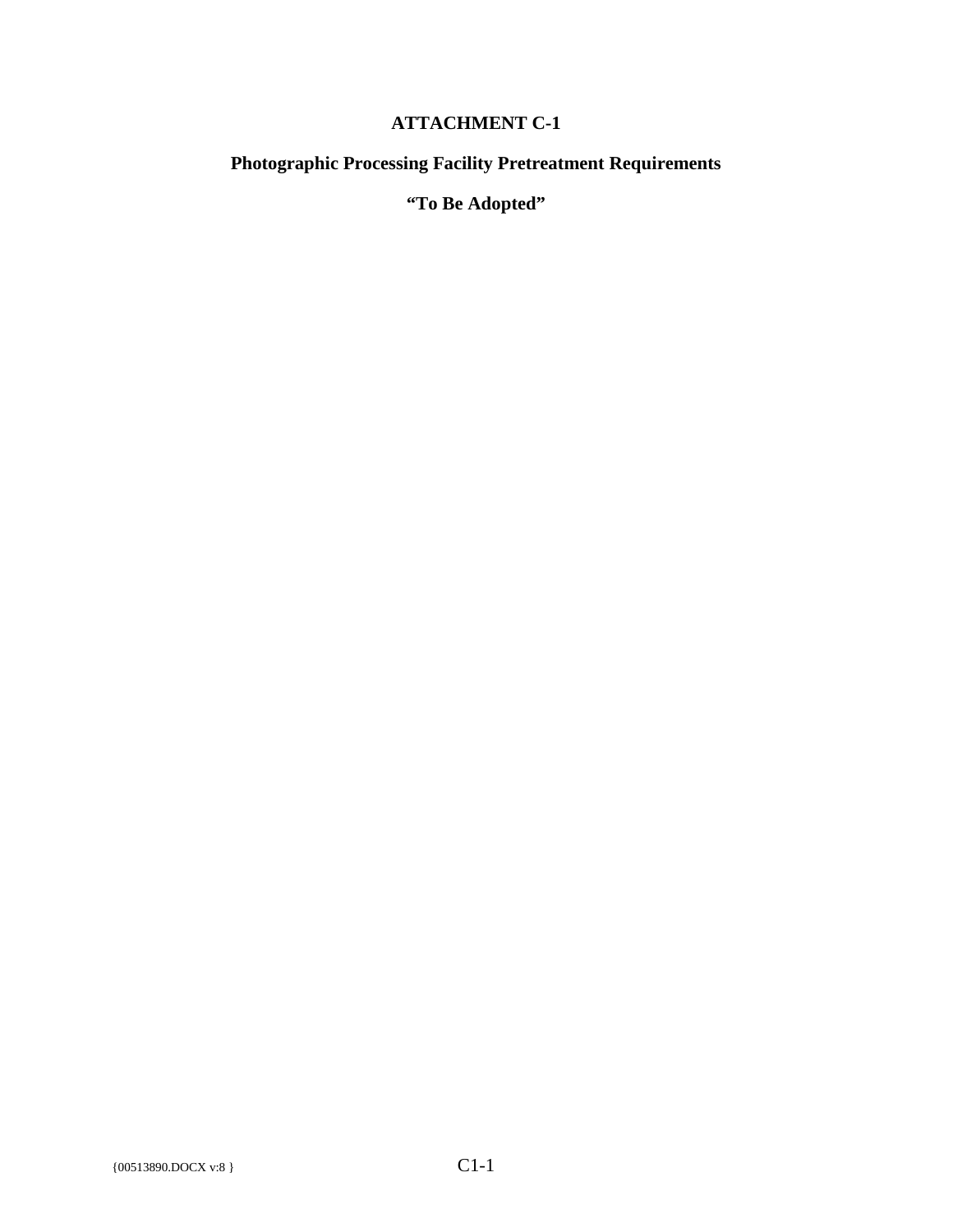# **ATTACHMENT C-2**

#### **Dental Facility Pretreatment Requirements**

#### **1. Pretreatment standards for existing sources**

#### **(a) Removal of dental amalgam solids from all amalgam process wastewater by the following methods:**

- (1) Installation, operation, and maintenance of one or more amalgam separators that meet the following requirements:
	- (i) Compliant with either the American National Standards Institute (ANSI) American National Standard/American Dental Association (ADA) Specification 108 for Amalgam Separators (2009) with Technical Addendum (2011) or the International Organization for Standardization (ISO) 11143 Standard (2008) or subsequent versions so long as that version requires amalgam separators to achieve at least a 95% removal efficiency. Compliance must be assessed by an accredited testing laboratory under ANSI's accreditation program for product certification or a testing laboratory that is a signatory to the International Laboratory Accreditation Cooperation's Mutual Recognition Arrangement. The testing laboratory's scope of accreditation must include ANSI/ADA 108- 2009 or ISO 11143.
	- (ii) The amalgam separator(s) must be sized to accommodate the maximum discharge rate of amalgam process wastewater.
	- (iii) A dental discharger subject to these rules that operates an amalgam separator that was installed at a dental facility prior to June 14, 2017 and in accordance with Rule 11-1-3.B(07), satisfies the requirements of paragraphs  $(a)(1)(i)$  and  $(ii)$  of this section until the existing separator is replaced as described in paragraph  $(a)(1)(v)$  of this Part #5 or until June 14, 2027, whichever is sooner.
	- (iv) The amalgam separator(s) must be inspected in accordance with the manufacturer's operating manual to ensure proper operation and maintenance of the separator(s) and to confirm that all amalgam process wastewater is flowing through the amalgam retaining portion of the amalgam separator(s).
	- (v) In the event that an amalgam separator is not functioning properly, the amalgam separator must be repaired consistent with manufacturer instructions or replaced with a unit that meets the requirements of paragraphs (a)(i) and (ii) of this section as soon as possible, but no later than 10 business days after the malfunction is discovered by the dental discharger, or an agent or representative of the dental discharger.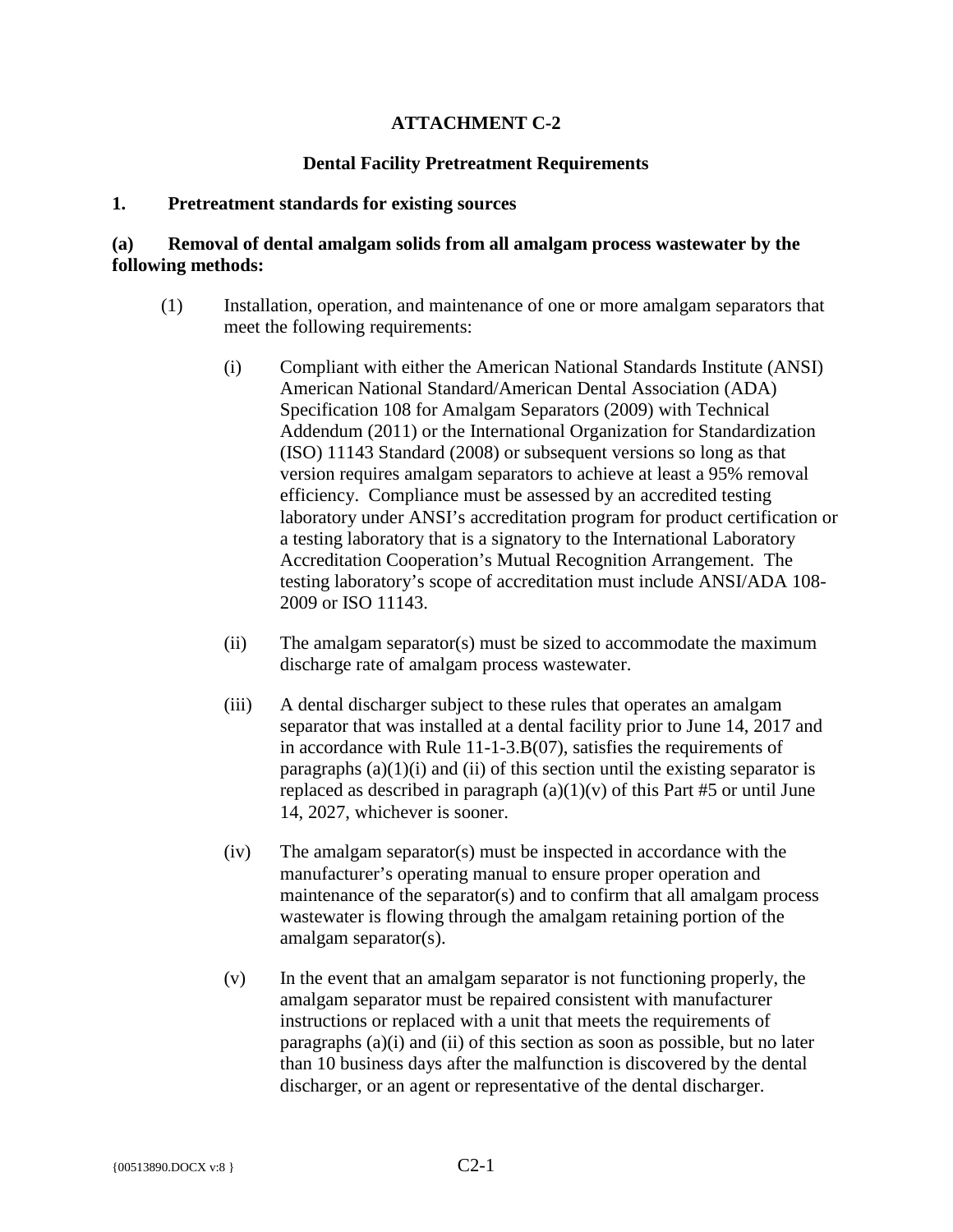(vi) The amalgam retaining units must be replaced in accordance with the manufacturer's schedule as specified in the manufacturer's operating manual or when the amalgam retaining unit has reached the maximum level, as specified by the manufacturer in the operating manual, at which the amalgam separator can perform to the specified efficiency, whichever comes first.

# **(b) Implementation of the following best management practices (BMPs):**

- (1) Waste amalgam including, but not limited to, dental amalgam from chair-side traps, screens, vacuum pump filters, dental tools, cuspidors, or collection devices, must not be discharged to the POTW;
- (2) Dental unit water lines, chair-side traps, and vacuum lines that discharge amalgam process wastewater to the POTW must not be cleaned with oxidizing or acidic cleaners, including but not limited to bleach, chlorine, iodine, and peroxide that have a pH lower than 6 or greater than 8.

# **2. Pretreatment standards for new sources (PSNS).**

As of July 14, 2017, any new source subject to this BMP must comply with the Pretreatment standards for existing sources and the reporting and recordkeeping requirements.

# **3. Reporting and recording requirements.**

# **(a) Dental Dischargers subject to this part must comply with the following reporting requirements**

- (1) *One Time Compliance Report deadlines.* For existing sources, a One-Time Compliance Report must be submitted to the Control Authority no later than July 14, 2020, or 90 days after a transfer of ownership. For new sources, a One-Time Compliance Report must be submitted no later than 90 days following the introduction of wastewater into the POTW.
- (2) *Signature and certification.* The One-Time Compliance Report must be signed and certified by a responsible corporate officer, a general partner or proprietor if the dental discharger is a partnership or sole proprietorship, or a duly authorized representative in accordance with the requirements of 40 CFR 403.12(1).
- (3) *Contents.*
	- (i) The One-Time Compliance Report for dental dischargers subject to this part that do not place or remove dental amalgam as described at §441.10(f) must include the: facility name, physical address, mailing address, contact information, name of the operator(s) and owner(s); and a certification statement that the dental discharger does not place dental amalgam and does not remove amalgam except in limited circumstances.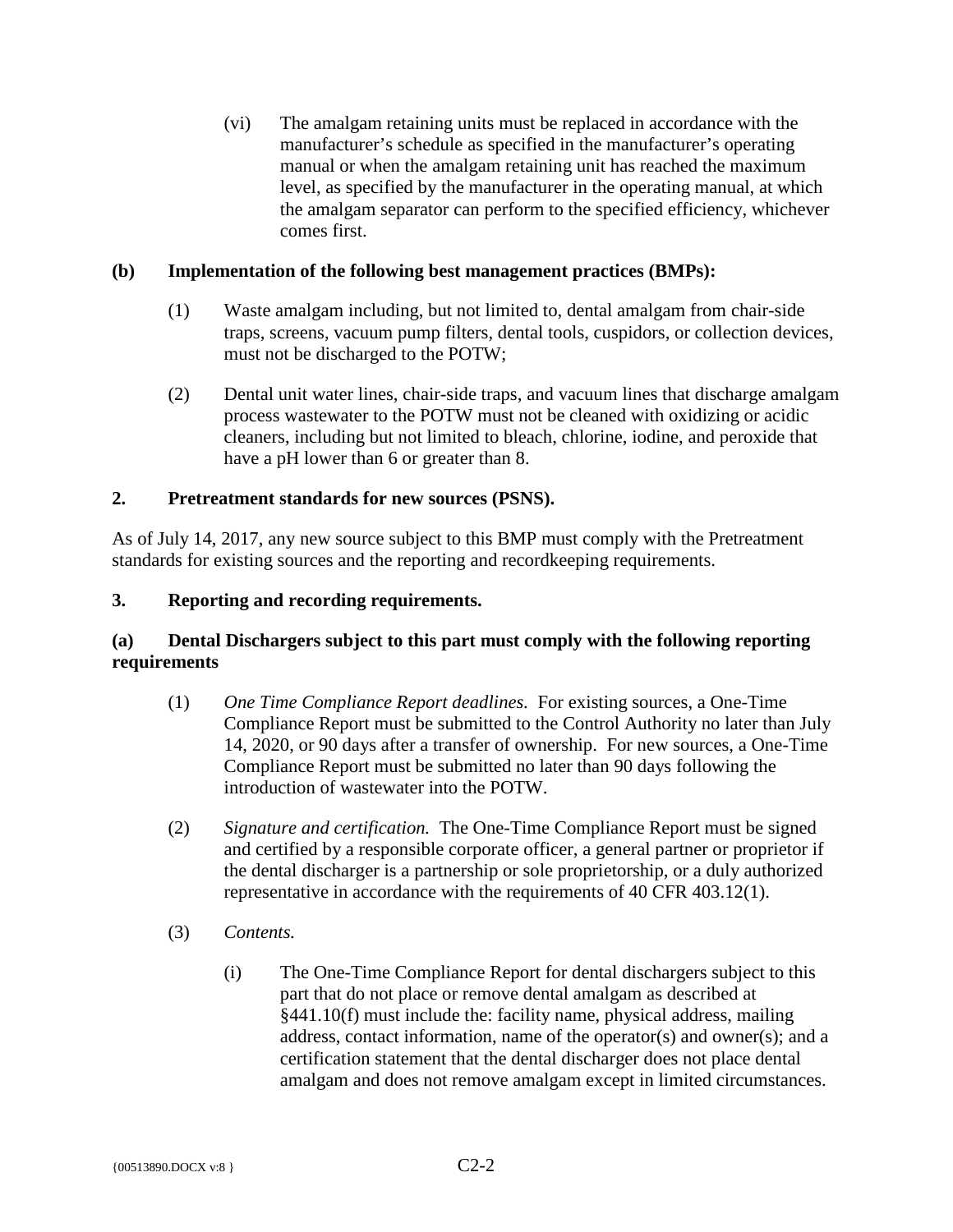- (ii) The One-Time Compliance Report for dental dischargers subject to the standards of this part must include:
	- A. The facility name, physical address, mailing address, and contact information.
	- B. Name(s) of the operator(s) and owner(s).
	- C. A description of the operation at the dental facility including: The total number of chairs, the total number of chairs at which dental amalgam may be present in the resulting wastewater, and a description of any existing amalgam separator(s) or equivalent device(s) currently operated to included, at a minimum, the make, model, year of installation.
	- D. Certification that the amalgam separator(s) or equivalent device is designed and will be operated and maintained to meet the requirements specified in §441.30 or §441.40.
	- E. Certification that the dental discharger is implementing BMP's specified in §441.30(b) or §441.40(b) and will continue to do so.
	- F. The name of the third-party service provider that maintains the amalgam separator(s) or equivalent device(s) operated at the dental office, if applicable. Otherwise, a brief description of the practices employed by the facility to ensure proper operation and maintenance in accordance with §441.30 or §441.40.
- (4) *Transfer of ownership notification.* If a dental discharger transfer ownership of the facility, the new owner must submit a new One-Time Compliance Report to the Control Authority no later than 90 days after the transfer.
- (5) *Retention period.* As long as a Dental Discharger subject to this part is in operation, or until ownership is transferred, the Dental Discharger or an agent or representative of the dental discharger must maintain the One-Time Compliance Report required at paragraph (a) of this section and make it available for inspection in either physical or electronic form.

# **(b) Dental Dischargers or an agent or representative of the dental discharger must maintain and make available for inspection in either physical or electronic form, for a minimum of three years:**

- (1) Documentation of the date, person(s) conducting the inspection, and results of each inspection of the amalgam separator(s) or equivalent device(s), and a summary of follow-up actions, if needed.
- (2) Documentation of amalgam retaining container or equivalent container replacement (including the date, as applicable).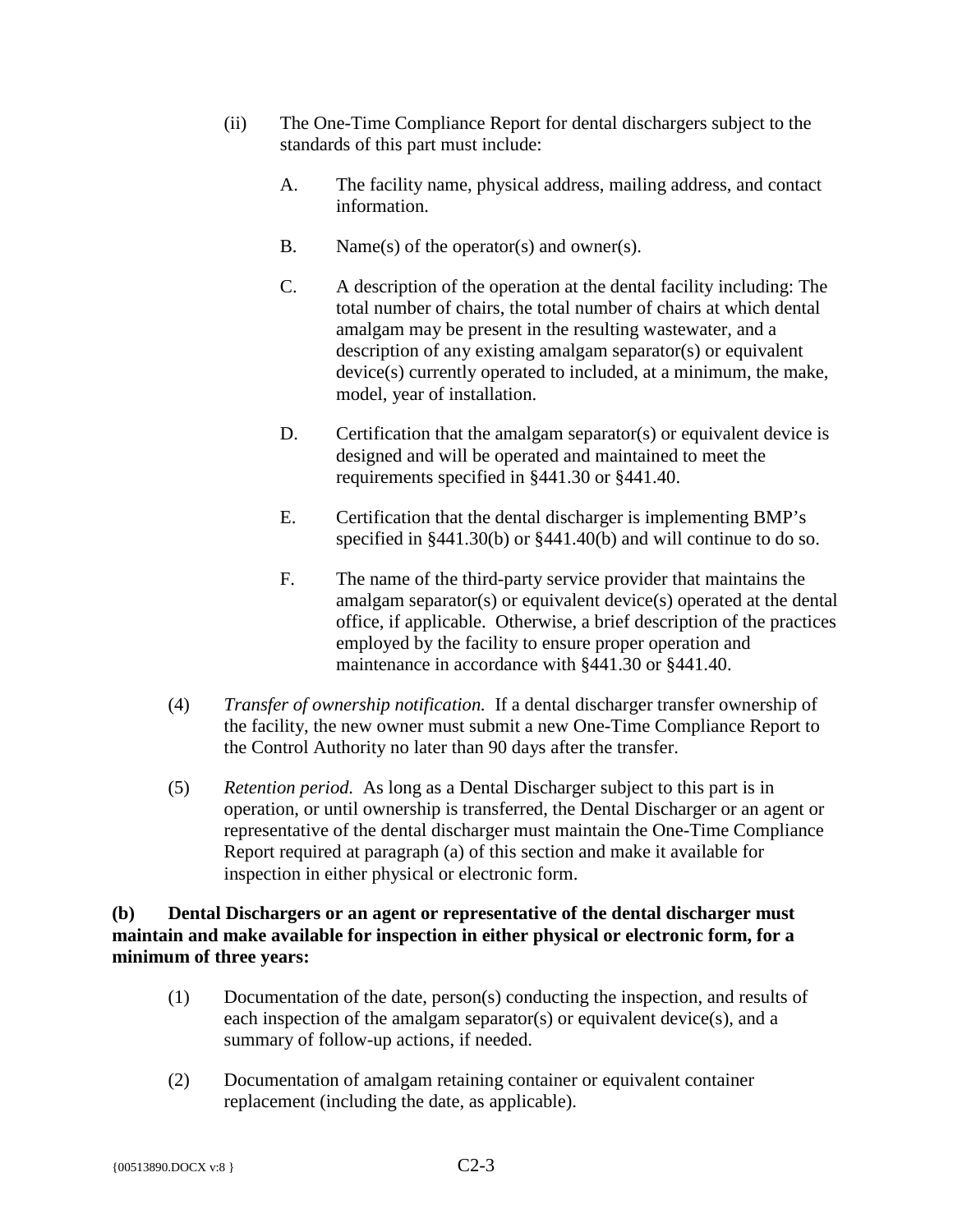- (3) Documentation of all dates that collected dental amalgam is picked up or shipped for proper disposal in accordance with 40 CFR 261.5(g)(3), and the name of the permitted or licensed treatment, storage or disposal facility receiving the amalgam retaining containers.
- (4) Documentation of any repair or replacement of an amalgam separator or equivalent device, including the date, person(s) making the repair or replacement, and a description of the repair or replacement (including make and model).
- (5) Dischargers or an agent or representative of the dental discharger must maintain and make available for inspection in either physical or electronic form the manufacturers operating manual for the current device.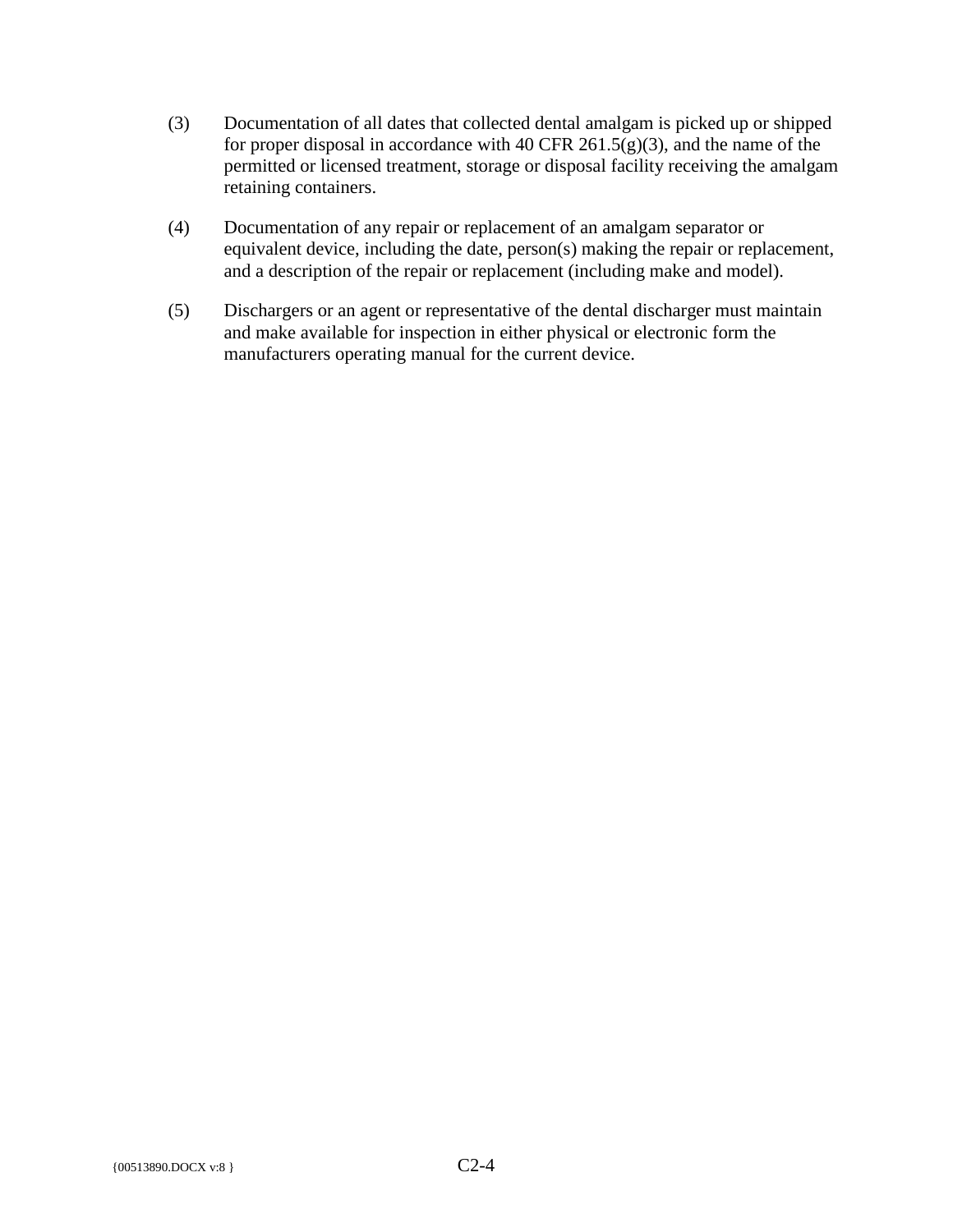# **ATTACHMENT C-3**

# **Fats, Oils and Grease (FOG) Pretreatment Requirements**

# **1. Applicability.**

#### **(a) Non-domestic Users**

(1) This Requirement applies to any non-domestic user where preparation, manufacturing, or processing of food occurs. These users shall install and maintain a gravity grease interceptor (GGI).

#### **(b) Domestic Users**

(2) This Requirement does not apply to domestic users.

# **2. GGI Requirements.**

#### **(a) Plan Reviews**

- (1) Any non-domestic user subject to this Requirement shall obtain a plan review from Dominion prior to any new or modified operation.
- (2) The plan review shall determine the need, size, location, and other requirements of the GGI necessary to control discharges.
- (3) Written approval must be obtained prior to installation of the GGI.
- (4) Plan reviews shall be conducted and approval obtained prior to the construction of a new building, sale or transfer of ownership of the business, change in the nature of the services provided, change in building use, or remodeling of the facility.

# **(b) GGI Criteria**

- (1) Sinks, floor drains, floor sinks, mop sinks, disposals, dishwashers and other plumbing fixtures in kitchens, bars, bussing stations, and other food service areas into which wastewater is likely to or has the potential to contain FOG must be connected to the GGI.
- (2) Water closets, urinals, and other plumbing fixtures conveying human waste shall not drain into or through the GGI.
- (3) Each business establishment for which a GGI is required shall have a GGI serving only that business except where shared GGIs are specifically approved by Dominion.
- (4) All GGIs and associated pluming shall be installed by a licensed plumber or contractor.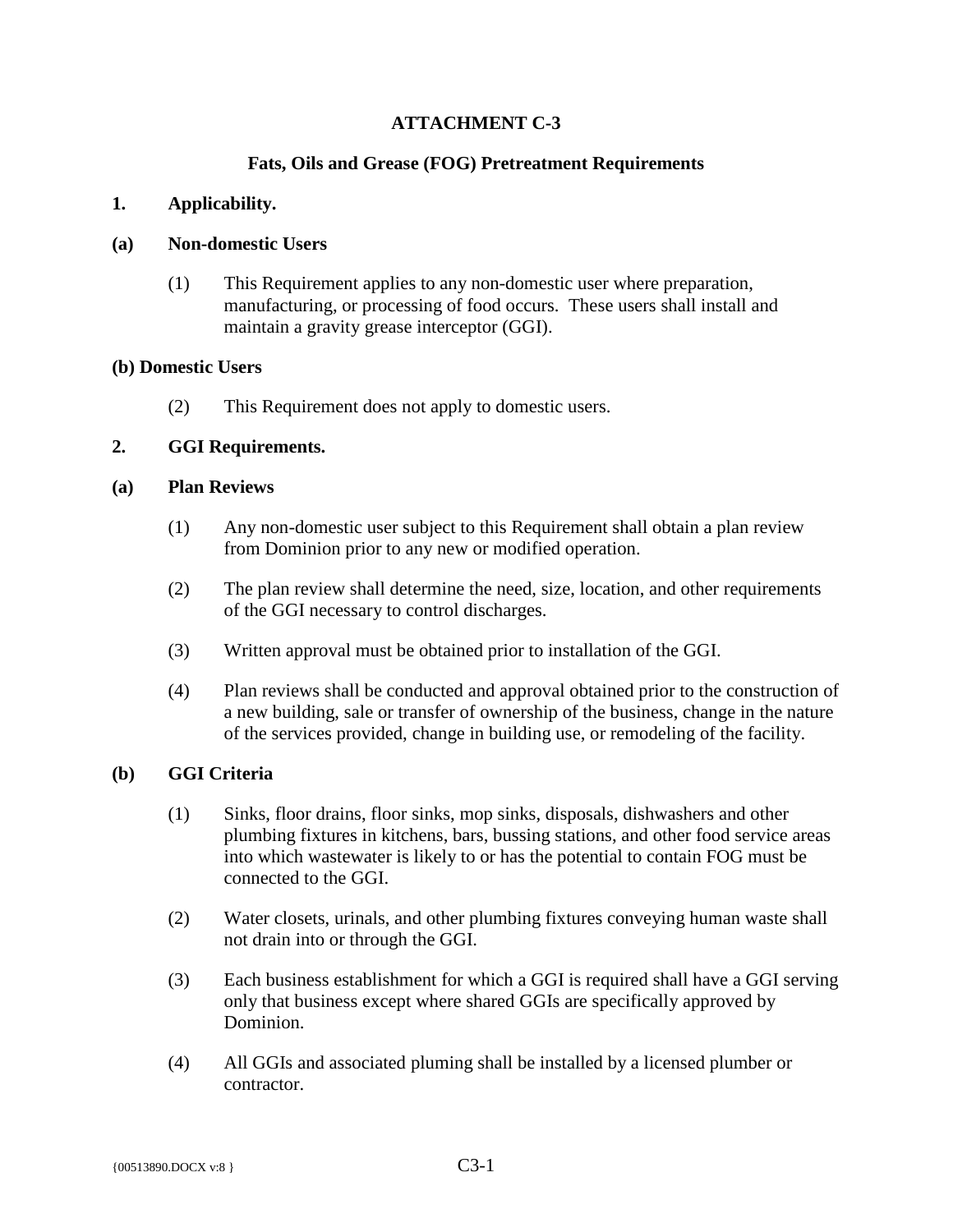(5) All GGIs must have two compartments separated by a baffle wall. The primary compartment shall have a volume equal to two-thirds of the total capacity, and the secondary compartment shall have a volume equal to one-third of the total capacity. Each compartment shall be accessible by a traffic rated manhole above the inlet and outlet piping with a minimum diameter of 24 inches. Manhole covers shall not be locked, or otherwise fastened in place such that access is restricted.

# **(c) Exceeding Limits**

- (1) If a facility's discharge exceeds the imposed limits for oil and grease or contributes to an excess build-up of FOG in the sanitary sewer line, the user may be required to install an appropriately sized GGI.
- (2) The user may be charged for any fees associated with sampling, including labor costs, travel time, sampling supplies, and analytical costs.

# **(d) GGI Maintenance**

- (1) GGIs shall be maintained, at the expense of the user, by regularly scheduled pumping to ensure the proper operation necessary to efficiently intercept the FOG from the user's wastewater and prevent the discharge of said materials into the POTW.
- (2) A GGI shall be serviced at a minimum of every 90 days or more frequently as needed to ensure that the total accumulation of FOG and settled solids does not exceed twenty-five percent (25%) of the GGI's total capacity.
- (3) Dominion may allow a less frequent pumping schedule if the user can demonstrate the GGI does not need to be pumped every 90 days. Users seeking a modified pumping schedule shall complete an application demonstrating a less frequent pumping schedule is adequate. Applications will be reviewed by Dominion. Written approval must be obtained by Dominion staff before any modified pumping schedule can be implemented.
- (4) All records, receipts, and manifests of GGI maintenance, removal of GGI contents, and off-site hauling of FOG waste including waste grease bin (WGB) contents shall remain on the premises and accessible for review by Dominion at any time for a minimum of three (3) years. Dominion may require a user to submit all copies of all records, receipts, and manifests of GGI and/or WGB maintenance, removal of GGI and/or WGB contents, and off-site hauling of FOG waste.
- (5) In the event a GGI is not properly maintained by the user, Dominion may authorize and require such maintenance work to be performed on behalf of the user. The costs of such maintenance shall be billed directly to the user and shall become part of the charges due.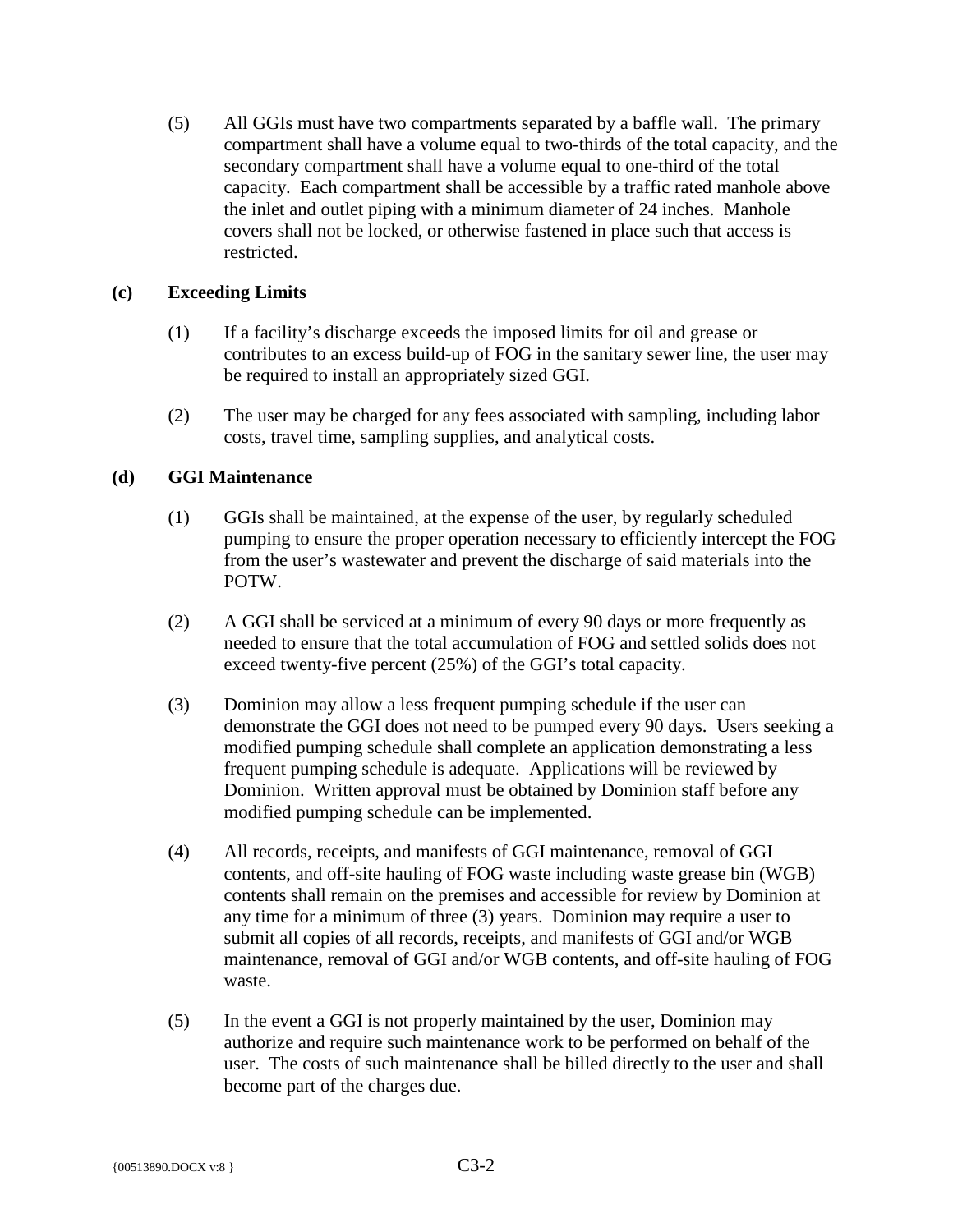(6) Biological treatment or enzyme treatment shall not be substitute for the servicing of the GGI. Use of enzymes to emulsify FOG is prohibited. The direct addition of any enzyme, chemical, microbial agent to a GGI is prohibited.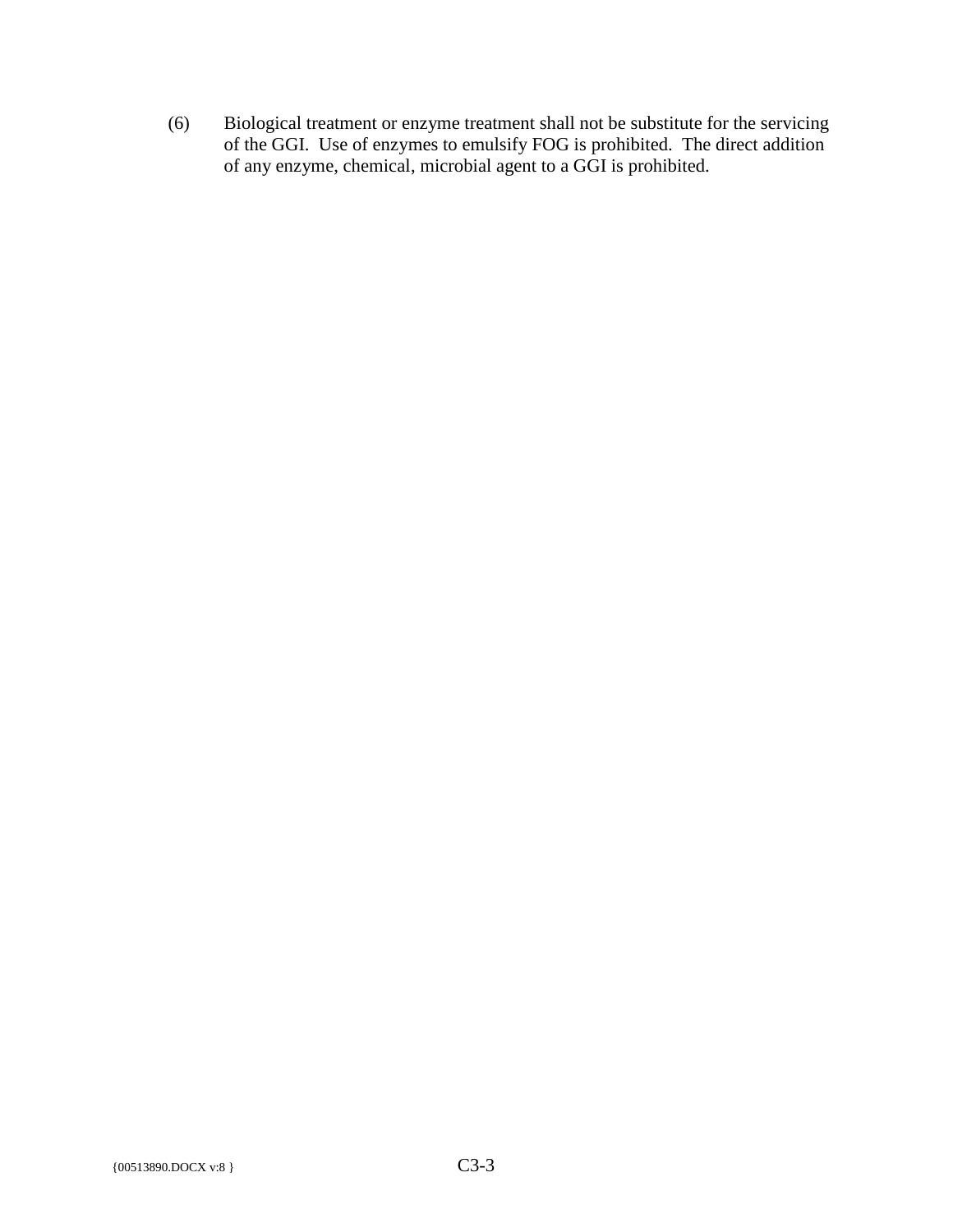# **ATTACHMENT F**

#### **Wholesale Stormwater Facilities**

- 1. Dominion's Wholesale Stormwater Facilities include improvements that:
	- a. Collect, convey, transmit, distribute or store rainwater for the purposes of rainwater harvesting.
	- b. Dominion anticipates the capacity of approximately 400 acre-ft of rainwater per year and intends to apply for a permanent augmentation plan with the Colorado Water Conservation Board.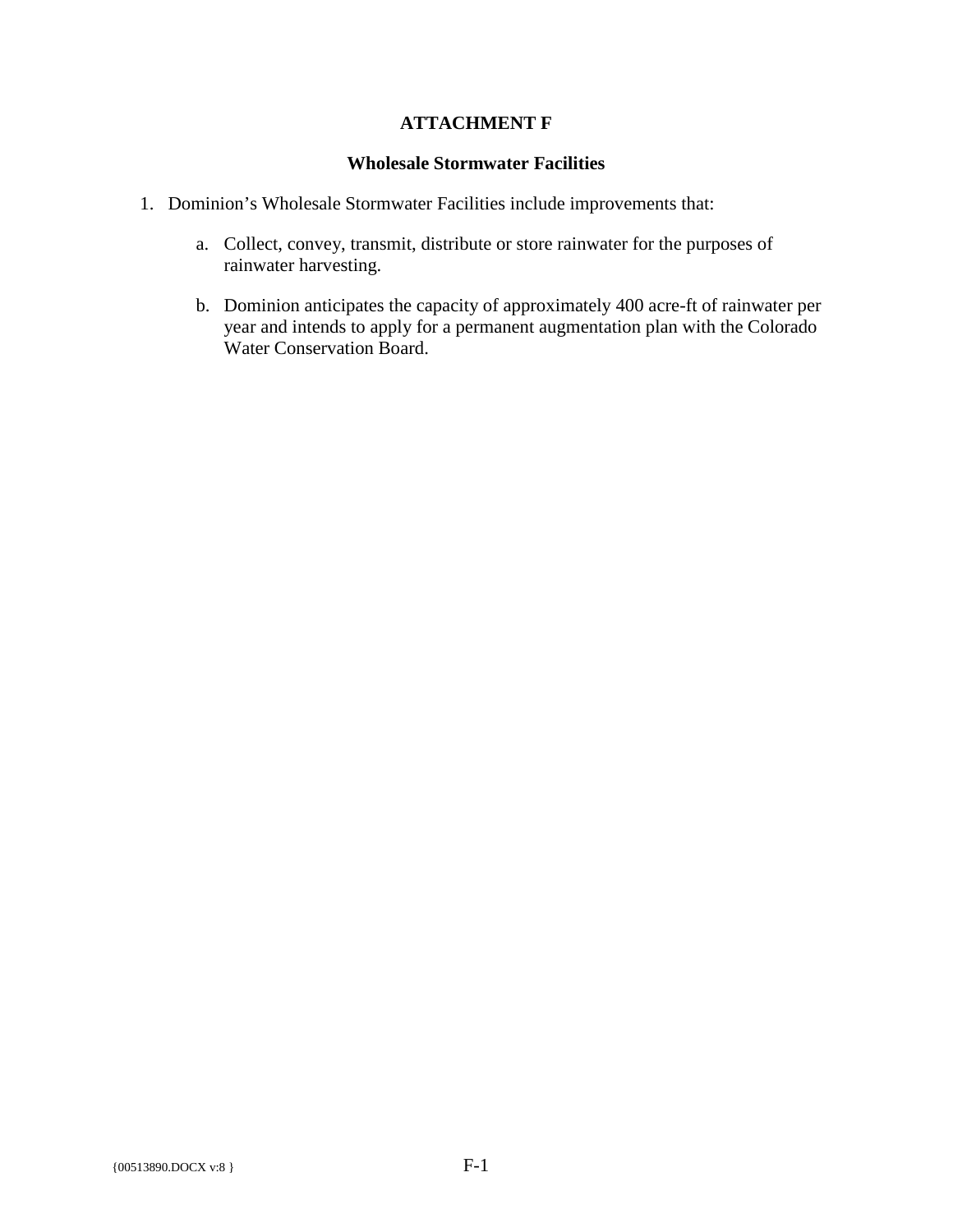# **ATTACHMENT G**

#### **Wholesale Wastewater Facilities**

- 1. Dominion's Wholesale Wastewater Facilities include, but are not limited to:
	- a. Wastewater treatment plant(s);
	- b. Force mains;
	- c. Major gravity interceptor lines;
	- d. Lift stations;
	- e. Effluent discharges;
	- f. Influent facilities;
	- g. Diversions; and
	- h. Other improvements necessary for the conveyance of wastewater from Retail Facilities to Dominion's water reclamation facilities.